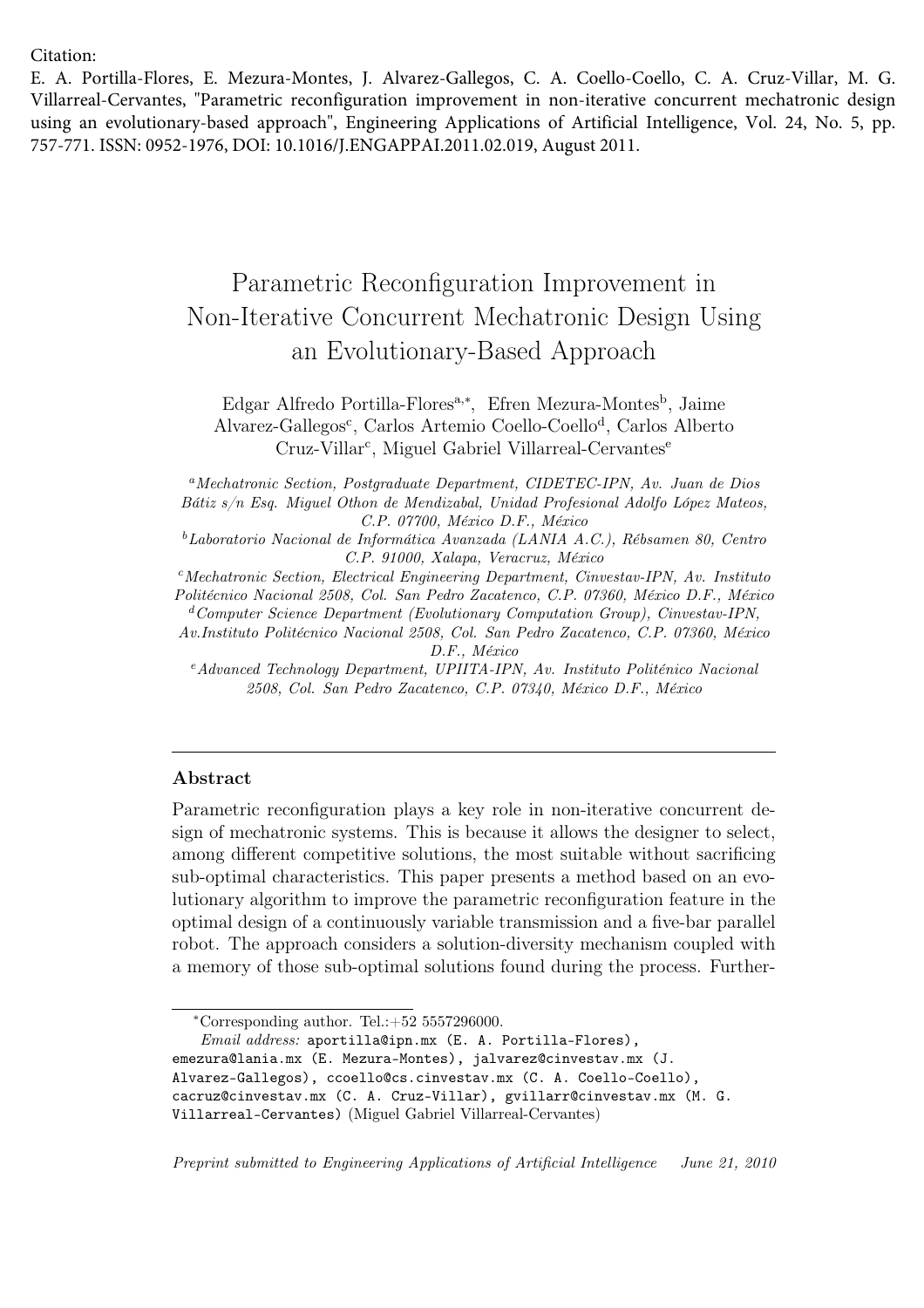more, a constraint-handling mechanism is added to bias the search to the feasible region of the search space. Differential Evolution is utilized as the search algorithm. The results obtained in a set of five experiments performed per each mechatronic system show the effectiveness of the proposed approach.

Keywords: Concurrent Design, Mechatronic Systems, Evolutionary Algorithms, Multi-objective Optimization

## 1. Introduction

Nowadays, machines have changed from purely mechanical systems to complex mechatronic systems which integrate mechanical and electrical components, electronic devices, control systems and software tools. This is the reason why it is necessary to use new design methodologies that consider integral aspects of a system as a whole.

In order to fulfill these requirements, a multidisciplinary analysis approach must be used in the design process of mechatronic systems. This approach deals with the mechanical behavior and the dynamic performance of the system. In this way, a concurrent design concept must be used in order to jointly consider the mechanical and control performances as well. Therefore, a real challenge in the design of mechatronic systems is to find a set of parameters which achieves the best performance, or at least improves it. These parameters must provide the mechanical design and the control of the whole system.

In the concurrent design framework, several approaches have been proposed (Pil and Asada, 1996),(Zhang et al., 1999),(Li et al., 2001). However, these concurrent approaches are based on an iterative process, i.e., the parameters obtained to build the mechanical structure are obtained in a first step and the parameters of the controller are found in a second step. If the resulting control structure is very difficult to implement, then the first step must be repeated all over again.

On the other hand, an alternative approach to formulate the mechatronic system design problem is to consider it as a dynamic optimization problem (Alvarez-Gallegos et al., 2005a,b). In order to do this, the parametric optimal design of the mechatronic system needs to be stated as a constrained multiobjective dynamic optimization problem (MDOP). In this approach, both the kinematic and the dynamic models of the mechanical structure and the dynamic model of the controller are considered at the same time, together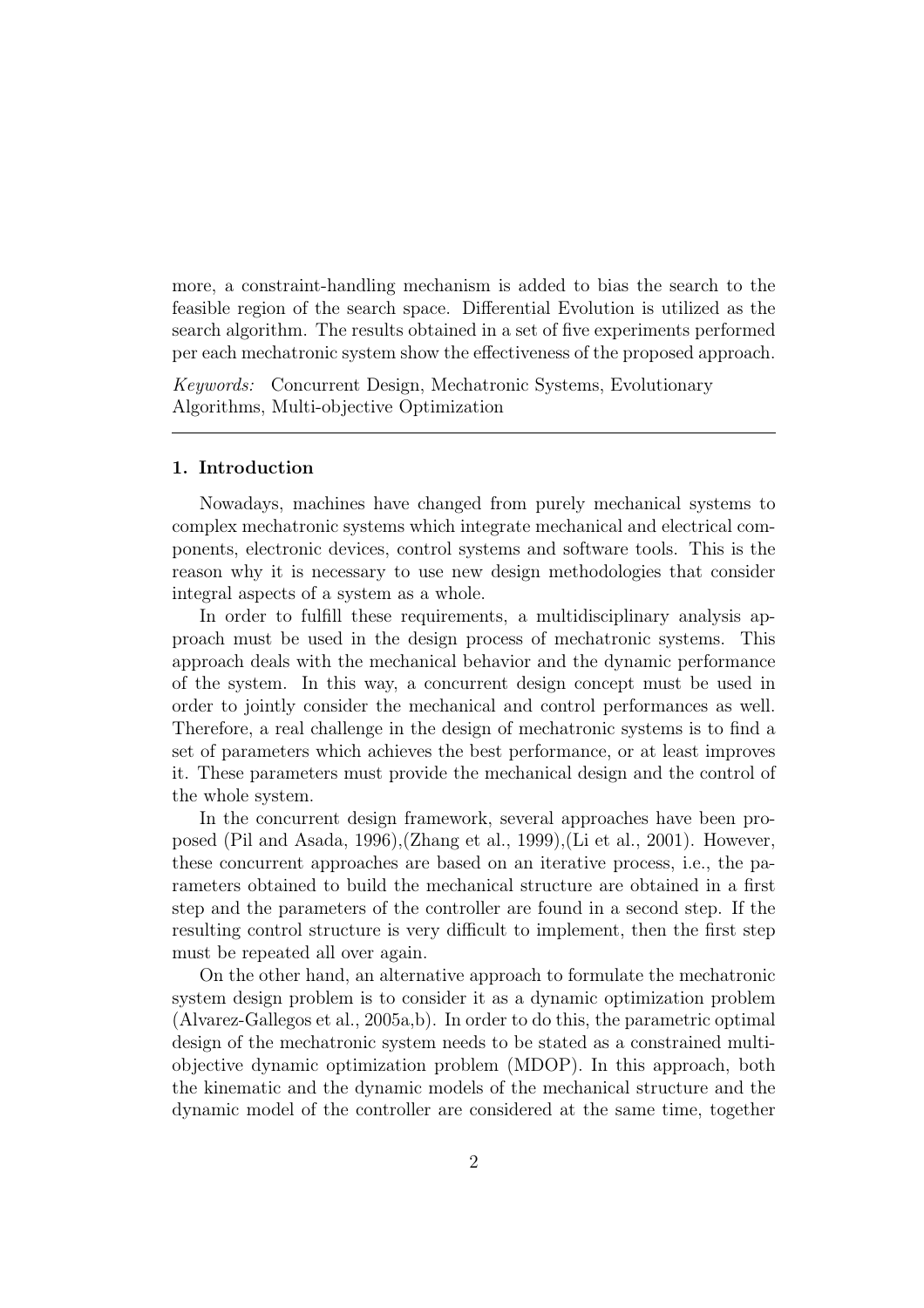with system performance criteria. This approach aims to obtain the set of optimal mechanical and controller parameters in a single step.

Based on the fact that the design problem can be modeled as a MDOP, the final solution will consist of a set of trade-off solutions. Therefore, depending of the degree of conflict between the kinematic and the dynamic models, this final set may be biased to some type of solutions from where the structure and control parameters could complicate the parametric reconfiguration of the system. In this work, parametric reconfiguration is defined as the diversity of sub-optimal solutions in the objective space i.e. in the values of the two objectives to be optimized. This diversity is reflected in different sub-optimal designs from where the designer may choose one according to suitable objective values. An adequate parametric reconfiguration allows the modification of the mechanical structure (e.g., the mass, length, mass center length, etc.) and the parameters of the control system (e.g., the gains of the controller) without losing sub-optimal conditions of both criteria. In this way, a wide set of final solutions is highly desirable.

A MDOP can be solved by its conversion into a Nonlinear Dynamic Optimization Problem (NLDOP). There are several mathematical programming methods to solve multi-objective optimization problems (Miettinen, 1999). However, for complex real-world problems such as those from the noniterative approach used in this work, they present different shortcomings e.g.,(1) these methods have the possibility of getting trapped at local minimum in the neighborhood of the starting search point, upon the degree of non-linearity and initial conditions, (2) they require a transformation of the original problem (Alvarez-Gallegos et al., 2005a), (3) they are sensitive to the initial conditions and they involve the computation of the gradient and the Hessian of the objective function and constraints, which implies that continuity of the second order must be ensured (Portilla-Flores et al., 2007) and, (4) they usually provide a single solution per run. In order to avoid this problem, various points are needed to initialize the solution search; nevertheless, a considerable sensitivity to its initial search point is observed on the algorithm's convergence (Cruz-Villar et al., 2009). These disadvantages indicate that a mathematical programming method is not convenient to promote the parametric reconfiguration of the system.

In the recent past, non-traditional optimization techniques based on stochastic methods such as evolutionary algorithm (EAs), genetic algorithms (GAs) or particle swarm optimization (PSO) have been developed to overcome these drawbacks. Among the advantages of these approaches are: (1) these are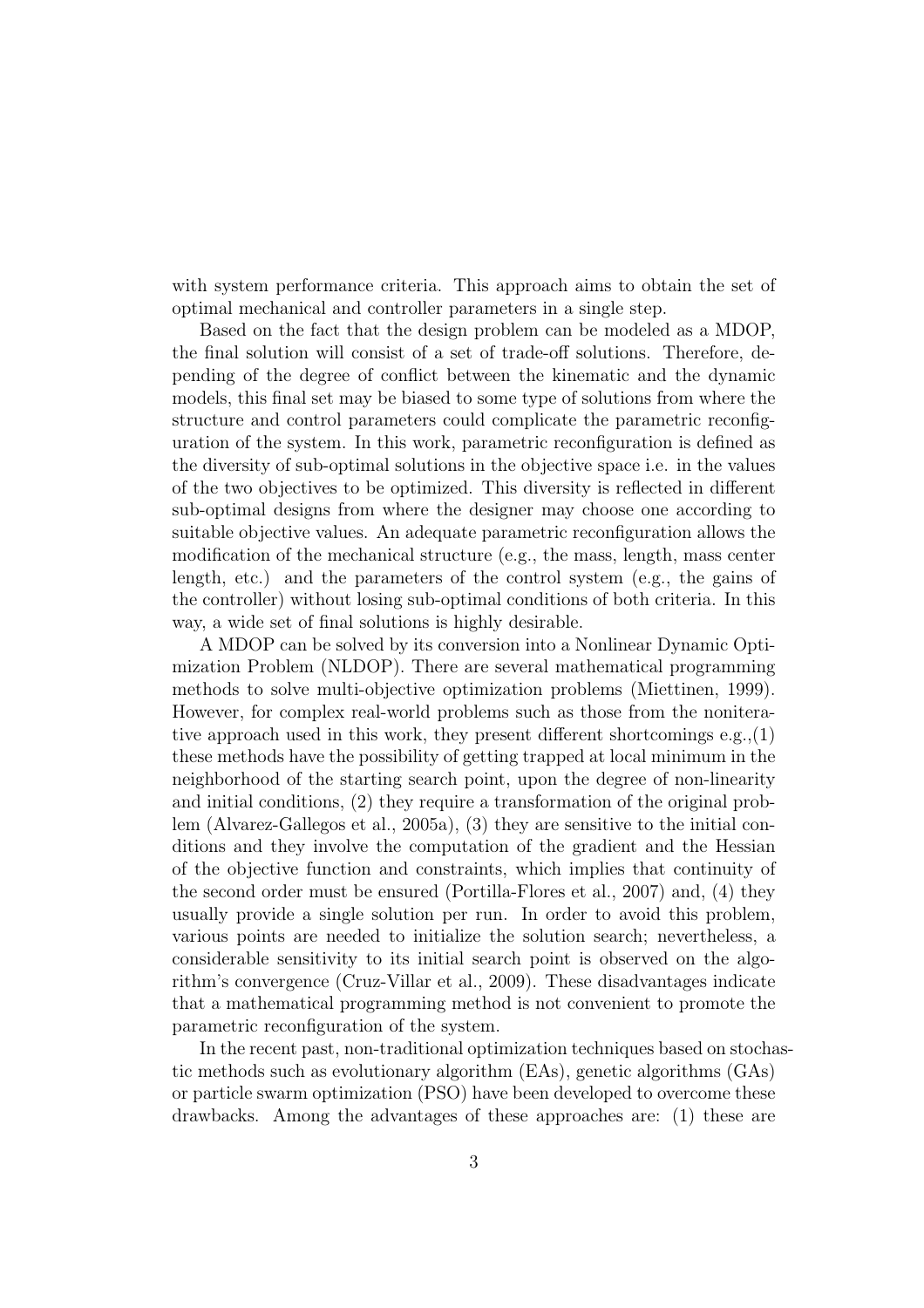population-based methods - therefore they are not sensitive to their starting point, and a global minimum solution can be reached (although not for every problem), (2) they do not require additional information in order to start the search, i.e. gradients, Hessian matrices, initial search points, etc.; (3) with these methods, complex problems can be solved, meaning that the optimization problem can include discontinuous physical models; i.e. they do not require the objective functions and constraints to be continuous and/or differentiable (4) finally, these methods are independent of the problem characteristics; that is, these methods can be used and/or adapted to a large set of problems, because they do not require special mathematical formulation (problem transformation) in order to obtain a set of solutions.

Therefore, the use of heuristic-based approaches working with a set of solutions such as Evolutionary Algorithms (EAs) has become very useful (Eiben and Smith, 2003). In (Mezura-Montes et al., 2008b), it was found that the performance of an Evolutionary Algorithm was clearly superior with respect to that provided by a Mathematical Programming approach in noniterative concurrent design. However, it was observed that getting the proper distribution of trade-off solutions is a difficult task in this type of designs.

These disadvantages lead, as mentioned before, to a deficient reconfigurability property of the mechatronic system design. This is the motivation of the current research, which aims to provide a competitive albeit simple method to generate feasible sub-optimal designs by promoting diversity in the final set of solutions obtained. The goal is to provide the designer with a wider set of sub-optimal solutions which facilitate the reconfiguration of the whole mechatronic system. The mechanism must have a low computational cost because the evaluation of a single solution of this type of systems requires a significant processing time.

The rest of the paper is organized as follows: Section 2 contains the formal definition of the non-iterative concurrent design. After that, Section 3 summarizes different approaches reported in the specialized literature on concurrent design. Our proposed evolutionary-based approach to improve the reconfigurability feature in non-iterative concurrent design is detailed in Section 4. Section 5 presents the two mechatronic system design problems to be solved, while the experimental design and the results obtained in each problem, besides their corresponding discussions, are shown in Section 6. The paper finishes with some conclusions and possible paths for future work in Section 7.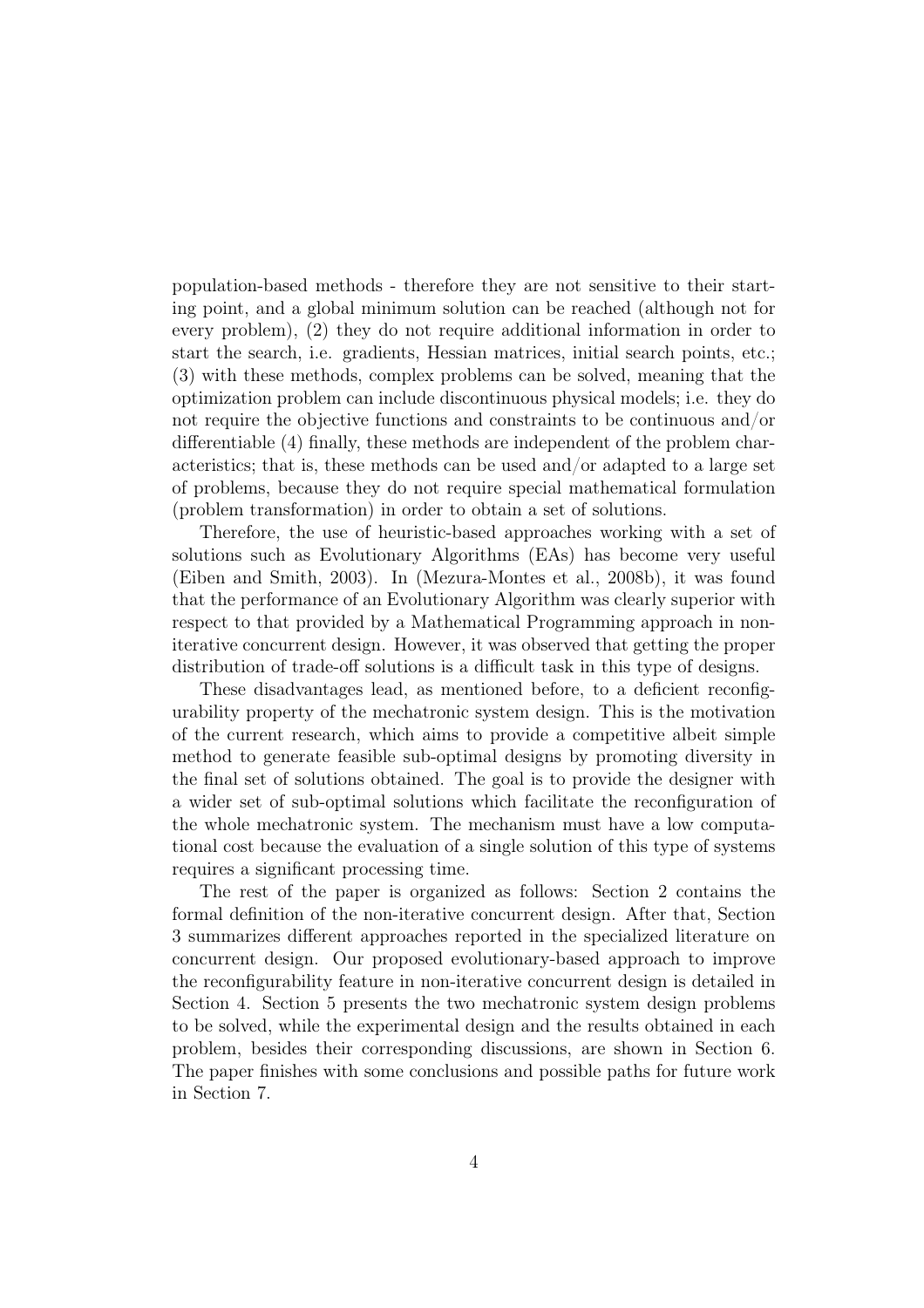## 2. Statement of the Problem

As it has been previously mentioned, the mechatronic design problem should be established in a non-iterative concurrent way. Therefore, the system to be designed can be mathematically expressed as a MDOP as follows:

$$
\min_{\Phi} \Phi(x, p, t) = [\Phi_1, \Phi_2, ..., \Phi_n]^T
$$
\n
$$
\Phi_i = \int_{t_0}^{t_f} L_i(x, p, t) dt \qquad i = 1, 2, ..., n
$$
\n(1)

under  $p$  and subject to:

$$
\dot{x} = f(x, p, t) \tag{2}
$$

$$
g(x, p, t) \leq 0 \tag{3}
$$

$$
h(x, p, t) = 0 \tag{4}
$$

$$
x(0) = x_0
$$

In the problem stated by equations (1) to (4):  $p$  is a vector of the design variables which belong to the mechanical and control structure,  $x$  is the vector of the state variables and t is the time variable. Specifically, given a set of initial values  $x_0$  for the state variables, called the initial conditions, the dynamic model defined by  $f(.)$  must be solved in order to obtain the state vector x at time t. This dynamic model is represented mathematically by a set of nonlinear differential equations. Additionally, some performance criteria  $\Phi_i(\cdot)$  must be selected for the mechatronic system. On the other hand, practical engineering problems are ever constrained by a set of conditions which belong to mechanical and control conditions. As a result, constraints  $q(\cdot)$  and  $h(\cdot)$  generally are nonlinear real-valued functions of the vector that contains the design variables  $p$ , the vector of the state  $x$  and the time variable t. Therefore, the parameter vector  $p$ , which is a solution of the previous problem, will be an optimal set of structure and controller parameters which minimizes the performance criteria selected for the mechatronic system (1) and it will be subject to the constraints imposed by the dynamic model of the system (2) and the design. If criteria are not in conflict among them and all of them are equally important, then only one possible solution can be found. However, if there are indeed conflicts among the performance criteria, a set of trade-off solutions will be possible and desirable. The full set of tradeoff solutions may be very large and even impossible to find. Nevertheless,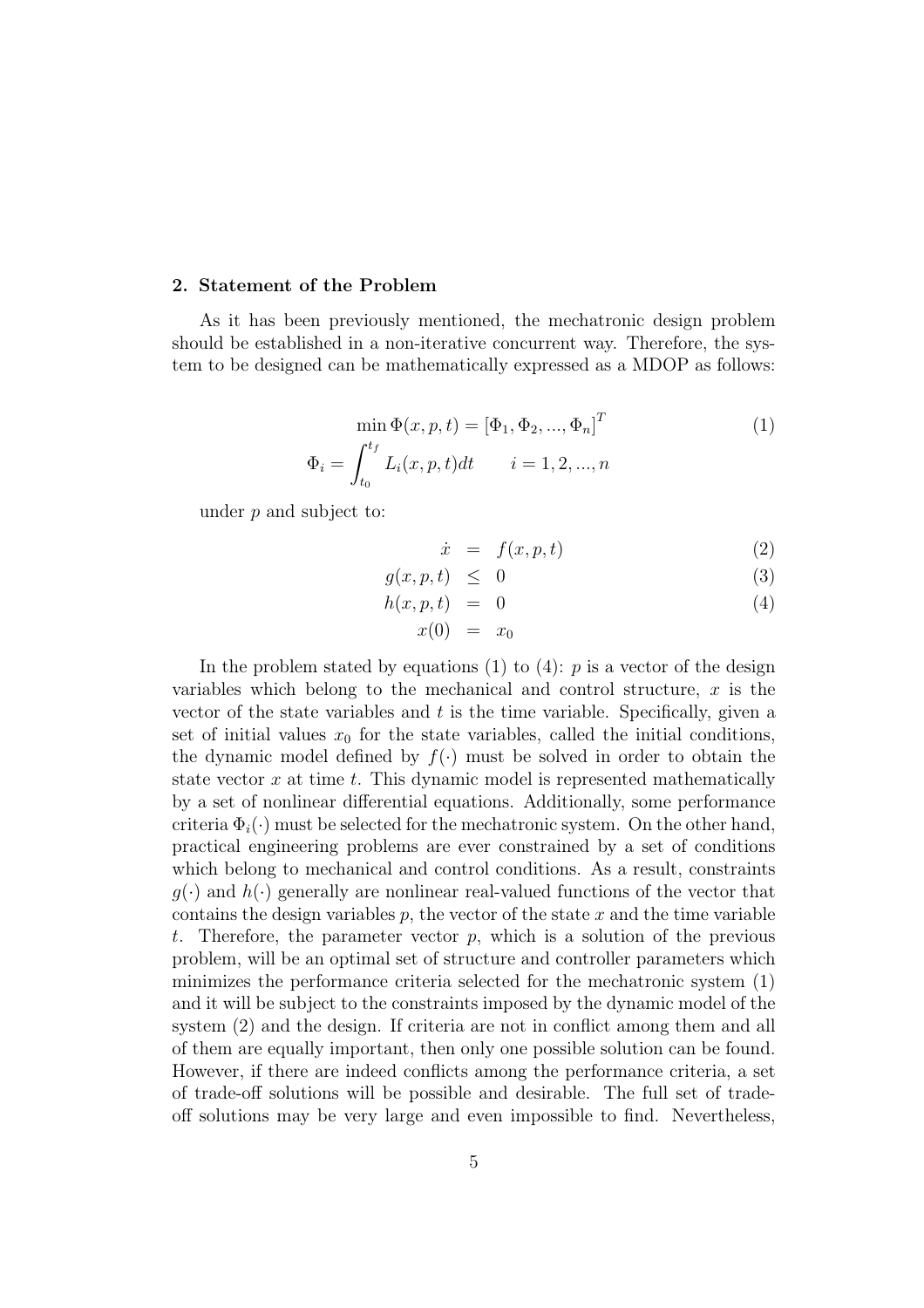obtaining a good set of well-distributed trade-off solutions is highly desirable, so that an engineer can consider a wider range of options before reaching a decision. This is precisely one of the main aims of this paper, in which a simple approach is introduced in order to improve the distribution of tradeoff solutions obtained by a multi-objective evolutionary algorithm.

## 3. Previous Related Work

Usually, the design of mechanical elements involves kinematic and static behaviors while the design of the control system uses mainly the dynamic behavior. Therefore, from a dynamic point of view, this approach cannot produce an optimal system behavior (Norton, 1996; Van Brussel et al., 2001). Several works on mechatronic systems design propose a concurrent design methodology which simultaneously considers the mechanical and control performances. In (Pil and Asada, 1996), a concurrent design concept was proposed using an integrated structure/control design method, based on an iterative algorithm for robotic system development. In this design method, the mechanical structure was modified iteratively and the control parameters were adjusted according to the mechanical structure update. Another concurrent design methodology was proposed in (Zhang et al., 1999) where the main objective was to improve the motion tracking performance for an existing four-bar closed loop linkage. An appropriate mechanical design produces a simple dynamic model. With the simplified dynamic model, a simple controller design was obtained. In (Li et al., 2001) a concurrent method for mechatronic systems design was proposed. A general model was required to mathematically describe the mechatronic system. The design method allowed to obtain a simple mechanical structure and its dynamic model. The dynamic model favored an easier controller design which improved the dynamic performance. The above methods proposed a concurrent design concept based on an iterative process.

On the other hand, some works have presented non-iterative concurrent design approaches. In (Ravichandran et al., 2006), a methodology based on numerical optimization techniques for simultaneously optimizing design parameters of a two-link planar rigid manipulator and a nonlinear gain PD controller designed for performing multiple tasks was shown. In that work, a simultaneous plant-controller design optimization problem and the description of solution techniques based on an evolutionary algorithm for solving the optimization problem were considered. In (Portilla-Flores et al., 2007), a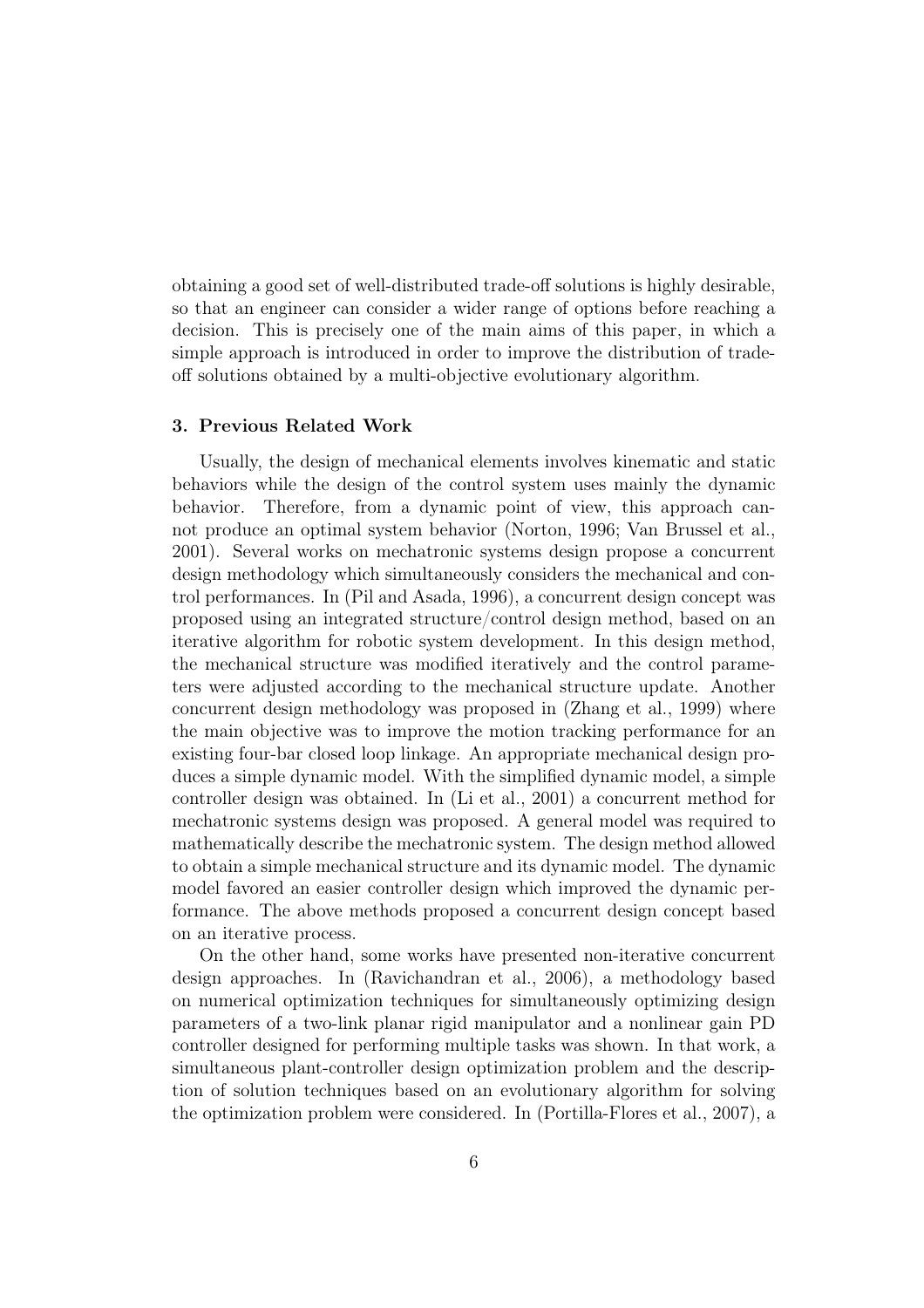concurrent design methodology to formulate the mechatronic design problem was proposed. The methodology states the mechatronic design problem as a dynamic optimization problem. A concurrent design of a pinion-rack Continuously Variable Transmission was carried out by using both mathematical programming and evolutionary algorithms.

From this literature review it is clear that:

- Most of the existing work is still focused on iterative concurrent design.
- From the still scarce set of non-iterative concurrent design approaches, none of them has promoted the parametric reconfiguration, which is very important within this methodology.

### 4. Our Proposed Approach

In this section, the proposed approach to promote a better reconfigurability property in the obtained solutions of a non-iterative concurrent design method is explained. The search algorithm utilized was Differential Evolution and was adapted to solve constrained multi-objective problems. This adaptation and the reconfigurability promotion mechanism are presented below.

## 4.1. Evolutionary Algorithm

Based on the fact that: (1) the computational cost of the type of designs solved by the non-iterative concurrent design is usually high, (2) an easyto-implement method is highly desirable and (3) a competitive performance for Differential Evolution (DE) (Price et al., 2005) had been observed in previous works (Alvarez-Gallegos et al., 2005b), this approach was chosen as our search engine.

DE is a simple, but powerful direct-search algorithm which was designed to solve global numerical optimization problems. DE does not require the objective function of the problem and/or the constraints to be linear, differentiable or continuous i.e. it works as a black-box without requiring specific features of the problem being solved. DE simulates natural evolution combined with a mechanism to generate multiple search directions based on the distribution of solutions, called vectors (a design solution in this paper), in the current population of size NP. Each vector  $\vec{s}_{i,q}$ ,  $i = 1, \ldots, NP$ containing *n* decision variables, in the current population at generation  $q$ ,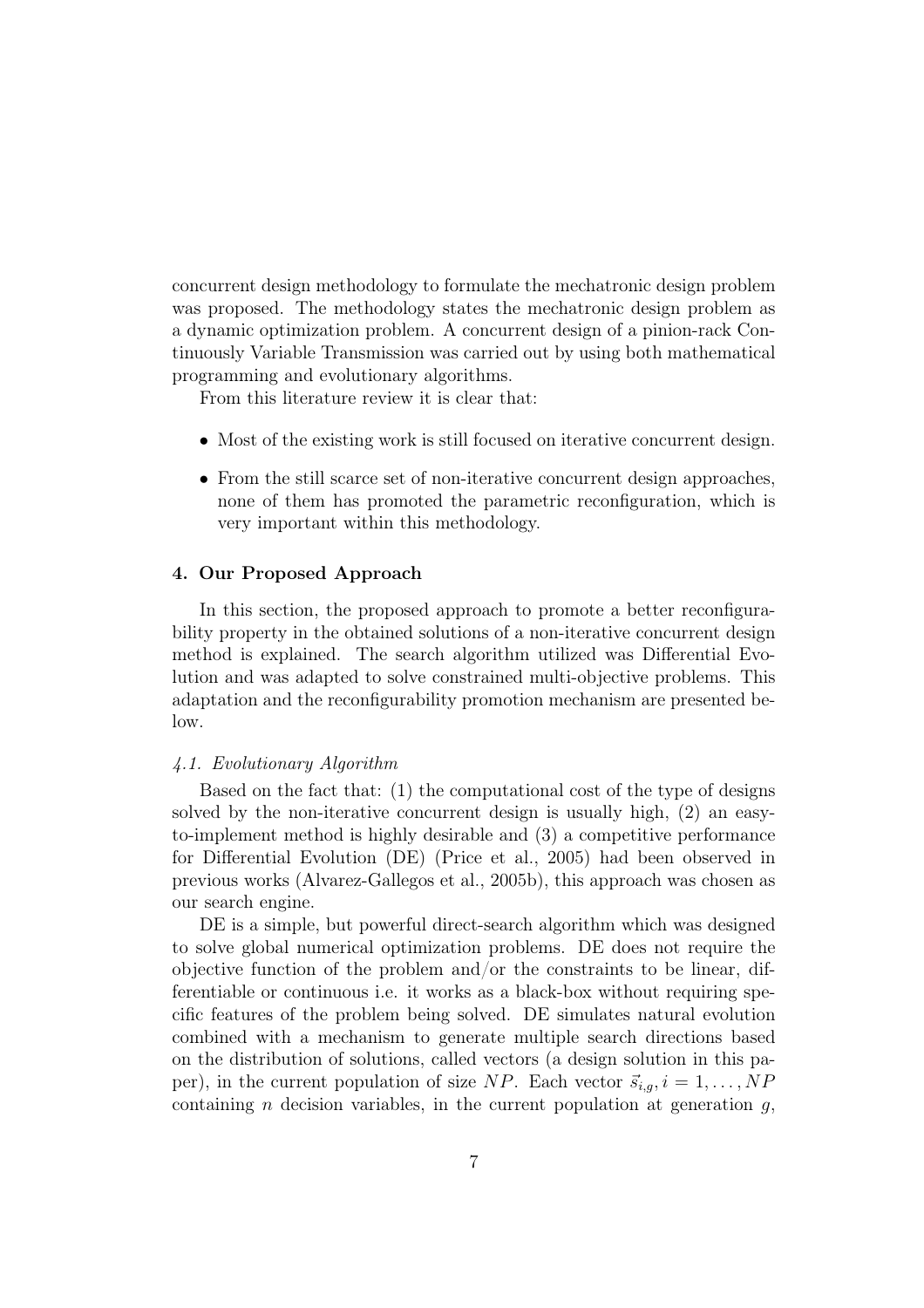$\vec{s}_{i,g} = [s_{1,i,g}, s_{2,i,g}, \ldots, s_{n,i,g}]^T$ , called at the moment of reproduction as the target vector, is able to generate one offspring, called trial vector  $\vec{v}_{i,g}$ . This trial vector is generated as follows: First of all, a search direction is defined by calculating a difference vector by subtracting two randomly chosen vectors  $(r_1$  and  $r_2$ ) from the current population  $\vec{s}_{r_1,g}$  and  $\vec{s}_{r_2,g}$ . This difference vector is also scaled by using a user-defined parameter called *scale factor*  $F \geq 0$ (Price et al., 2005). This scaled difference vector is then added to a third vector  $(r_0)$   $\vec{s}_{r_0,q}$ , called base vector. As a result, a new vector is obtained, known as the mutant vector. After that, this mutant vector is recombined, based on a user-defined parameter, called crossover probability  $0 \leq CR \leq 1$ , with the target vector (also called parent vector) by using discrete recombination, usually uniform (i.e., binomial crossover), to generate a trial (child) vector. The CR value determines how similar the trial vector will be with respect to the mutant vector.

Despite the fact that different DE variants have been proposed (Price et al., 2005),  $DE/rand/1/bin$ , remains as the most popular in the specialized literature, and it is the utilized version in this work. The first term in the variant's name means Differential Evolution, the second term indicates how the base vector is chosen (at random in this case), the number in the third term indicates how many vector differences (i.e., vector pairs) will contribute in the differential mutation (one pair in this case). Finally, the fourth term shows the type of crossover utilized (binomial, in this case). The detailed pseudocode of  $DE/rand/1$ /bin to solve unconstrained single-objective optimization problems is presented in Figure 1 and a graphical example is explained in Figure 2.

Based on the type of problems solved by the methodology explained in Section 2, DE was adapted to deal with two objective functions and several constraints. Therefore, the selection criterion was modified and an external archive was utilized to store the optimal solutions found during the search.

There are different approaches based on DE to solve multi-objective optimization problems (Mezura-Montes et al., 2008a) and some of them have been applied to mechatronic design problems (Alvarez-Gallegos et al., 2005b; Saravanan and Ramabalan, 2008). However, they usually solve unconstrained multi-objective problems or they use additional mechanisms which modify the simplicity of DE by considerably increasing its processing time. In contrast, here, we propose a DE-based approach that retains the simplicity of the original algorithm and which adds computationally inexpensive mechanisms to solve constrained multi-objective optimization problems. The modifica-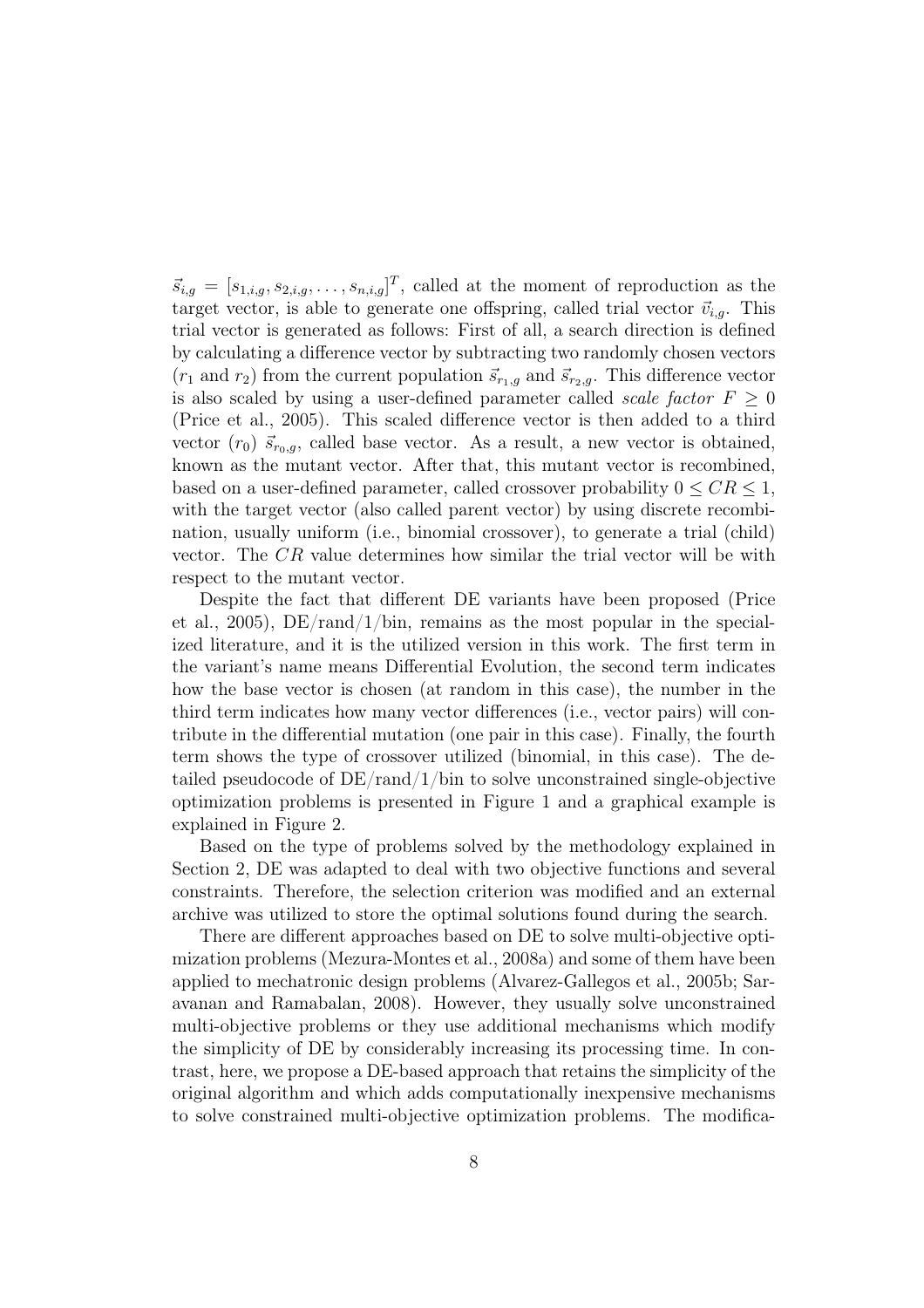1 Begin 2  $g=0$ 3 Create a random initial population  $\vec{s}_{i,g} \forall i, i = 1, ..., NP$ <br>4 Evaluate  $\Phi_1(\vec{s}_{i,g}) \forall i, i = 1, ..., NP$ 4 Evaluate  $\Phi_1(\vec{s}_{i,g}) \forall i, i = 1, ..., NP$ <br>5 For g=1 to MAX GEN Do For  $g=1$  to MAX GEN Do 6 **For** i=1 to NP  $\bf{Do}$ 7<br>Select randomly  $r_0 \neq r_1 \neq r_2 \neq i$ <br> $i_{rand} = \text{randint}[1, n]$ 8  $j_{rand} = \text{randint}[1, n]$ <br>9 **For**  $j=1$  to *n* **Do** For j=1 to  $n$  Do 10 **If**  $(\text{rand}_j[0, 1] < CR$  or  $j = j_{rand}$ ) Then 11  $v_{j,i,g+1} = s_{j,r_0,g} + F(s_{j,r_1,g} - s_{j,r_2,g})$ <br>12 **Else Else** 13  $v_{j,i,g+1} = s_{j,i,g}$ 14 End If 15 End For 16 **If**  $(\Phi_1(\vec{v}_{i,g+1}) \leq \Phi_1(\vec{s}_{i,g}))$  Then<br>  $\vec{s}_{i,g+1} = \vec{v}_{i,g+1}$  $\vec{s}_{i,g+1} = \vec{v}_{i,g+1}$ 18 Else 19  $\vec{s}_{i,g+1} = \vec{s}_{i,g}$ 20 End If 21 End For 22  $g = g + 1$ 23 End For 24 End

Figure 1: "DE/rand/1/bin" pseudocode for unconstrained single-objective numerical optimization. rand,  $[0, 1]$  is a function that returns a real number between 0 and 1. randint[min,max] is a function that returns an integer number between min and max.  $NP$ ,  $MAX$   $GEN$ ,  $CR$  and  $F$  are user-defined parameters. *n* is the number of decision variables of the problem. The set of NP solutions to the non-iterative concurrent mechatronic design is represented by  $\vec{s}_{i,q}$ ,  $\forall i, i = 1, \ldots, NP$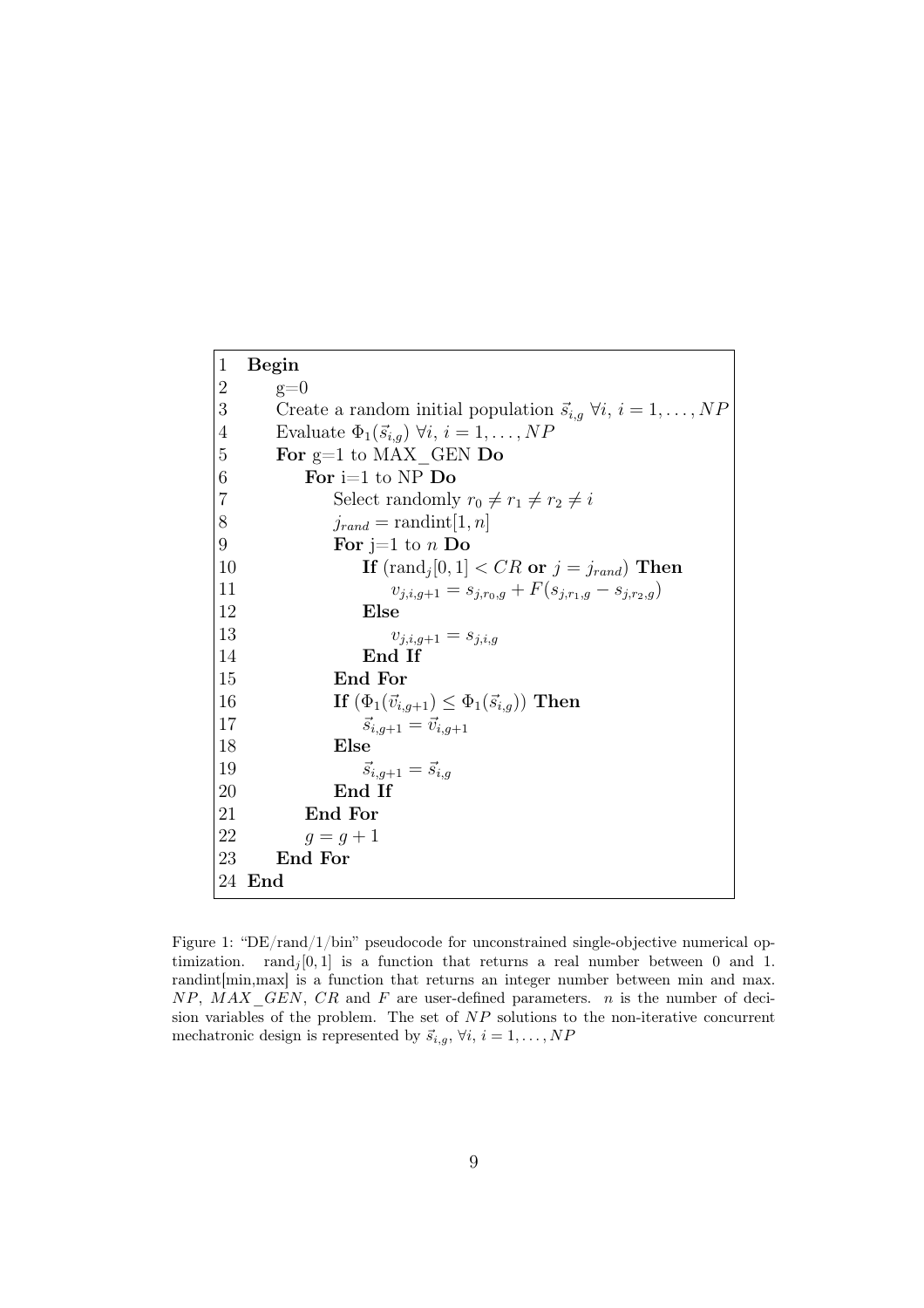

Figure 2: DE/rand/1/bin graphical example.  $\vec{s}_i$  is the target vector,  $\vec{s}_{r_0}$  is the base vector chosen at random,  $\vec{s}_{r_1}$  and  $\vec{s}_{r_2}$  (chosen at random as well) generate the difference vector to define a search direction. The black square represents one of the possible locations of the trial vector generated after performing recombination. The other two squares represent the two other possible locations for the trial vector after recombination.

tions introduced are the following:

Instead of using one objective function value as the only criterion to select the fitter solution between the target and trial vectors, Pareto Dominance was utilized as a criterion to select between them. The aim is to keep the non-dominated solutions from the current population, because they represent a better trade-off among the objectives (Coello Coello et al., 2007). A vector of objectives  $\Phi = [\Phi_1, \dots, \Phi_k]$  is said to Pareto dominate  $\Phi' = [\Phi'_1, \dots, \Phi'_k]$  $(\text{denoted by } \Phi \preceq \Phi')$  if and only if  $\Phi$  is partially less than  $\Phi'$ , i.e.  $\forall i \in$  $\{1,\ldots,k\},\ \Phi_i \leq \Phi_i' \wedge \exists i \in \{1,\ldots,k\} : \Phi_i < \Phi_i'$ . The set of all the Pareto nondominated solutions (i.e., those that are not dominated by any other solution) is called the Pareto optimal set. The objective function values corresponding to the solutions contained in the Pareto optimal set constitute the so-called Pareto front of the problem. In our case, the mechatronic design problems have two objectives, one related to the mechanical design and another related to the controller of the mechanism. Therefore,  $k = 2$  in this paper.

The following expression formally defines the set of solutions to be obtained as a result in a multi-objective problem:

If we denote the feasible region of the search space as  $\mathcal{F}$ , the multiobjective evolutionary algorithm will look for the Pareto optimal set  $(\mathcal{P}^*)$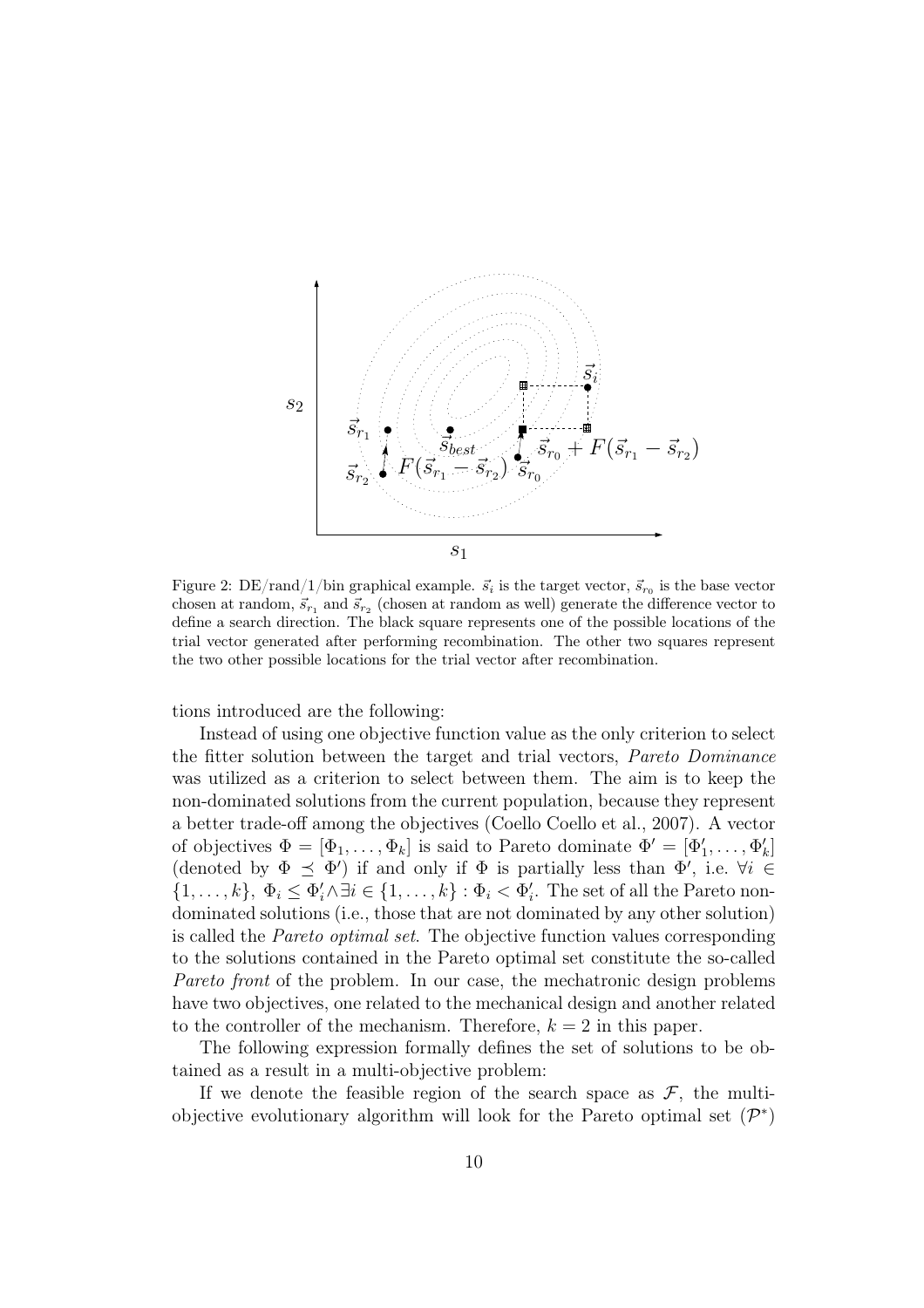defined as:

$$
\mathcal{P}^* := \{ \vec{v} \in \mathcal{F} \mid \neg \exists \ \vec{s} \in \mathcal{F} \ \Phi(\vec{s}) \leq \Phi(\vec{v}) \}. \tag{5}
$$

As in real-world problems  $\mathcal{P}^*$  is unknown, a sub-optimal Pareto set including sub-optimal trade-off solutions for the non-iterative concurrent design is the solution sought.

Since DE was conceived as an unconstrained optimization technique, a constraint-handling technique had to be added to the proposed approach. A review of the specialized literature showed that the technique proposed by Deb (Deb, 2000) has provided very competitive results when combined with DE (Kukkonen and Lampinen, 2006; Zielinski and Laur, 2008; Mezura-Montes et al., 2006; Huang et al., 2006). Furthermore, these comparison criteria do not add extra parameters to be fine-tuned by the user, as traditional penalty functions. The comparison criteria from (Deb, 2000) has to be modified, in order to incorporate Pareto Dominance. The new comparison criteria are the following (Oyama et al., 2007):

- Between 2 feasible design solutions, the one which dominates the other is preferred.
- If one design solution is feasible and the other one is infeasible, the feasible design solution is preferred.
- If both design solutions are infeasible, the one with the lowest sum of constraint violation is preferred.

As a result, the selection criterion detailed in rows  $16 - 20$  in Figure 1 is replaced with the criteria shown in Figure 3.

If  $(\Phi(\vec{v}_{i,g+1})$  is better than $\Phi(\vec{s}_{i,g})$  based on the three selection criteria) Then  $\vec{s}_{i,g+1} = \vec{v}_{i,g+1}$ Else  $\vec{s}_{i,g+1} = \vec{s}_{i,g}$ End If

Figure 3: Modified selection mechanism added to the DE algorithm. This process replaces rows  $16 - 20$  in Figure 1.

Because of the importance of adding elitism to a multi-objective evolutionary algorithm (Coello Coello et al., 2007) and more specifically, to DE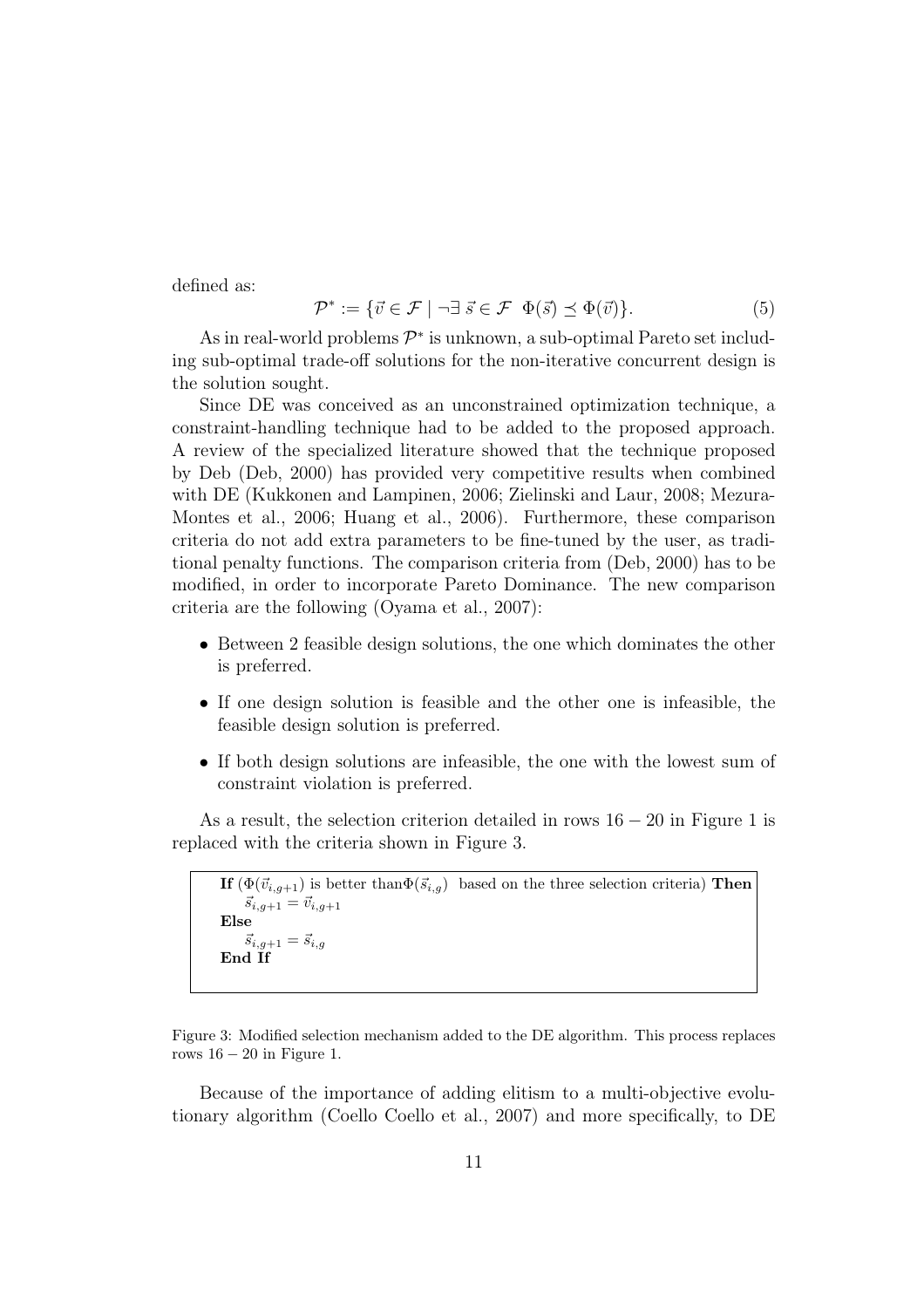(Mezura-Montes et al., 2008a), the proposed approach adopts an external archive which stores the set of non-dominated vectors found during the optimization process. This archive is updated at each generation in such a way that all non-dominated solutions from the population will be included in the archive. After that, a non-dominance checking is performed with respect to all the solutions (the newcomers and also the solutions in the archive). The solutions that are non-dominated with respect to every other solution will remain in the archive. When the search ends, the set of non-dominated solutions in the archive will be reported as the final set of solutions obtained by the approach.

## 4.2. Reconfigurability promotion by a crowding mechanism

Based on the need to improve the reconfigurability in the solutions obtained in the optimization process, a more diverse set of solutions is required in the Pareto optimal set. Different techniques have been proposed to promote and preserve diversity in the objective space of a multi-objective problem solved by an evolutionary algorithm, such as niches (Fonseca and Fleming, 1996),  $\epsilon$ -dominance (Laumanns et al., 2002), crowding distance (Deb et al., 2002), among others.

From these options, the crowding distance was chosen based on the fact that it does not add extra parameters which require specific knowledge of the problem and that require to be fine-tuned (e.g., niching requires a niche radius and  $\epsilon$ -dominance requires an  $\epsilon$  value, both of which are problem dependent). Furthermore, its performance has been found to be highly competitive when used within multi-objective evolutionary algorithms (Deb et al., 2002).

The crowding distance operates on the space defined by the vectors of functions, usually named function space (2-objective space in this paper), and it estimates the perimeter of the cuboid for each solution, which is formed by using the nearest neighbors as the vertices. See Figure 5.

As it can be noted, the crowding distance gives an idea of how crowded are the closest neighbors of a given vector of functions in the objective function space. Therefore, a higher value is preferred, and it can be utilized as a criterion to select those solutions which objective function values are more different from the rest of them, i.e., the parametric reconfiguration among non-dominated solutions can be improved.

The implementation of the crowding distance is as follows (Deb et al., 2002): The set of non-dominated solutions, which are stored in the external archive in our case, is sorted with respect to each objective function value,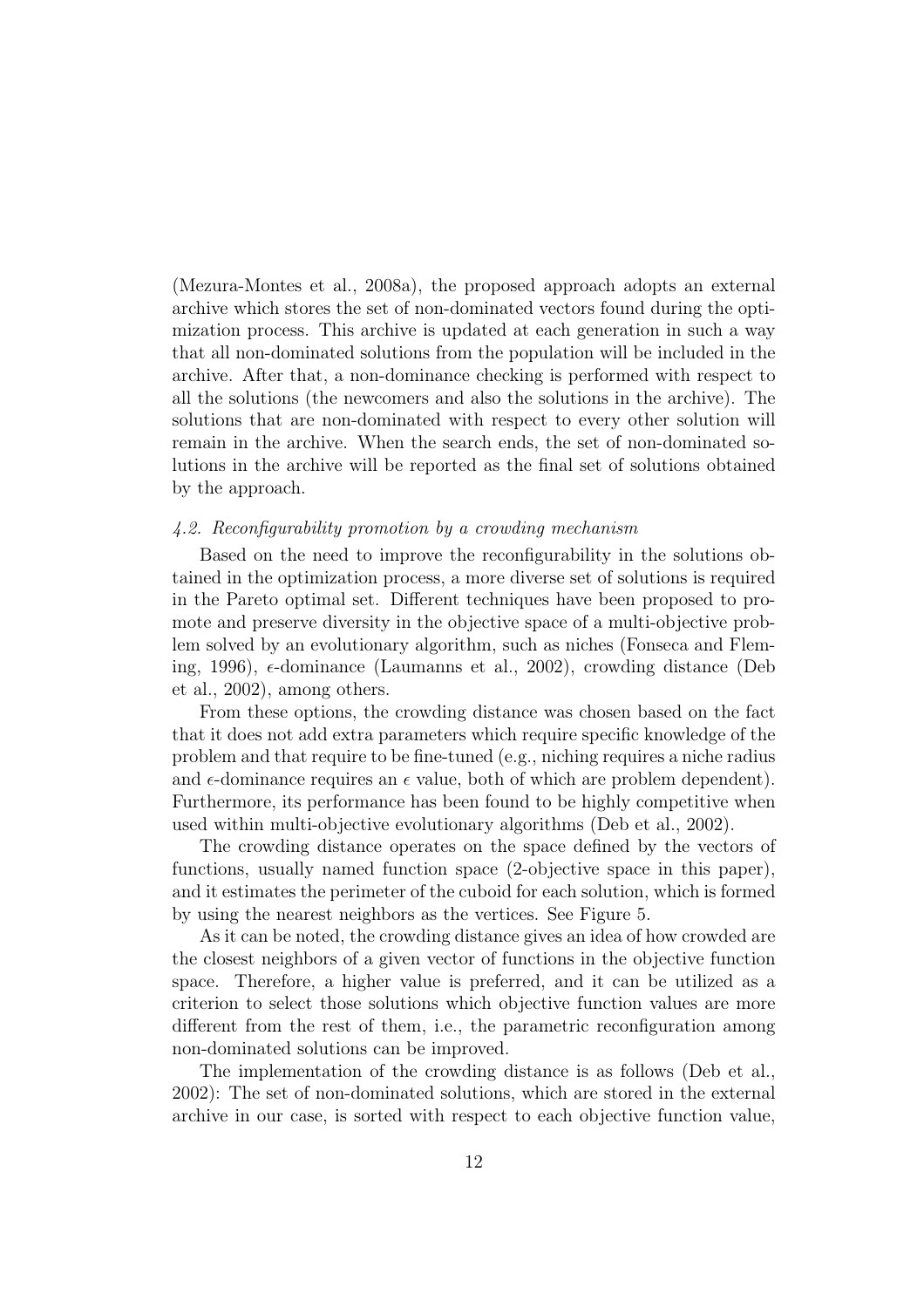i.e., k sorted lists will be obtained  $(k = 2$  in our case). For each sorted list, the non-dominated solutions located at the beginning and at the end of the list are assigned an  $\infty$  crowding distance value, i.e., they are good candidate solutions because they can extend the length of the Pareto front and the parametric reconfiguration might be improved. After that, for the remaining solutions, the normalized difference between the two adjacent values is calculated. The details are presented in Figure 4.

1 Begin 2 **For**  $(i = 1 \text{ to } Sol)$  **Do** // *Sol* is the size of the non-dominated set 3 Crw Dist $(j) = 0$ 4 End For 5 **For**  $(i = 1 \text{ to } k)$  **Do**  $// k=2$  objective functions in our case 6 Sort in descent order the non-dominated set with respect to objective function  $\Phi_i$ 7 Crw\_Dist $(1) = \infty$ <br>8 Crw\_Dist $(Sol) = \infty$ 8 Crw\_Dist(Sol) =  $\infty$ <br>9 For  $(i = 2 \text{ to } Sol-1)$ For  $(j = 2$  to Sol-1) Do 10 Crw\_Dist(j)=Crw\_Dist(j)+ $\frac{|\Phi_i^{j-1} - \Phi_i^{j+1}|}{\Phi_i^{max} - \Phi_i^{min}}$  $\Phi_i^{max} - \Phi_i^{min}$ 11 End For 12 End For 13 End

Figure 4: Calculation of the crowding distance Crw  $Dist(j)$  for solution j in the set of non-dominated solutions. Sol is the number of non-dominated solutions in the external archive, k is the number of objective functions of the problem,  $\Phi_i^{min}$  and  $\Phi_i^{max}$  are the minimum and maximum values, respectively, for objective function  $\Phi_i$ .

The crowding distance value added to the  $DE/rand/1/bin algorithm$ siders the following:

- The external archive must contain at least three non-dominated solutions. This is the minimum number of solutions required in the reproduction step within DE.
- A parameter called *Normal Selection* (NS) is introduced in order to indicate the percentage of generations where the selection of vectors (design solutions) to apply the DE operators is made in a traditional way for the three randomly chosen vectors from the current population to generate one trial vector (as explained in Section 4.1 and detailed in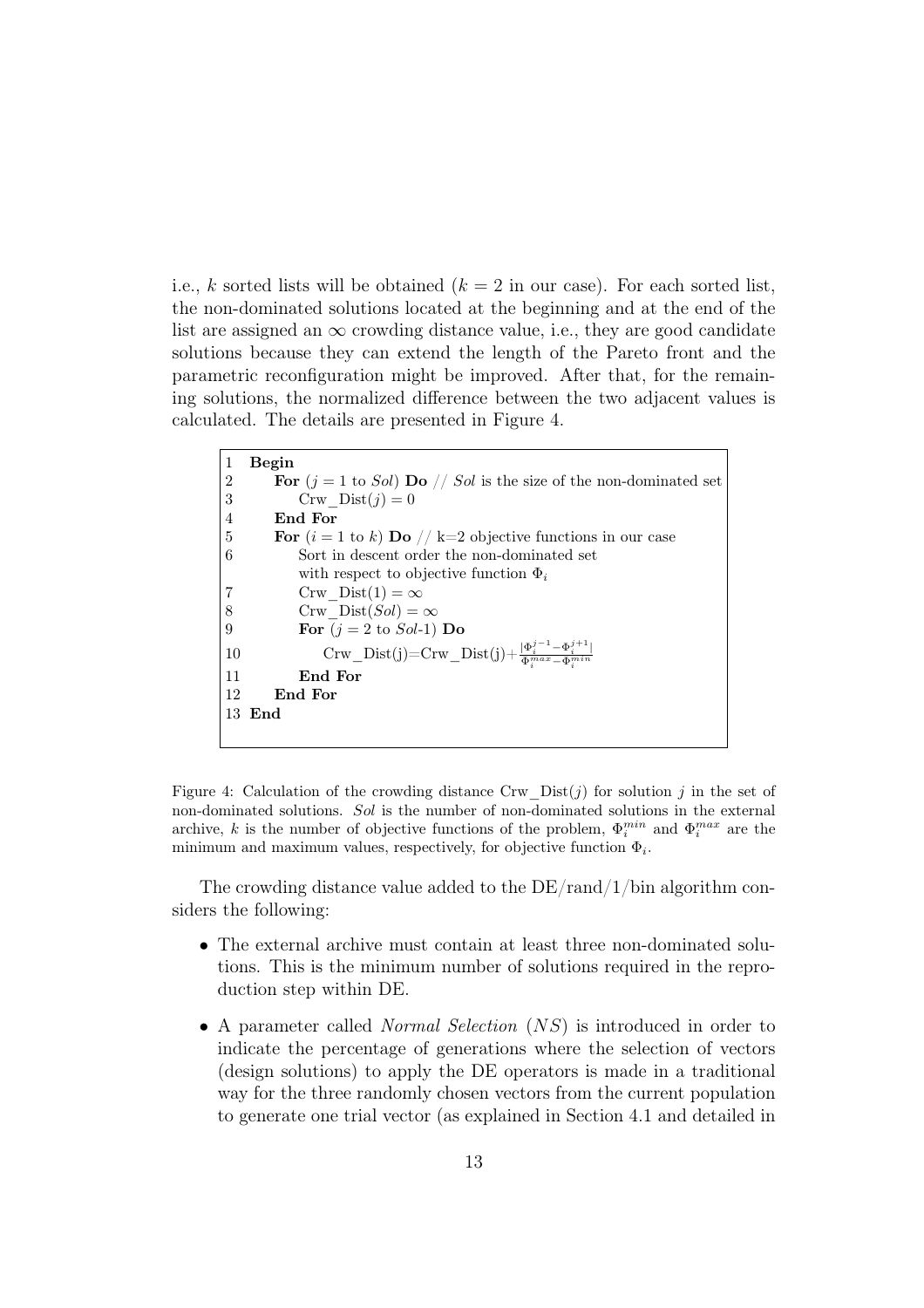

Figure 5: The crowding distance value in an two-objective example. Vectors with a larger value of this value are preferred.

Figure 1). The remaining  $(1-NS)$  percentage of generations, selections are made only from the external archive i.e., the set of non-dominated solutions, using the crowding distance as a criterion. The aim is to promote diversity among the solutions obtained, such that a better defined Pareto front can be obtained.

This selection mechanism based on crowding distance works as follows: Instead of selecting vectors  $r_0$ ,  $r_1$  and  $r_2$  from the current population (row 7 in Figure 1), they are selected from the external archive based on the crowding distance value of each vector within it.

This type of selection will be activated according to the NS parameter value  $(0 \leq NS \leq 1)$ . That is, while the generation number q is smaller than the product of the normal selection value NS and the maximum number of generations  $MAX$   $GEN$ , the three vectors are selected from the current DE population at random (row 7 in Figure 1), i.e., the search focuses on finding feasible nondominated solutions (promising designs). Otherwise, the individuals are selected from the external archive by using the crowding distance value as a criterion, i.e., the search, based on the nondominated solutions previously found, looks to improve the shape of the Pareto front (the parametric reconfiguration is improved). Larger values of the crowding distance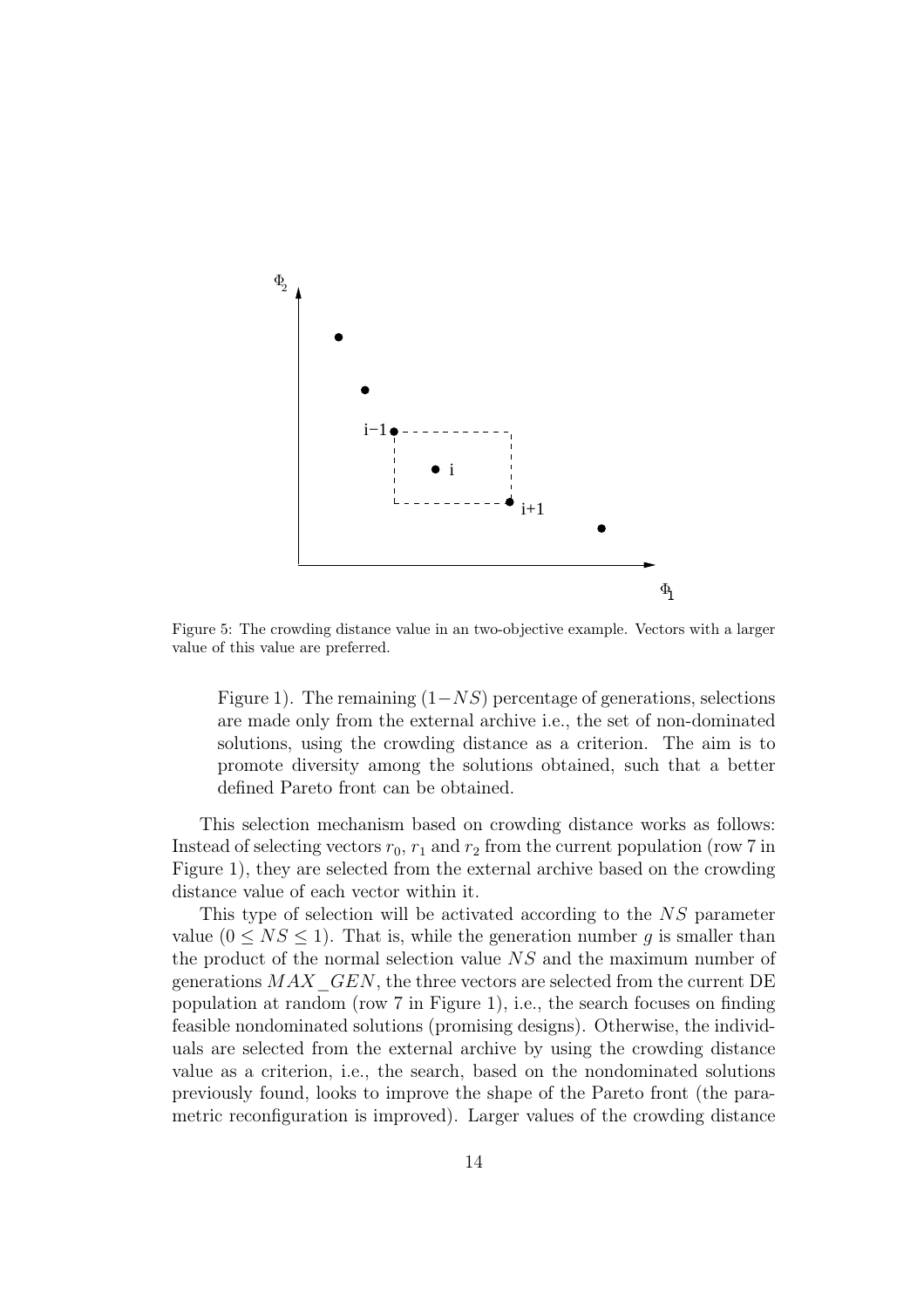are preferred.

This combination of selection mechanisms within DE, and controlled by the NS parameter, promotes two behaviors:

- The first part of the search aims to explore the search space by allowing randomly chosen vectors to generate a diverse set of search directions in order to find non-dominated vectors to fill in the external archive.
- The second part of the process keeps DE from focusing in those previously found regions of the Pareto front by choosing, based on the crowding distance factor, those non-dominated vectors in scarcely explored regions of the Pareto front.

The mechanism which substitutes that in row 7 from Figure 1 in order to promote reconfigurability in optimal designs is shown in Figure 6.

```
If (g \leq (NS \times MAX\_GEN)) Then
   Select r_0, r_1 and r_2 randomly
Else
   If (Sol < 3) Then
       Select r_0, r_1 and r_2 randomly
   Else
       Select r_0, r_1 and r_2 from the external archive
       based on crowding distance factor
   End If
End If
```
Figure 6: Reconfigurability promotion mechanism added to the  $DE/rand/1/bin$  algorithm.  $q$  is the current generation number,  $NS$  is the normal selection parameter value,  $MAX$   $GEN$  is the maximum number of generations to be performed by the algorithm and Sol is the number of vectors in the external archive.  $r_0$  is the base vector and  $r_1$  and  $r<sub>2</sub>$  are used to calculate the difference vector. This mechanism replaces row 7 in Figure 1 .

### 5. Mechatronic Design Problems

Two real-world mechatronic design problems with different features were used to test the proposed approach explained in Section 4. A detailed de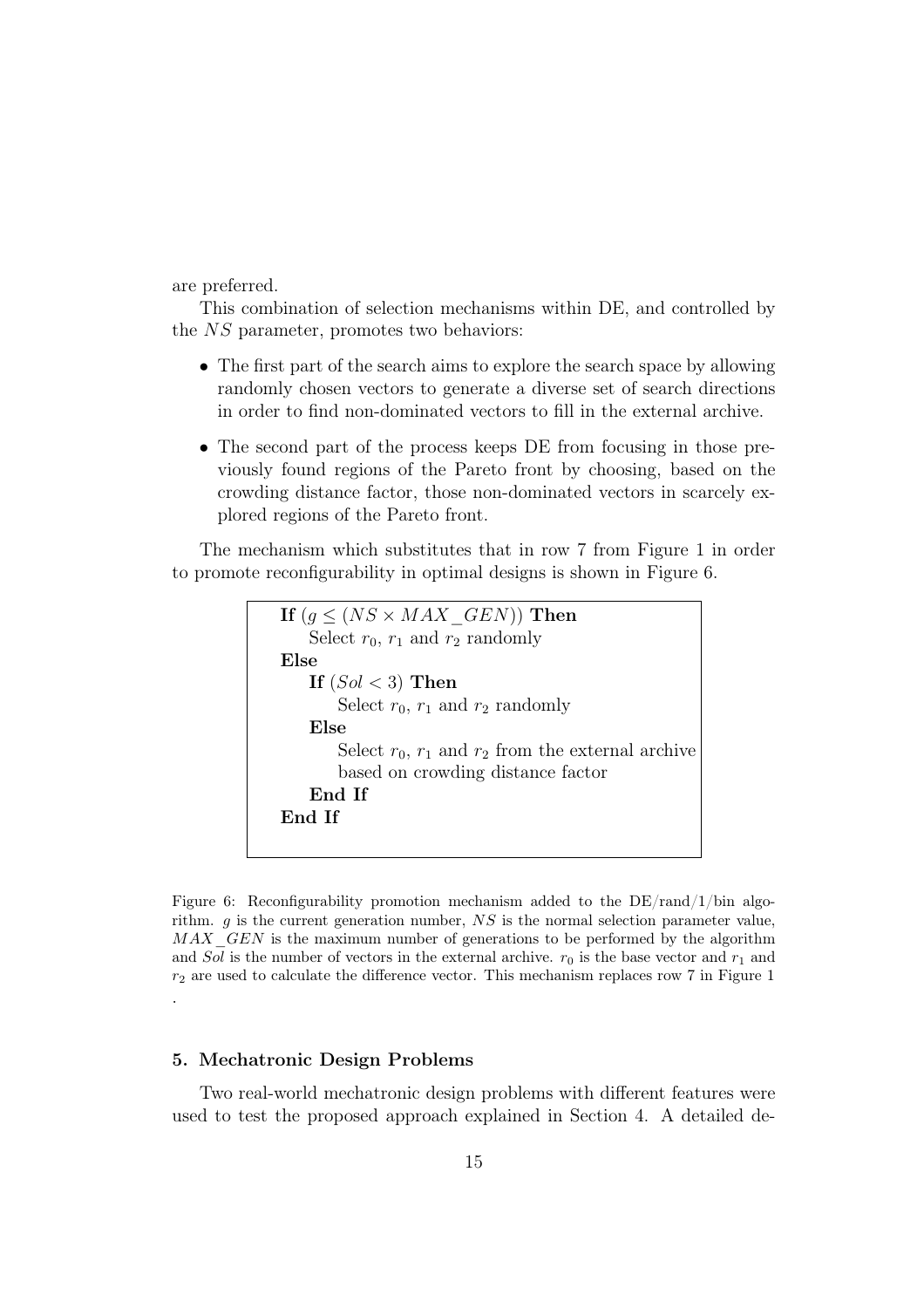scription of each one is presented next.

## 5.1. Continuously Variable Transmission System

#### 5.1.1. Mechatronic System

In (De Silva et al., 1994), a transmission mechanism is presented. The mechanism belongs to the class of continuously variable transmission (CVT). A CVT is a mechanism whose transmission ratio can be continuously changed in an established range, producing a smooth behavior at its output. This pinion-rack CVT is built-in with conventional mechanical elements as a gear pinion, one circular cam, two pairs of racks and two sliders. An advantage of this mechanism is the relative simple mechanical design of its elements such as the racks, gear pinion and sliders. However, a special analysis of the circular cam is necessary, that is because the circular cam is a mechanical device which is fundamental in the performance of the whole system.

The pinion-rack CVT changes its transmission ratio when the distance between the input and output rotation axes is changed. This distance is called "offset" and will be denoted by "e". Inside the CVT an offset mechanism is integrated. This mechanism is built with a lead screw attached by a nut to the vertical transport cam. Figure 7 shows the built CVT prototype. A detailed explanation about the kinematic and dynamic model of the pinionrack CVT can be obtained in (Alvarez-Gallegos et al., 2005a).



Figure 7: CVT Prototype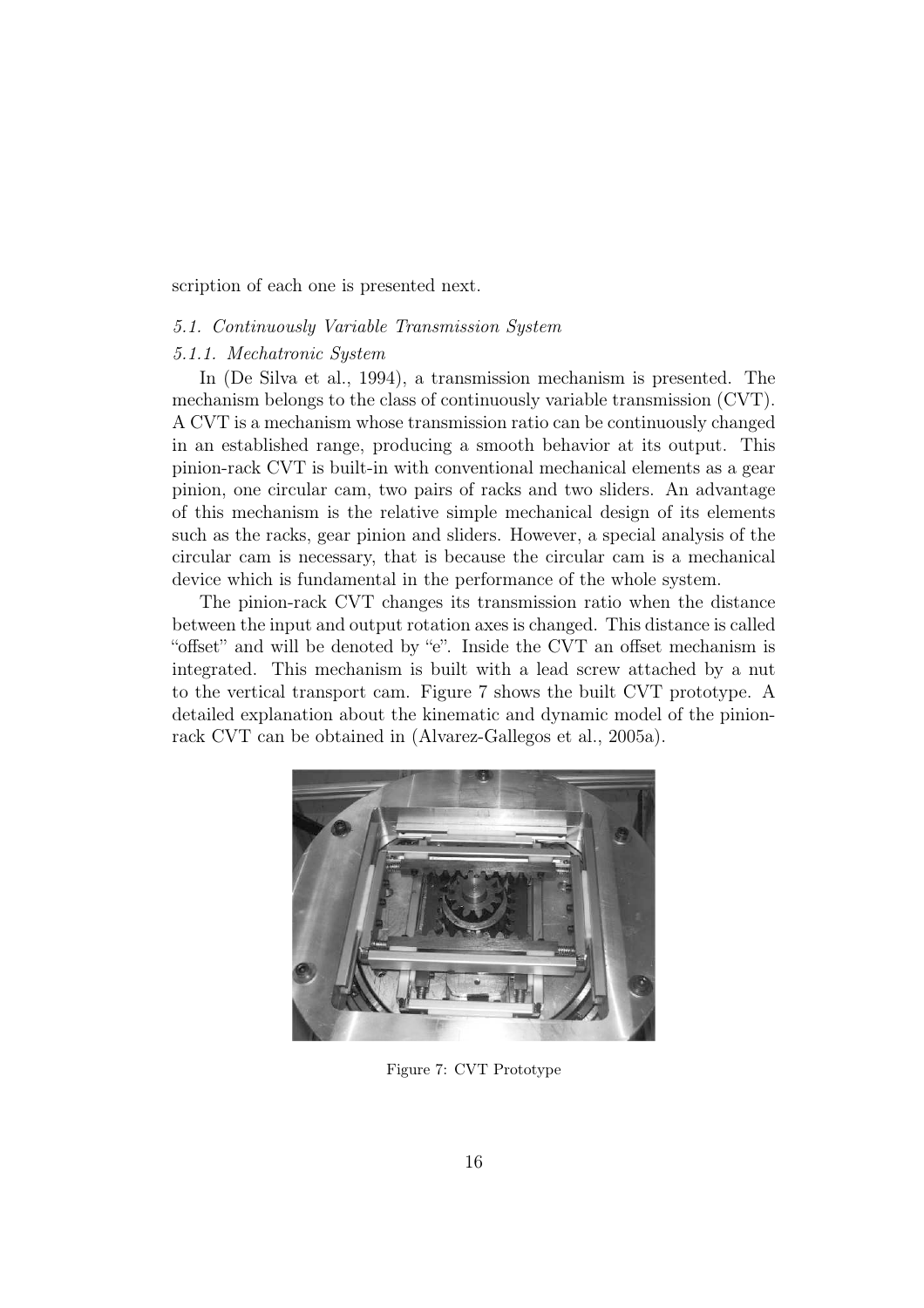## 5.1.2. Optimization problem.

As it has been previously discussed, in order to obtain the mechanical CVT parameter optimal values, a multi-objective dynamic optimization problem described by equations (6) to (14) is proposed. The dynamic model of the pinion-rack CVT with the state variables  $x_1 = \theta$ ,  $x_2 = i$ ,  $x_3 = e$ ,  $x_4 = \dot{e}$ and the control signal  $u(t)$  is given by equation (8). Also, the vector of design variables is stated as  $p = [p_1, p_2, p_3, p_4, p_5, p_6]^T = [N, m, h, e_{max}, K_P, K_I]^T$ . A detailed explanation to obtain the performance criteria and objective functions, constraints functions and design variables is available in (Alvarez-Gallegos et al., 2005b). The optimization problem is the following:

$$
\min_{p \in R^6} \Phi(x, p, t) = [\Phi_1, \Phi_2]^T
$$
\n(6)

where

$$
\Phi_1 = \int_{0}^{10} \left[ \frac{1}{p_1} \left( \frac{p_1 p_2 + x_3 \cos \theta_R}{\frac{p_1 p_2}{2} + x_3 \cos \theta_R} \right) \right] dt
$$
  

$$
\Phi_2 = \int_{0}^{10} u^2 dt
$$

subject to

$$
AT_m + \left[J_1 A \frac{2x_3}{p_1 p_2} \sin \theta_R\right] x_1^2 - T_L
$$
  
\n
$$
\dot{x}_1 = \frac{-\left[b_2 + b_1 A^2 + J_1 A \frac{2x_4}{p_1 p_2} \cos \theta_R\right] x_1}{J_2 + J_1 A^2}
$$
  
\n
$$
\dot{x}_2 = \frac{u(t) - (\frac{nK_b}{d})x_4 - Rx_2}{L}
$$
  
\n
$$
\dot{x}_3 = x_4
$$
  
\n
$$
\dot{x}_4 = \frac{(\frac{nK_f}{d})x_2 - (b_l + \frac{b_c}{r_p d})x_4 - \frac{T_m}{r_p} \tan \phi \cos \theta_R}{M + \frac{J_{eq}}{d^2}}
$$
\n(7)

with PI controller

$$
u(t) = -p_5(x_{ref} - x_1) - p_6 \int_0^t (x_{ref} - x_1) dt
$$
 (8)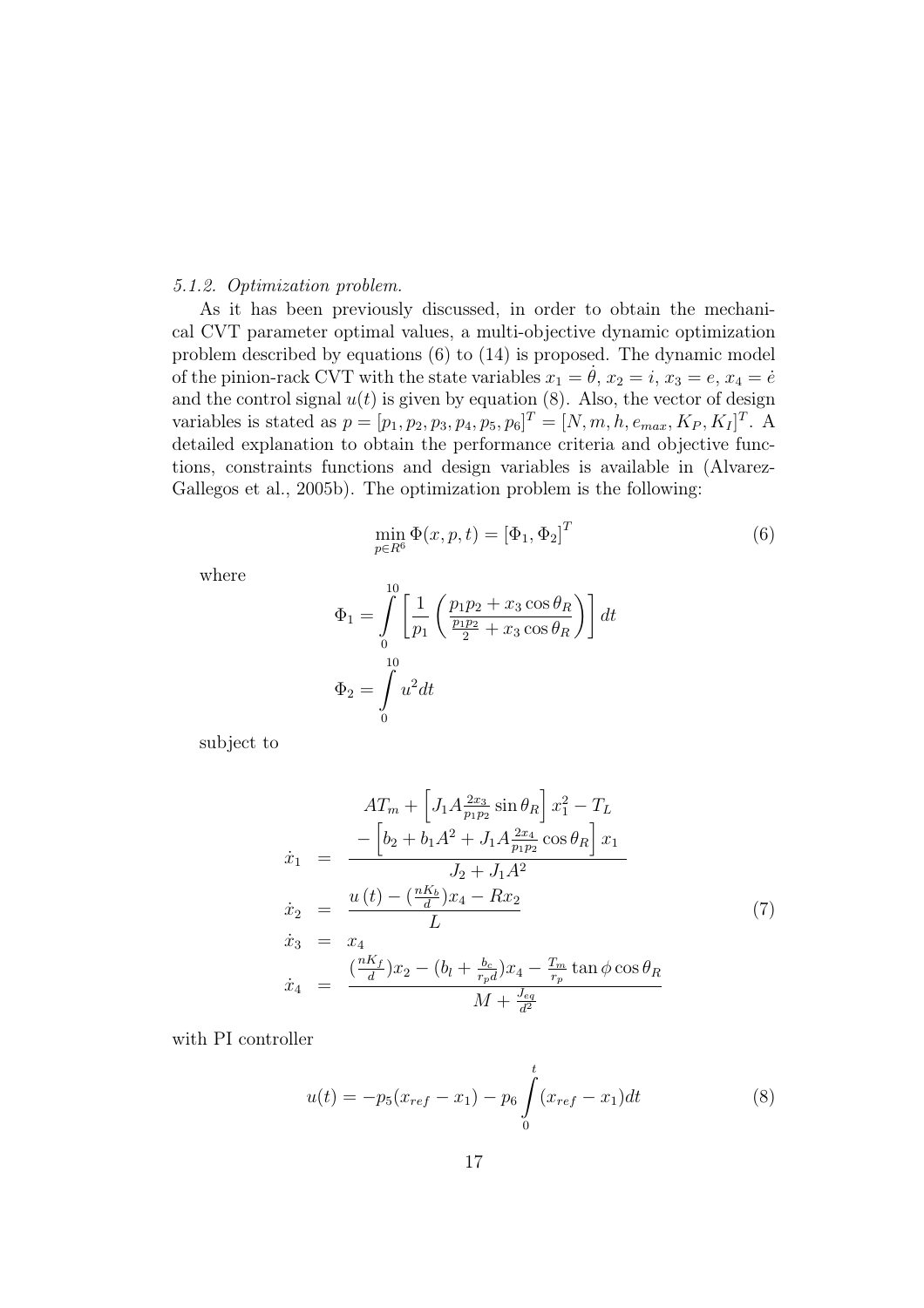and constraints

$$
J_1 = \frac{1}{32} \rho \pi p_2^4 (p_1 + 2)^2 p_1^2 p_3 \tag{9}
$$

$$
J_2 = \frac{\rho p_3}{4} \left[ 3\pi r_c^4 - \frac{32}{3} \left( p_4 + p_1 p_2 \right)^4 - \pi r_s^4 \right] \tag{10}
$$

$$
A = 1 + \frac{2x_3}{p_1 p_2} \cos \theta_R \tag{11}
$$

$$
d = r_p \tan \lambda_s \tag{12}
$$

$$
\theta_R = \frac{1}{2} \arctan \left[ \tan \left( 2x_1 t - \frac{\pi}{2} \right) \right] \tag{13}
$$

$$
g_1 = 0.01 - p_2 (p_1 - 2.5) \le 0
$$
  
\n
$$
g_2 = 6 - \frac{p_3}{p_2} \le 0
$$
  
\n
$$
g_3 = \frac{p_3}{p_2} - 12 \le 0
$$
  
\n
$$
g_4 = p_1 p_2 - p_4 \le 0
$$
  
\n
$$
g_5 = p_4 - \frac{5}{2} p_1 p_2 \le 0
$$
  
\n
$$
g_6 = 12 - p_1 \le 0
$$
  
\n
$$
g_7 = 0.020 - p_3 \le 0
$$
  
\n
$$
g_8 = 0.020 - \left[ r_c - \sqrt{2} (p_4 + p_1 p_2) \right] \le 0
$$
  
\n
$$
g_9 = 0.0254 - p_1 p_2 \le 0
$$
  
\n(14)

## 5.2. Five-bar parallel robot

## 5.2.1. Mechatronic System

Many robots have their links sequentially connected starting from a fixed base. The last link in the chain is connected from one end to a previous link but is free from the other end, resulting in an open link chain or *open* kinematic chain. It is common that each joint of the links is connected by actuators (actuated joints) in order to provide the motion of the robot. Those robots are generally known as open-chain robots or serial robots. Other robot kinematic configurations have their links connected in serial as well as in parallel combinations forming one or more closed-link loops. In that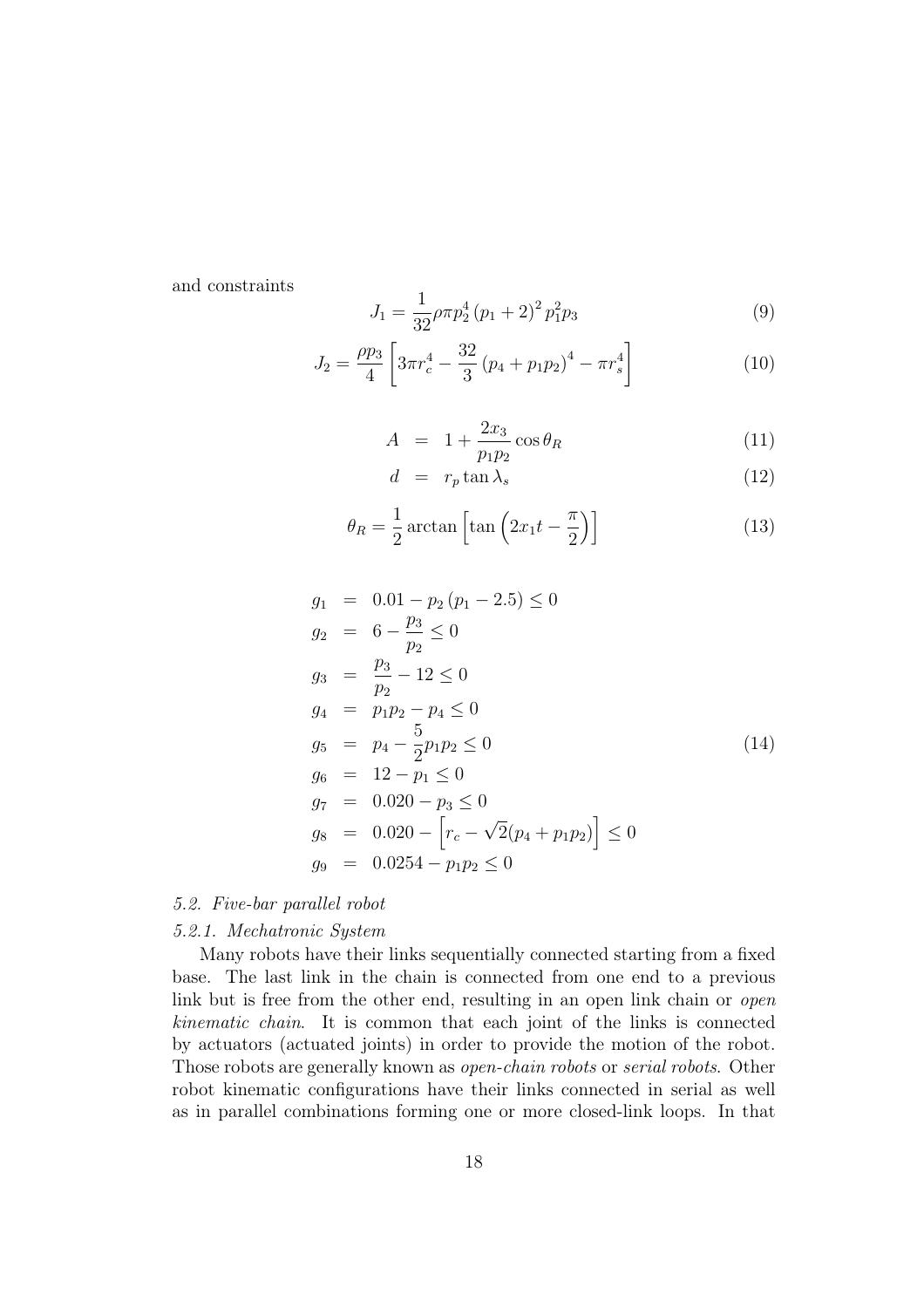configuration, not all joints are actuated. Those robots are called *closed*chain robots or parallel robots.

Parallel robots have the advantages of high stiffness, speed, acceleration, good dynamic characteristics and precise positioning capabilities (Hunt, 1983). Nevertheless, their disadvantages due to their parallel configurations include limited workspace and singular configurations<sup>1</sup> as well as the lack of well developed tools for the analysis, synthesis, control and trajectory planning. So, it is a well-known fact that the parallel robot design while optimizing performance is a huge challenge due to the highly nonlinear system dynamics and the presence of many singularities. Consequently, it is not an easy task to find the mechanical and the control parameters in such a way that they simultaneously optimize the system performance of the mechanical system and the control system. Here, a multi-objective dynamic optimization problem is stated to design both the mechanical and control system of a five-bar parallel robot.

The five-bar parallel robot is the parallel robot with the minimal degrees of freedom (DoFs) in the field, which can be used for positioning of a desired point or for tracking of a desired trajectory on a region of a plane that is known as the workspace. The five-bar parallel robot consists of five links connected end to end by five revolute joints, two of which are actuated and are connected to the base of the robot. Figure 8 shows the five-bar parallel robot built at Cinvestav-IPN. A detailed explanation about the kinematic and dynamic model of the five-bar parallel robot can be obtained from (Liu et al., 2006) and (Ghorbel et al., 2000), respectively.

## 5.2.2. Optimization problem.

The multi-objective dynamic optimization problem consists of finding the optimal design variable vector  $p^* \in R^{51}$  which involves the optimal geometries of the parallel robot's links (structure design) and the optimal PID controller gains (control design), that simultaneously minimize a performance function vector (16), subject to constraints at the parallel robot dynamic model (18), the limits of the motor torque (19), the Grashof criterion (20), the geometric limits of the links (21), the Cartesian position  $\bar{c} = [\bar{x}_p, \bar{y}_p]^T$  and velocity  $\dot{\bar{c}} = [\dot{\bar{x}}_p, \dot{\bar{y}}_p]^T$  of the desired trajectory to be executed by the end effector (22).

<sup>&</sup>lt;sup>1</sup>A singular configuration is a position of the robot where the subsequent behavior cannot be predicted or becomes nondeterministic. Hence, the robot can not be further controlled.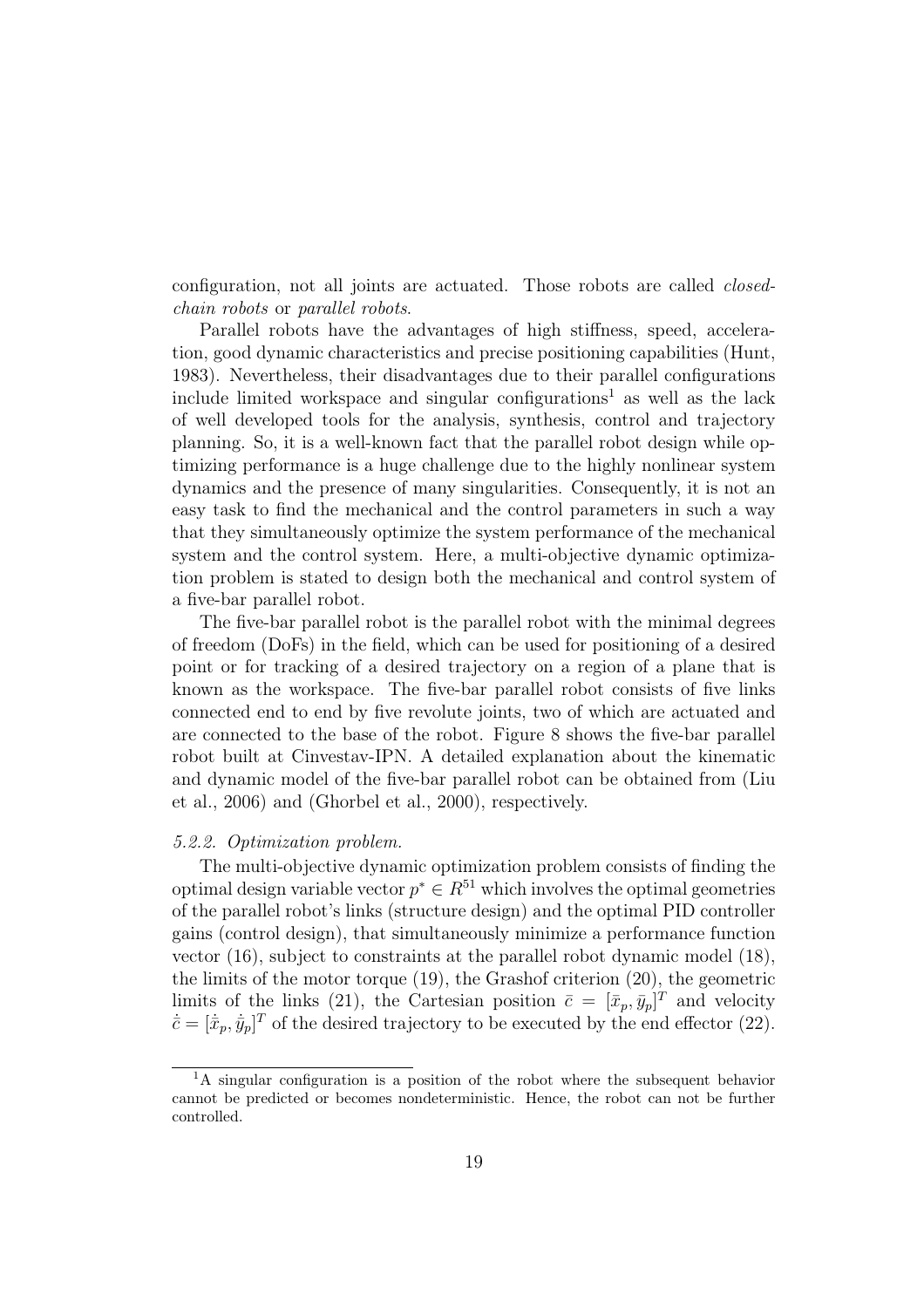

Figure 8: Five-bar parallel robot

The performance function vector includes the manipulability measure  $\Phi_1$  and the position error  $\Phi_2$ . The position error of the robot is required in order to follow a desired trajectory in the workspace of the parallel robot and the manipulability measure is included in order to move away from singularity configurations. When  $\Phi_1$  is minimized, the parallel robot moves away from singularity configurations. When  $\Phi$ 2 is minimized, the position error of the end-effector to follow the desired trajectory is minimized.

In Fig. 9 the geometric parameters of the  $i - th$  link are shown. When the geometric parameters are modified, the link shape can be changed. The thickness of the  $i - th$  link is represented by  $e_{s_i}$ .

In this paper both the structure design and the control design are simultaneously considered in order to get an appropriate system performance. Hence, the geometric parameters  $p_s \in R^{45}$  of the links (Figure 9) and the PID control gains  $p_c \in R^6$  are the design variable vector  $p^*$ . So, the design variable vector  $p^*$  is stated as:

$$
p = [p_1, p_2, ..., p_{50}, p_{51}]^T = [p_s, p_c]^T \in R^{51}
$$
 (15)

where:

$$
p_s = [a_{s_1} \cdots a_{s_5}, b_{s_1} \cdots b_{s_4}, c_{s_1} \cdots c_{s_4}, d_{s_1} \cdots d_{s_4}, e_{s_1} \cdots e_{s_4}, f_{s_1} \cdots f_{s_4},
$$
  
\n
$$
g_{s_1} \cdots g_{s_4}, b_{s_1} \cdots b_{s_4}, i_{s_1} \cdots i_{s_4}, j_{s_1} \cdots j_{s_4}, k_{s_1} \cdots k_{s_4}]^T \in R^{45}
$$
  
\n
$$
p_c = [k_{p_1}, k_{p_2}, k_{i_1}, k_{i_2}, k_{d_1}, k_{d_2}]^T \in R^6
$$

Therefore, the multi-objective dynamic optimization problem can be formulated as follows: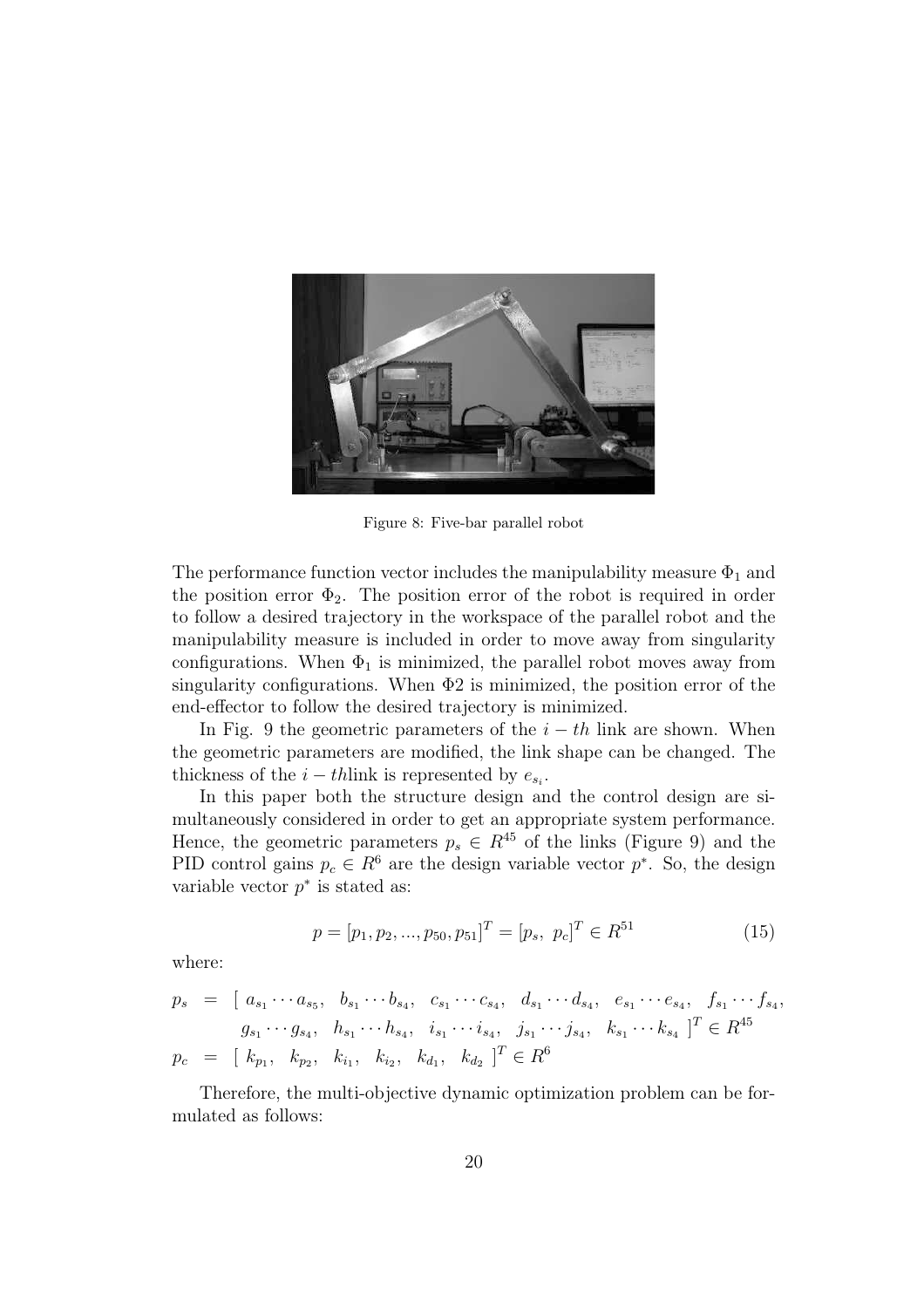

Figure 9: Schematic representation of a link for the five-bar parallel robot.

$$
\min_{p \in R^{51}} \Phi(x, p, t) = [\Phi_1, \Phi_2]^T
$$
\n(16)

where

$$
\Phi_1 = \int_{t_0=0}^5 \frac{2 |\det J^{-1}|}{tr(J^{-1}J^{-T})} dt
$$

$$
\Phi_2 = \int_{t_f=0}^5 e^T e dt
$$

$$
J = \begin{bmatrix} -\frac{p_1(\sin(q_2+q_4))\sin q_3}{\sin(q_1-q_2+q_3-q_4)} & \frac{p_2(\sin(q_1+q_3))\sin q_4}{\sin(q_1-q_2+q_3-q_4)}\\ \frac{p_1(\cos(q_2+q_4))\sin q_3}{\sin(q_1-q_2+q_3-q_4)} & -\frac{p_2(\cos(q_1+q_3))\sin q_4}{\sin(q_1-q_2+q_3-q_4)} \end{bmatrix} (17)
$$

subject to

1.- The system dynamics (Ghorbel et al., 2000) and the PID controller:

$$
\begin{aligned}\n\dot{x} &= \frac{dx}{dt} = f(x, \bar{x}, p, u) \\
u_1 &= p_{46}e_1 + p_{47} \int_0^{t_f} e_1 dt + p_{48} \dot{e}_1 \\
u_2 &= p_{49}e_2 + p_{50} \int_0^{t_f} e_2 dt + p_{51} \dot{e}_2 \\
x(0) &= [1.7453, 0, 0, 0, 0, 0]^T\n\end{aligned} \tag{18}
$$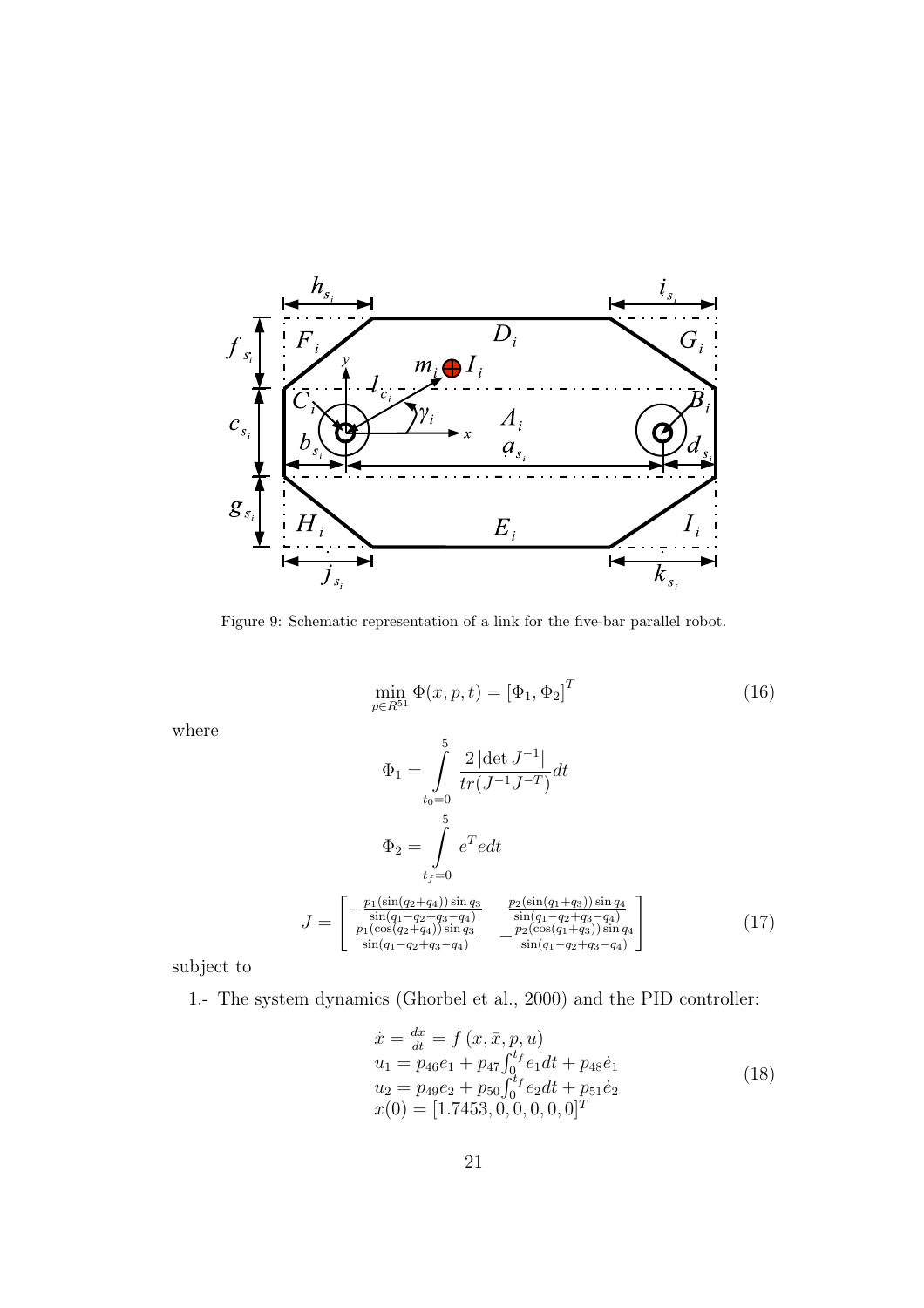2.- The maximum applied torque for the motor:

$$
g_1: |u_1(t)| \le 5 \t 0 \le t \le 5g_2: |u_2(t)| \le 5 \t 0 \le t \le 5
$$
 (19)

3.- The Grashof criterion:

$$
g_3: a_{s_5} + p_1 + p_2 - p_3 - p_4 < 0
$$
  
\n
$$
g_4: p_1 + p_2 - p_3 < 0
$$
  
\n
$$
g_5: p_1 + p_2 - p_4 < 0
$$
  
\n
$$
g_6: p_4 - p_5 < 0
$$
  
\n
$$
g_7: p_3 - p_5 < 0
$$
  
\n
$$
g_8: p_5 - 0.5 \le 0
$$
  
\n
$$
g_9: -p_1 + 0.035 < 0
$$
  
\n
$$
g_{10}: -p_2 + 0.035 < 0
$$

4.- The geometric limits of the links:

$$
g_{10+i}: 0.01905 \le p_{5+i} \le 0.3
$$
  
\n
$$
g_{14+i}: 0.0381 \le p_{9+i} \le 0.10
$$
  
\n
$$
g_{18+i}: 0.3 \le p_{13+i} \le 0.3
$$
  
\n
$$
g_{22+i}: 0.00635 \le p_{17+i} \le 0.03
$$
  
\n
$$
g_{26+i}: 0 \le p_{21+i} \le 0.1
$$
  
\n
$$
g_{30+i}: 0 \le p_{25+i} \le 0.1
$$
  
\n
$$
g_{34+i}: p_{29+i} + p_{33+i} \le p_{5+i} + p_i + p_{13+i}
$$
  
\n
$$
g_{38+i}: p_{37+i} + p_{41+i} \le p_{5+i} + p_i + p_{13+i}
$$
  
\n(21)

5.- The desired trajectory  $\bar{c} = [\bar{x}_p, \bar{y}_p]^T$  and velocity  $\dot{\bar{c}} = [\dot{\bar{x}}_p, \dot{\bar{y}}_p]^T$ :

$$
h_1: \bar{x}_p = 0.15 + 0.1 \cos(1.2566t)
$$
  
\n
$$
h_2: \bar{y}_p = 0.3 + 0.1 \sin(1.2566t)
$$
  
\n
$$
h_3: \bar{x}_p = -0.1256 \sin(1.2566t)
$$
  
\n
$$
h_4: \bar{y}_p = 0.1256 \cos(1.2566t)
$$
\n(22)

Therefore  $q_1$ ,  $q_2$  and  $q_3$ ,  $q_4$  are the actuated and unactuated angles of the parallel robot, respectively,  $x = [q_1, q_2, \dot{q}_1, \dot{q}_2, \int_0^{t_f} e_1 dt, \int_0^{t_f} e_2 dt]^T =$  $[x_1, ..., x_6]^T \in R^6$  and  $\bar{x} = [\bar{x}_1, \bar{x}_2, \bar{x}_3, \bar{x}_4, \bar{x}_5, \bar{x}_6, ]^T \in R^6$  are the current and desired state variable vectors,  $u = [u_1, u_2]^T$  is the input torque vector,  $e = [e_1, e_2]^T = [\bar{x}_1 - x_1, \bar{x}_2 - x_2]^T$  and  $\dot{e} = [\dot{e}_1, \dot{e}_2]^T = [\bar{x}_3 - x_3, \bar{x}_4 - x_4]^T$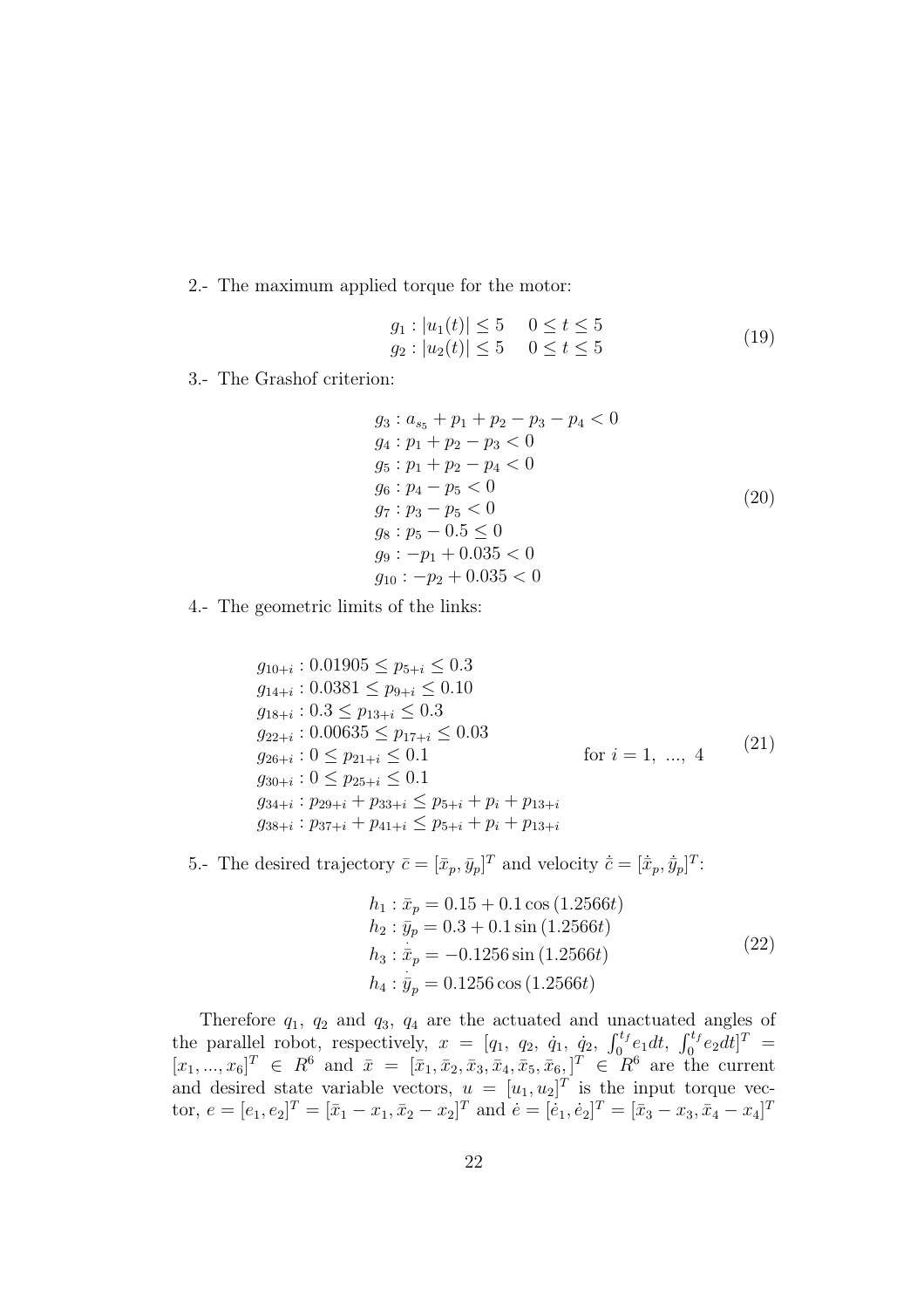are the angular position and velocity error vectors of the actuated angles, respectively, t is the time,  $t_0$ ,  $t_f$  are the initial and final time, and J is the Jacobian matrix of the five-bar parallel robot.

The Cartesian position  $\bar{c} = [\bar{x}_p, \bar{y}_p]^T$  and velocity  $\dot{\bar{c}} = [\dot{\bar{x}}_p, \dot{\bar{y}}_p]^T$  of the desired trajectory must be transformed into the joint position and velocity of the parallel robot because the PID controller  $u_i$  in equation (18) requires the desired trajectory and velocity in the joint space  $(\bar{x})$ . This transformation is expressed in equation (23).

$$
\bar{x}_i = \tan^{-1}\left(\frac{\sigma_i \sqrt{1 - (A_i)^2}}{A_i}\right) + q_p \text{ for } i = 1, 2
$$
\n
$$
[\dot{\bar{x}}_3, \dot{\bar{x}}_4]^T = J\dot{\bar{c}} \tag{23}
$$

where  $A_i = \frac{-p_{i+2}^2 + p_i^2 + ||\vec{a}_p||^2}{2n||\vec{a}_p||}$  $\frac{2^{+}p_{i}^{2}+\|\vec{a}_{p}\|^{2}}{2p_{i}\|\vec{a}_{p}\|},\;q_{p}\;=\;\tan^{-1}\left(\frac{\bar{y}_{p}-O_{i_{y}}}{\bar{x}_{p}-O_{i_{x}}}\right)$  $\bar{x}_p-O_{i_x}$  $\Big),~\|\vec{a}_p\|~=~\|c - O_i\|,~O_1~=~$  $[0, 0]^T$ ,  $O_2 = [p_5, 0]^T$  and  $\sigma_i = \pm 1$ .

In the optimization problem  $(16)-(22)$  there are fifty one design variables 15, forty five design variables corresponding to the structure design  $p_s$  and the other six design variables corresponding to the control design  $p_c$ . In addition, there are forty inequality static linear constraints (20) and (21), two inequality smooth dynamic nonlinear constraints (19) and four equality smooth dynamic nonlinear constraints (22) (the dynamic constraints depend on the time). There is another highly nonlinear dynamic constraint due to the dynamic behavior of the parallel robot (18). This constraint is represented by smooth nonlinear differential equations which are solved by numerical methods such as the Runge-Kutta method. The Runge-Kutta method requires an integration step  $\Delta t$  to solve the nonlinear differential equations. In this problem, an integration step of  $\Delta t = 0.005$  is used. So, the time interval  $[t_0, t_f] = [0, 5]$  is divided into  $n_{\Delta t}$   $(n_{\Delta t} = \frac{t_f - t_0}{\Delta t} = 1000)$  intervals  $(t = 0, t = 0.005, ..., t = 4.995, t = 5)$ . It is important to mention that in this problem there are dynamic constraints which must be evaluated at  $n_{\Delta t}$ different times. So, each dynamic constraint must be evaluated  $n_{\Delta t}$  times for each individual in the population.

A detailed explanation to obtain the performance criteria and objective functions, constraints functions and design variables is available in (Villarreal-Cervantes et al., 2010).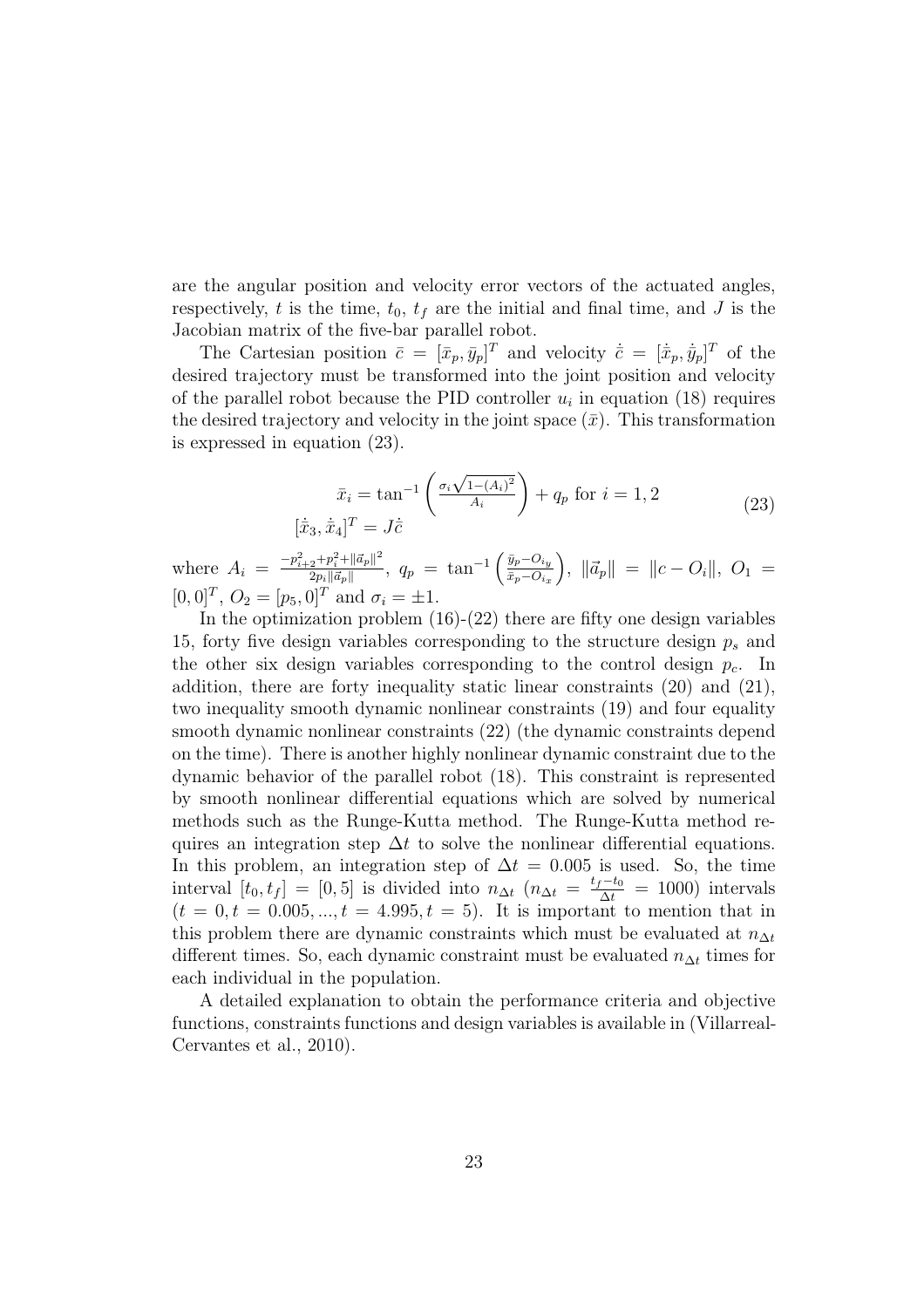## 5.3. Summary of features of the concurrent design problems

For the CVT problem there are four design variables for the structure and two design variables corresponding to the controller. Moreover, the whole set of inequality constraints are static: eight nonlinear constraints and one linear constraint. Finally, there is one equality constraint.

For the five-bar parallel robot there are forty five design variables for the structure and six design variables corresponding to the controller. In addition, there are four equality dynamic nonlinear constraints, forty inequality static linear constraints and two inequality dynamic nonlinear constraints.

On the other hand, the main problem of formulating the design of parallel robot as an optimization problem, is the singularity configurations of the robot. These configurations are particular positions of the end-effector, for which parallel robots lose their inherent infinite rigidity and in which the end-effector will have uncontrollable degrees of freedom (Merlet, 2001). Singularity configurations of the parallel robot make that singularity regions appear in the unfeasible and the feasible regions of the design space (see Fig. 10). In the singularity regions neither the dynamic model (NLDEs) nor the Jacobian matrix can be computed. Hence, the problems of using NLPTs arise when the initial condition is inside the singularity region (see Fig. 10a) or when the search direction goes to a singularity region (see Fig. 10b), since neither the gradient nor the sensitivity can be computed in order to get the next search direction. The only way to avoid the singularity regions (there is not only one single singularity region) is using barrier functions (Bazaraa and Sherali, 1993) to reject the search direction from the singularity configuration. Nevertheless, the main problem of using barrier function is that the initial solution must not be in the singularity region and in addition, there is a possibility that the search direction goes to another solution (see Fig. 10c). Therefore, the NLPTs, which are single shooting approaches, can not guarantee convergence to a solution. In addition, it is a difficult task to find the initial conditions where the system dynamics is well defined and without singularities.

It is important to remark that in both optimization problems the dynamic model of the system is included. The dynamic model of the system is represented by nonlinear differential equations. In order to solve this dynamic model, a numerical method is utilized. In this numerical method an integration step  $(\Delta t)$  is required to divide the time interval  $[t_0, t_f]$  into finite intervals. So, the dynamic constraints must be evaluated at each time interval, requiring  $n_{\Delta t}$   $(n_{\Delta t} = \frac{t_f - t_0}{\Delta t})$  $\frac{a_t - b_0}{\Delta t}$  evaluations for each dynamic constraint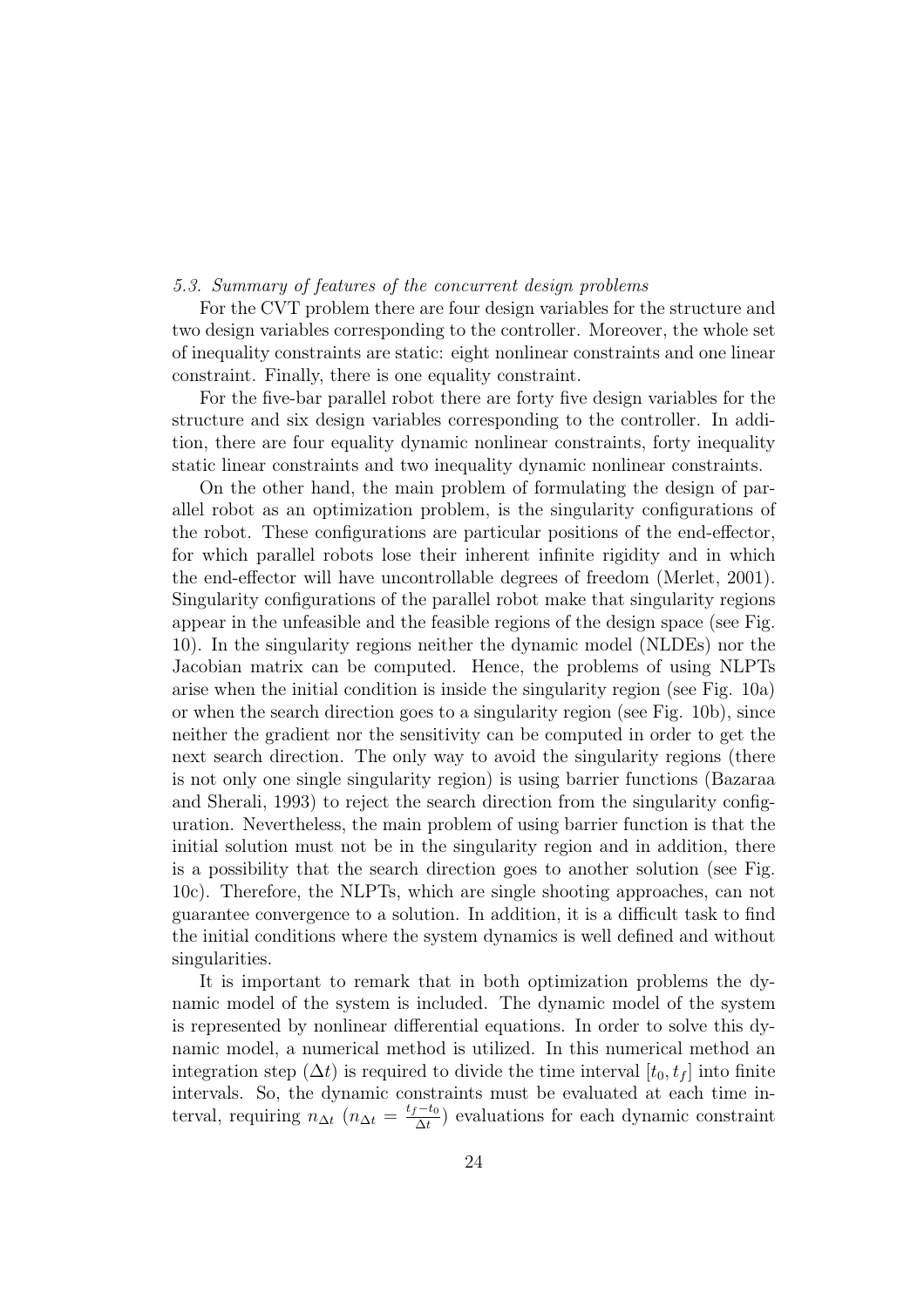

Figure 10: Objective function of a two-dimensional design space.

of each individual in the population. The dynamic constraints are only included into the dynamic optimization problem stated for the five-bar parallel robot. Moreover, the dynamics of the five-bar parallel robot is more complex than that of the CVT. Taking everything into account, an evaluation of the dynamic model of the five-bar parallel robot requires more time than the CVT, which is reflected in the results obtained in the numerical experiments presented in the next Section.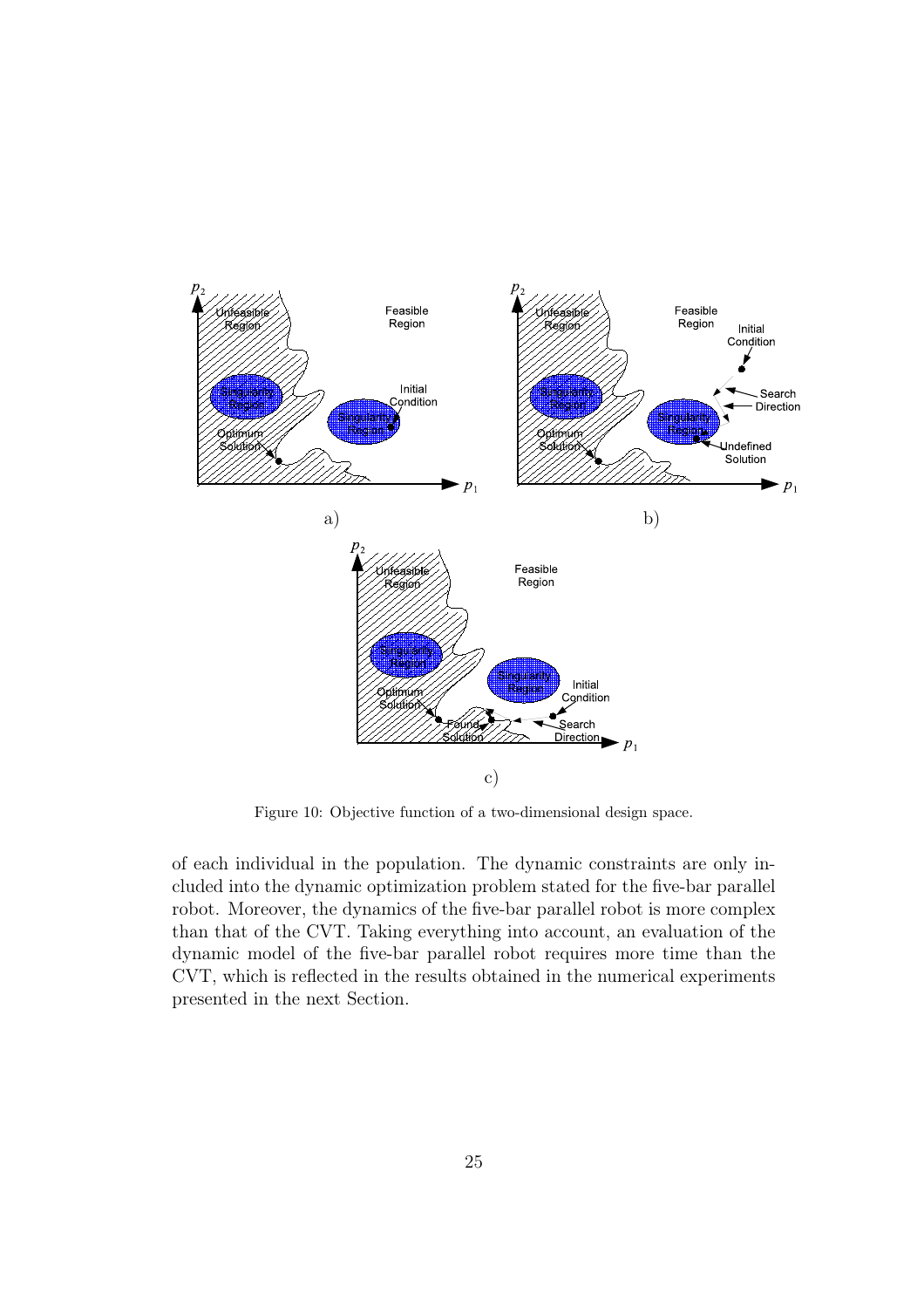# 6. Numerical results

#### 6.1. Experimental design

In order to assess the performance of the proposed approach, which aims to favor reconfigurability in concurrent optimal mechatronic design by the introduction of an evolutionary-based method , the two problems described in Section 5 are solved by the adapted DE algorithm detailed in Section 4. Based on the fact that the evaluation of one single solution takes several minutes, 5 independent runs were performed for each experiment and the time in hours per run is reported. All independent runs were performed on the same computer platform: a PC with a 2.8GHz Pentium IV processor with 1 GB of memory using  $\text{Matlab}^{(R)}$  7.6.0 Release 2008a. Five experiments were carried out for each mechatronic design. In each one of them, the same parameter values were used with the exception of the NS parameter, which was varied aiming to analyze the influence of the crowding distance factor in the parametric reconfiguration improvement of the two real-world mechatronic concurrent designs under study.

The fixed parameter values were the following for the CVT design:  $NP =$ 200,  $MAX\_GEN = 100$ , F was generated at random at each generation within the following range  $[0.3,0.9]$  and CR was also generated at random at each generation within the range  $[0.8,1.0]$ . The aim to generate the F and CR values at random at each generation was to promote the generation of diverse search directions and also diverse combinations between the target and mutant vectors. The parameters for the five-bar parallel robot system were equal for F and  $CR$ , just  $NP$  and  $MAX$   $GEN$  were modified adopting values of 100 and 6000, respectively. It is clear from the parameter definition that the second problem required more time to be solved due to its complexity. As a consequence, each single run required more time to finish as it will be detailed later in the paper.

The NS parameter took the following values:  $NS = 0.1$  in Experiment 1, which implies a intensive use of the selection from the archive based on the crowding distance factor value, i.e., low exploration of promising solutions and a very high reconfigurability promotion,  $NS = 0.3$  in Experiment 2, which means a more frequent use of the selection based on the crowding factor, i.e., moderate exploration of promising solutions and a high reconfigurability promotion,  $NS = 0.5$  in Experiment 3, which means a similar use of the normal selection from the current population and the selection from the archive based on the crowding distance, i.e., equal exploration of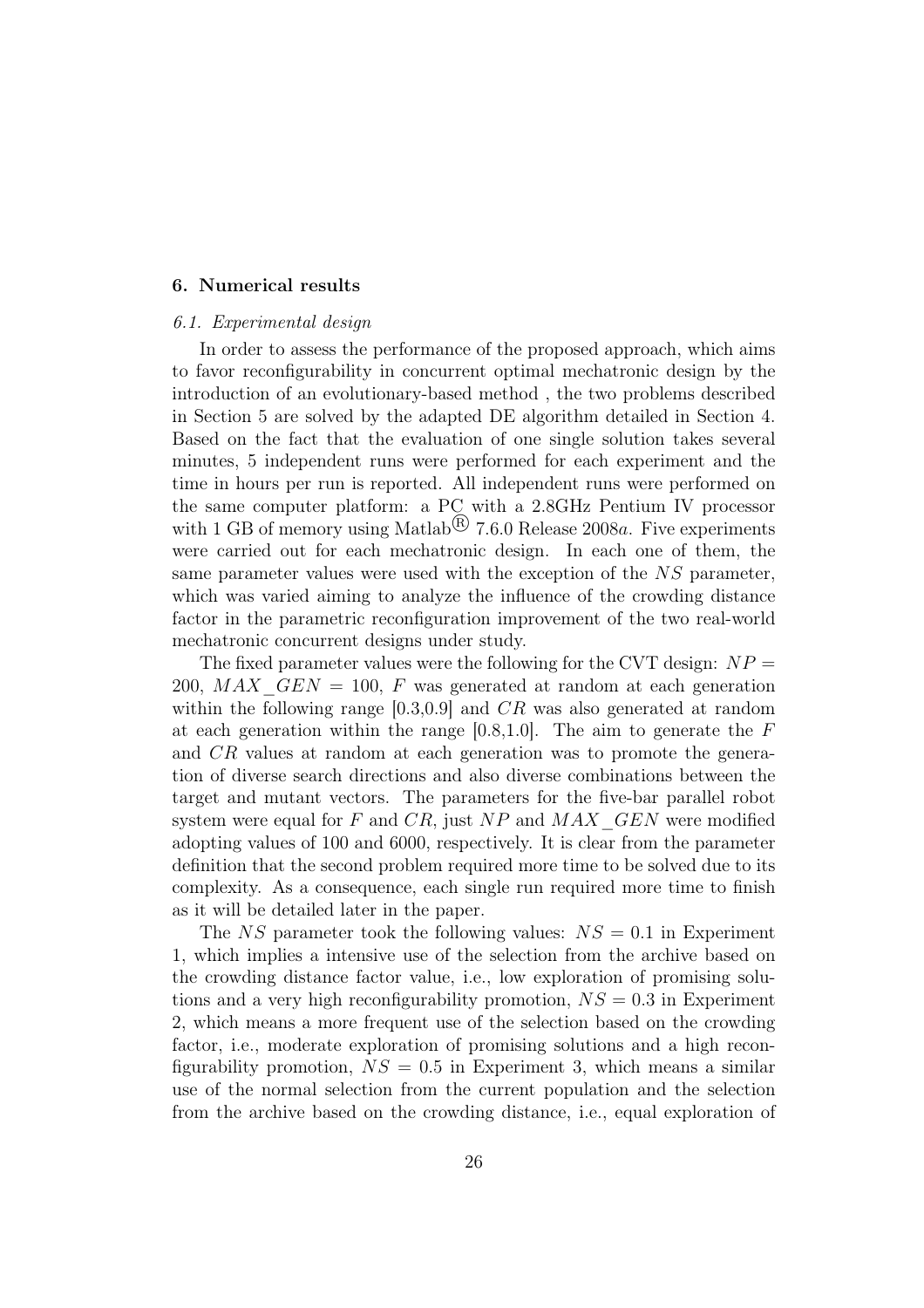promising solutions and reconfigurability promotion and, finally,  $NS = 0.8$  in Experiment 4, which means a low use of the selection by crowding distance, i.e., a high exploration of promising solutions and a low reconfigurability promotion.

A fifth experiment consisted on comparing the results of the previous experiments with a version without the crowding mechanism, i.e., no reconfigurability promotion. In order to allow a fair comparison, the same exact evolutionary algorithm with the same parameter values was utilized.

The results obtained for each mechatronic concurrent design are presented in the next subsections.

## 6.2. CVT System

Table 1 contains the numerical results obtained in the first four experiments where the NS parameter value was varied. The number of nondominated solutions per single run and the time required are also included. Finally, the average number of non-dominated solutions and the average time per run per experiment are calculated.

Regarding Experiment 5, where the DE algorithm without the reconfigurability promotion mechanism is tested, the obtained results are presented in Table 2.

For a better visualization of the Pareto fronts obtained in each experiment, in Figure 11 the five fronts obtained in each single run per experiment are filtered into a single one and the number of non-dominated solutions in each filtered front is given in Table 3.

A first observation of the overall results is that all the final solutions obtained in the five experiments for the CVT design problem were feasible.

From the summary of results in Table 1, the first four fronts in Figure 11 and the first four rows in Table 3 different findings were observed:

- 1. The average number of non-dominated solutions per single run increased (almost twice) from Experiment 4 ( $NS = 0.8$ ) to Experiment 1  $(NS = 0.1)$ , while the average time required was almost the same (see Table 1).
- 2. In the same regard, the number of solutions in the filtered Pareto front in Experiment 1 was more than twice the number of solutions in the filtered front in Experiment 4 (see Table 3 and Figure 11).
- 3. There was an increase in the average number of non-dominated solutions in Experiments 2 ( $NS = 0.3$ ) and 3 ( $NS = 0.5$ ) with respect to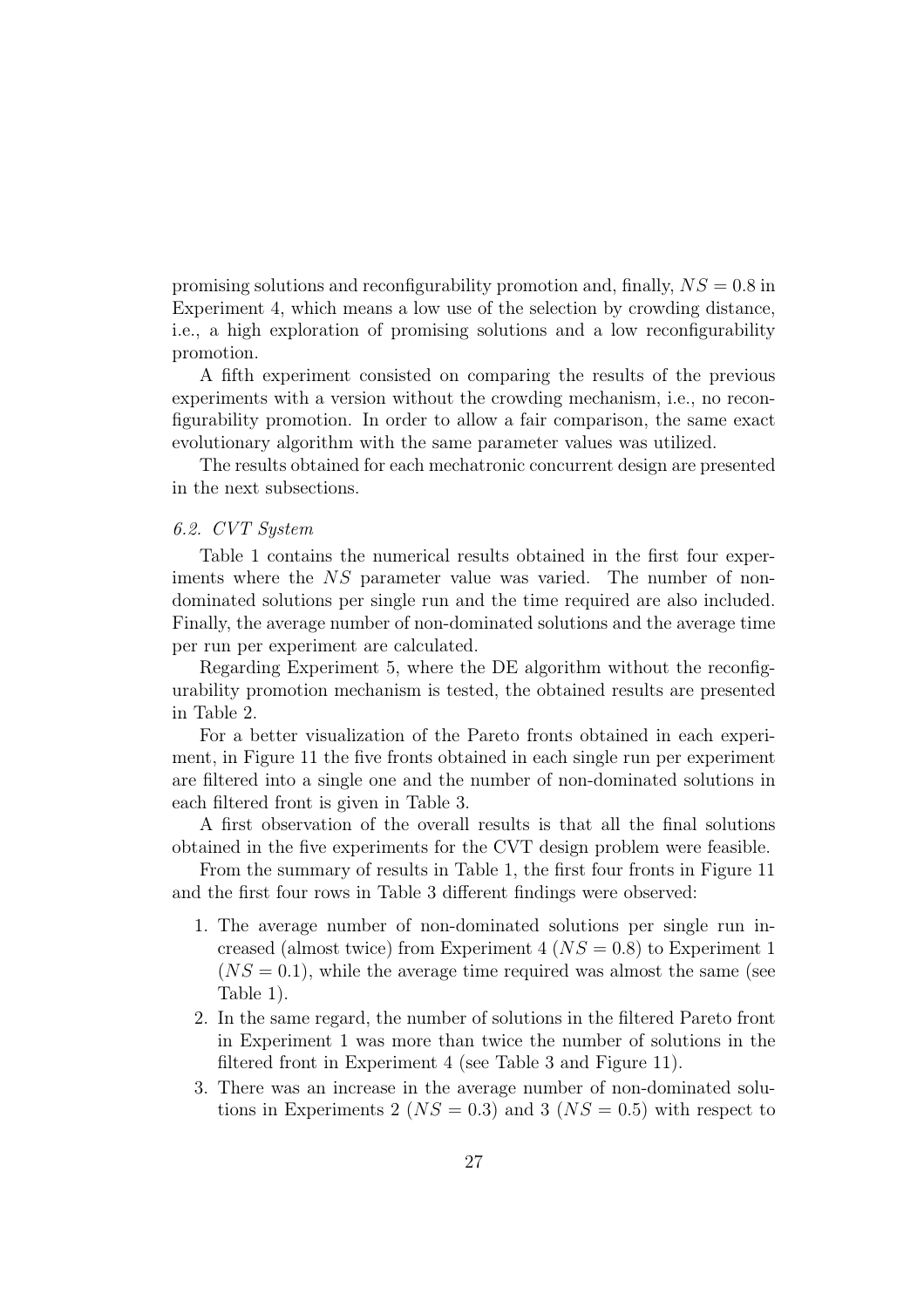| CVT design. Experiment $1 NS = 0.1$ |                                     |                                         |
|-------------------------------------|-------------------------------------|-----------------------------------------|
| $\overline{\text{Run}}$             | Non-dominated solutions             | $\overline{\mathrm{Time}/\mathrm{Hrs}}$ |
| $\mathbf{1}$                        | 57                                  | 12.64                                   |
| $\overline{2}$                      | 51                                  | 13.04                                   |
| 3                                   | 53                                  | 12.90                                   |
| $\overline{4}$                      | 49                                  | 13.65                                   |
| $\overline{5}$                      | 41                                  | 13.21                                   |
| Average                             | $\overline{50.2}$                   | 13.08                                   |
|                                     |                                     |                                         |
|                                     | CVT design. Experiment $2 NS = 0.3$ |                                         |
| $\overline{\text{Run}}$             | Non-dominated solutions             | $\overline{\rm Time}/\rm Hrs$           |
| 1                                   | 26                                  | 13.90                                   |
| $\overline{2}$                      | 35                                  | 15.49                                   |
| 3                                   | 48                                  | 16.09                                   |
| $\overline{4}$                      | 56                                  | 15.96                                   |
| 5                                   | 36<br>15.99                         |                                         |
| Average                             | 40.2<br>15.68                       |                                         |
|                                     | CVT design. Experiment $3 NS = 0.5$ |                                         |
| Run                                 | Non-dominated solutions             | $\overline{\rm Time}/\rm Hrs$           |
| $\mathbf{1}$                        | $\overline{30}$                     | 12.61                                   |
| $\overline{2}$                      | 44<br>12.54                         |                                         |
| $\overline{3}$                      | 43                                  | 13.08                                   |
| $\overline{4}$                      | 41                                  | 12.65                                   |
| 5                                   | 43<br>12.59                         |                                         |
| Average                             | 40.2<br>12.69                       |                                         |
|                                     |                                     |                                         |
| CVT design. Experiment $4NS = 0.8$  |                                     |                                         |
| Run                                 | Non-dominated solutions             | Time/Hrs                                |
| $\mathbf{1}$                        | $\overline{35}$<br>12.98            |                                         |
| $\overline{2}$                      | 23<br>13.17                         |                                         |
| 3                                   | 31<br>13.14                         |                                         |
| $\overline{4}$                      | 32<br>12.85                         |                                         |
| $\overline{5}$                      | 21<br>13.04                         |                                         |
| Average                             | $\overline{28.4}$                   | 13.03                                   |

Table 1: Number of non-dominated solutions and time required to find them at each independent run in the four experiments for the CVT concurrent design.

Ē,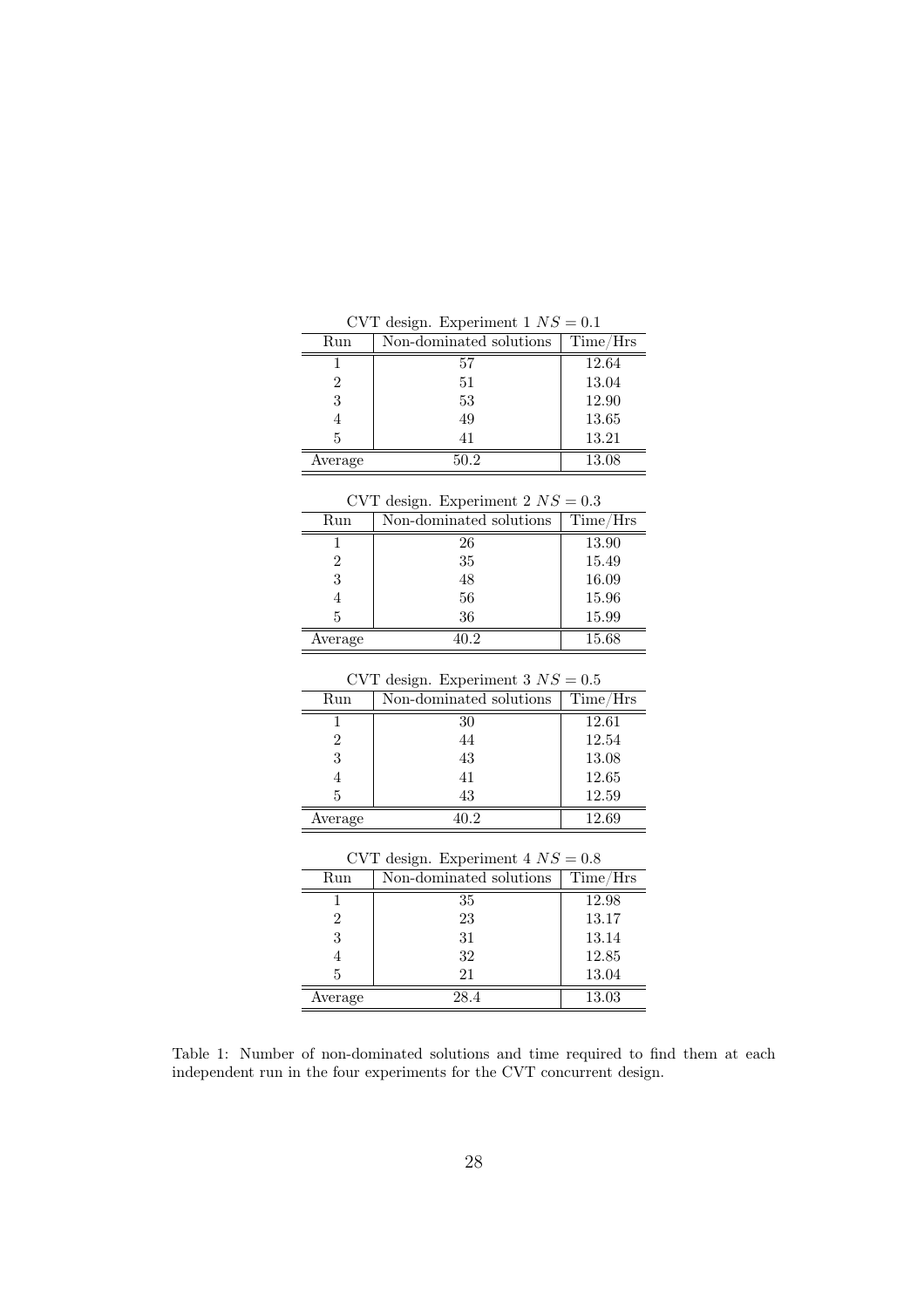| Run     | Non-dominated solutions | Time/Hrs |
|---------|-------------------------|----------|
|         | 19                      | 14.79    |
| 2       | 18                      | 15.71    |
| 3       | 15                      | 16.16    |
|         | 17                      | 15.08    |
| 5       | 20                      | 15.36    |
| Average | 17.8                    | 15.42    |

CVT Design. Experiment 5

Table 2: Number of non-dominated solutions and time required to find them at each independent run in the DE version without the reconfigurability promotion mechanism for the CVT concurrent design.

| Experiment | Non-dominated solutions |
|------------|-------------------------|
|            | $108\,$                 |
|            | 78                      |
|            | 75                      |
|            |                         |
|            |                         |

Number of non-dominated solutions per experiment for the CVT design.

Table 3: Number of non-dominated solutions in the filtered Pareto fronts per each experiment for the CVT design.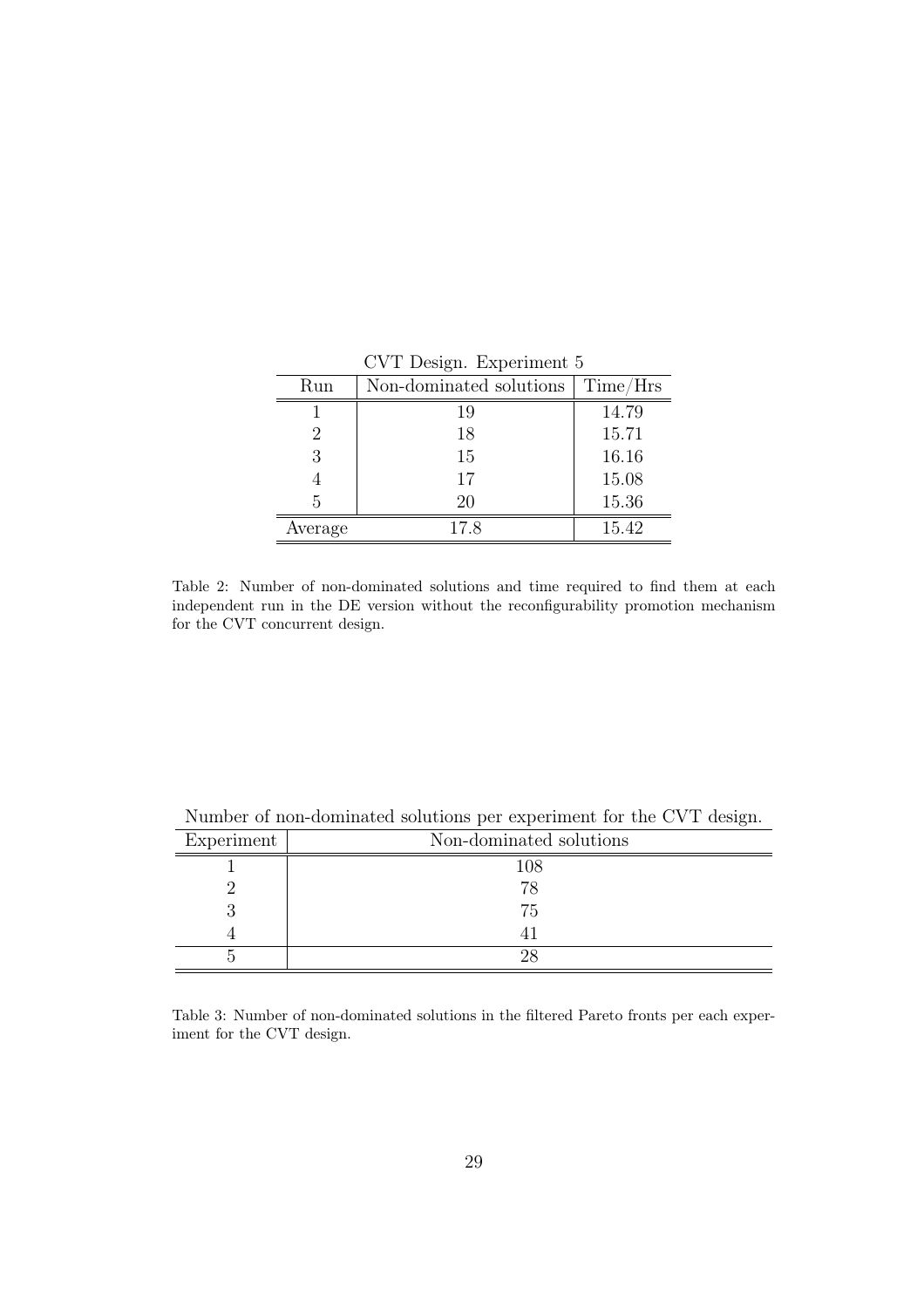

Filtered Pareto fronts for the CVT design

Figure 11: Filtered Pareto fronts per each one of the five experiments for the CVT design.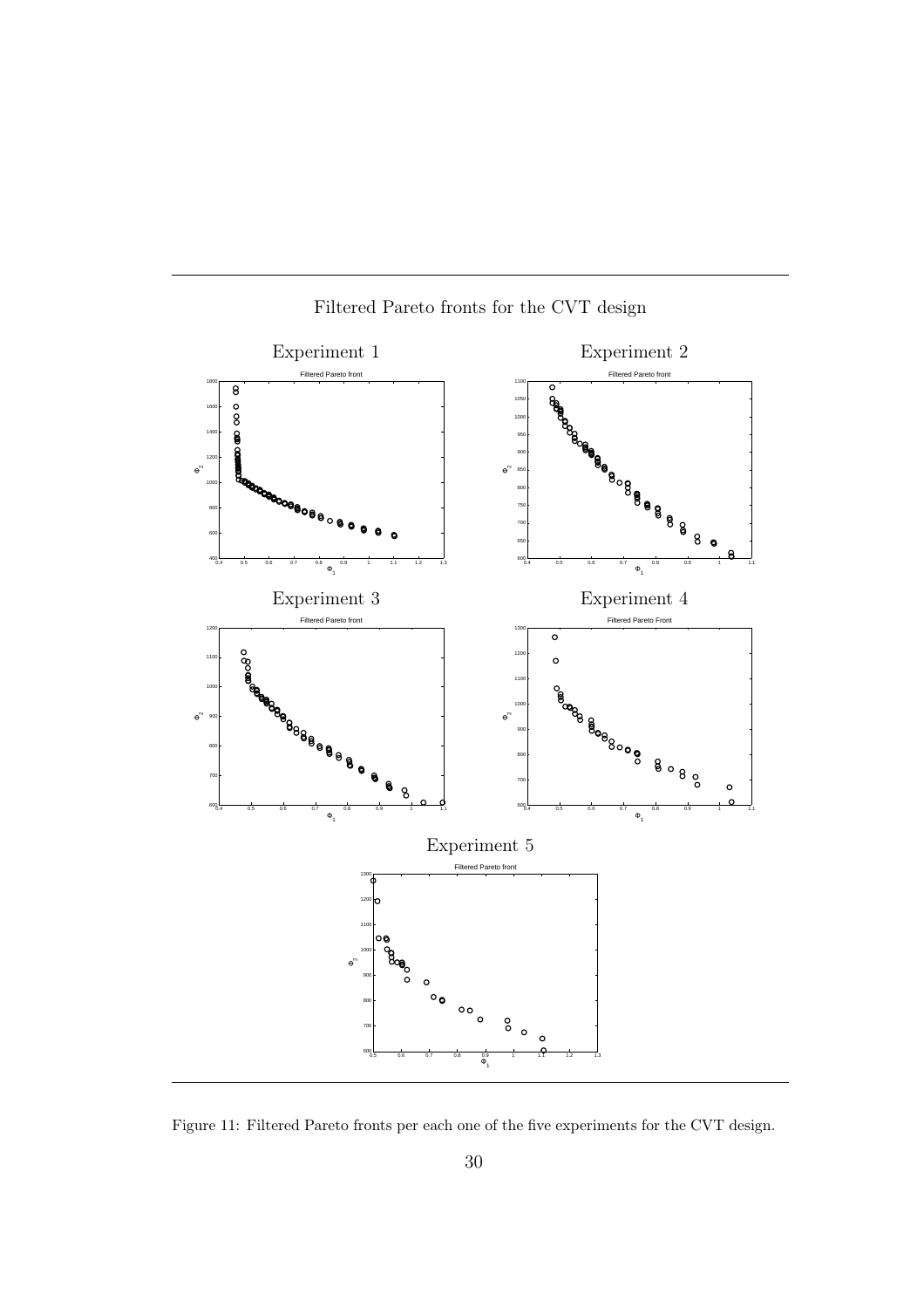Experiment 4 ( $NS = 0.8$ ). On the other hand, the average time in Experiment 2 was the highest (15.68 Hours) of the four experiments whereas the corresponding average time in Experiment 3 was the lowest (12.69 Hours).

4. Experiment 1 showed the convenience of the massive usage of the reconfigurability mechanism based on crowding distance. As a result of the higher number of non-dominated solutions (see Table 3) in Figure 11, for Experiment 1, a wider range of values for objective  $\Phi_2 \in [600, 1800]$ was obtained. In contrast, none of the remaining experiments (2, 3 and 4) was able to generate solutions in the upper left part of the Pareto front of this design problem.

The results obtained with the DE algorithm without the reconfigurability promotion mechanism (Experiment 5) presented in Table 2, in the last filtered Pareto front in Figure 11 and in Table 3 suggest that the performance of this version was surpassed by that of the previous four experiments, except for the average time, which is slightly higher in Experiment 2 ( $NS = 0.3$ ). Furthermore, The filtered Pareto fronts in Figure 11 showed that the lack of the reconfigurability mechanism affects the capability of the algorithm to generate solutions with a lower value for objective function  $\Phi_1$ .

It is worth noticing that the filtered Pareto front from Experiment 1 in Figure 11 provides the design engineer a very rich set of possible solutions because, for a similar mechanical design (e.g., objective  $\Phi_1 \approx 0.5$ ) there is a rich set of solutions with different controller values (objective  $\Phi_2 \in [1000, 1800]$ ). Taking into account that mechanical elements are more expensive (i.e., a gear pinion must be built by a CNC machine) than controller implementation, it is better to have a large set of controller gains, maintaining a constant size of mechanical elements. Therefore, from the design engineer's point of view, solutions in the mentioned area represent a smaller investment on the final prototype.

As a final conclusion for this mechatronic design, the massive use of a selection based on the crowding distance value allowed the DE algorithm to generate solutions which favor the reconfigurability of the design without increasing the computational time required by the approach.

#### 6.3. Five-bar Parallel Robot System

The results provided in the first four experiments are presented in Table 4, where each one of them considered a different NS value. As in the case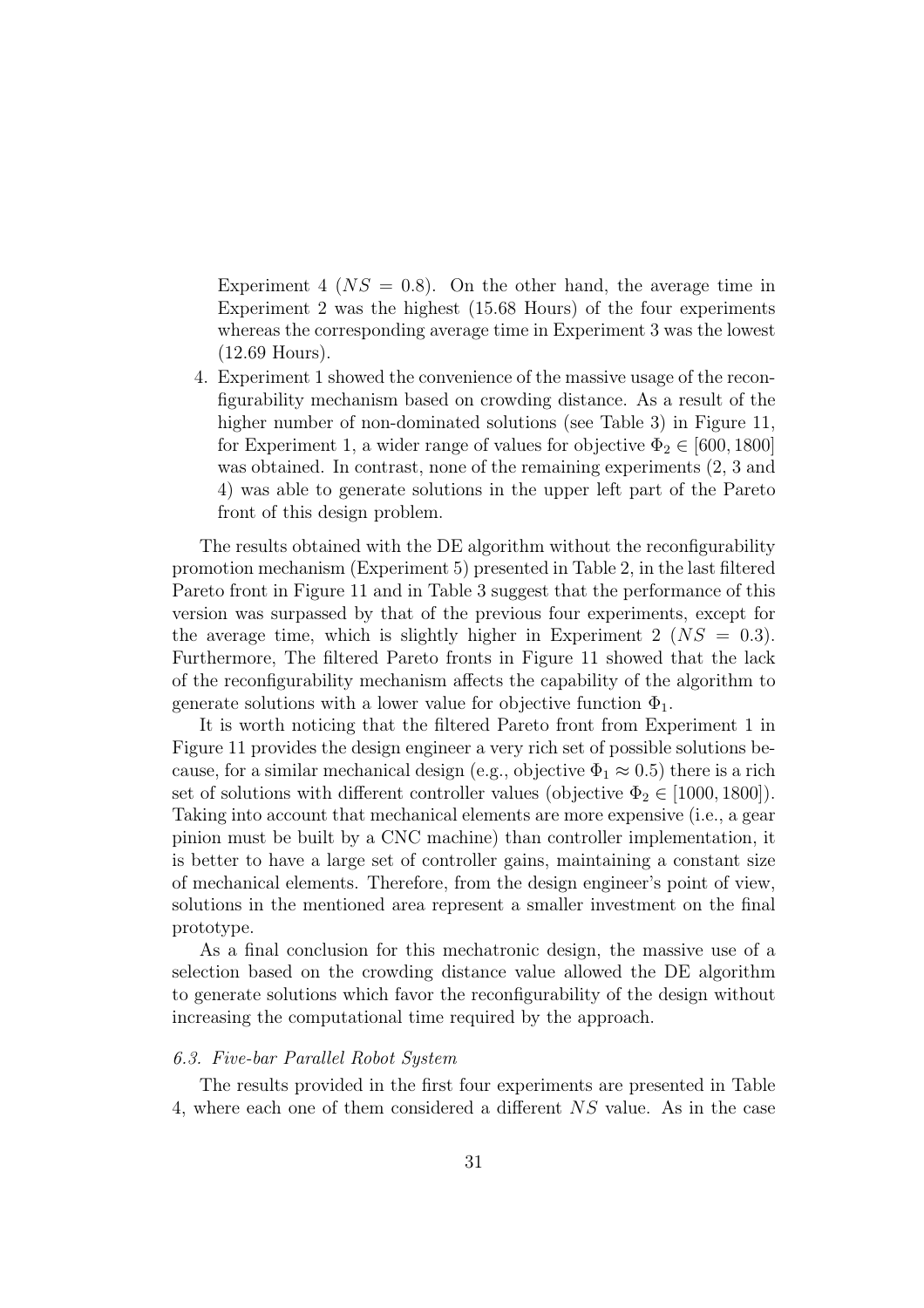of the CVT design, the number of non-dominated solutions per single run and the time required are included. However, for this problem the number of feasible solutions in the final Pareto front obtained is also included because not all of them satisfied the constraints of the design problem. The average numbers for these three measures are calculated in the same Table 4.

The results of the DE algorithm without the reconfigurability promotion mechanism for this second design problem are presented in Table 5.

The five filtered Pareto fronts (one per each experiment) are presented in Figure 12 and the number of non-dominated solutions in each one of them are given in Table 6. Based on the fact that Figure 12 does not completely reflect the differences in behaviors of each experiment, in Figure 13 a zoom view of the five filtered fronts is plotted.

Interesting performances were found in the results of the first four experiments:

- 1. The highest average number of non-dominated solutions was obtained in Experiment 2 ( $NS = 0.3$ ), and it was almost twice the average value reported in Experiment 4 ( $NS = 0.8$ ). In these two experiments, the time required by the DE algorithm is very similar (46.66 hours in Experiment 2 and 46.27 hours in Experiment 4) and the percentage of feasible solutions is slightly worst in Experiment 2 because one run was unable to converge to the feasible region of the search space (see Table 4).
- 2. The lowest NS value in Experiment 1 ( $NS = 0.1$ ) caused the generation of a lower number of non-dominated solutions and the number of feasible solutions was also decreased. Although the average time spent was slightly less than the reported in the rest of the experiments (see Table 4).
- 3. The number of non-dominated solutions in the filtered Pareto front of Experiment 2 ( $NS = 0.3$ ) was the highest among all the remaining experiments (see Table 6 and Figure 12).
- 4. Even though Experiment 4 ( $NS = 0.8$ ) in Figure 12 seems to provide more diverse solutions in the upper left part of the Pareto front generated with respect to Experiment 2 ( $NS = 0.3$ ), Figure 13 shows that the non-dominated solutions from Experiment 2 dominate those of Experiment 4.
- 5. The intensive use of the reconfigurability promotion mechanism in Experiment 2 provides a considerable number of different values for ob-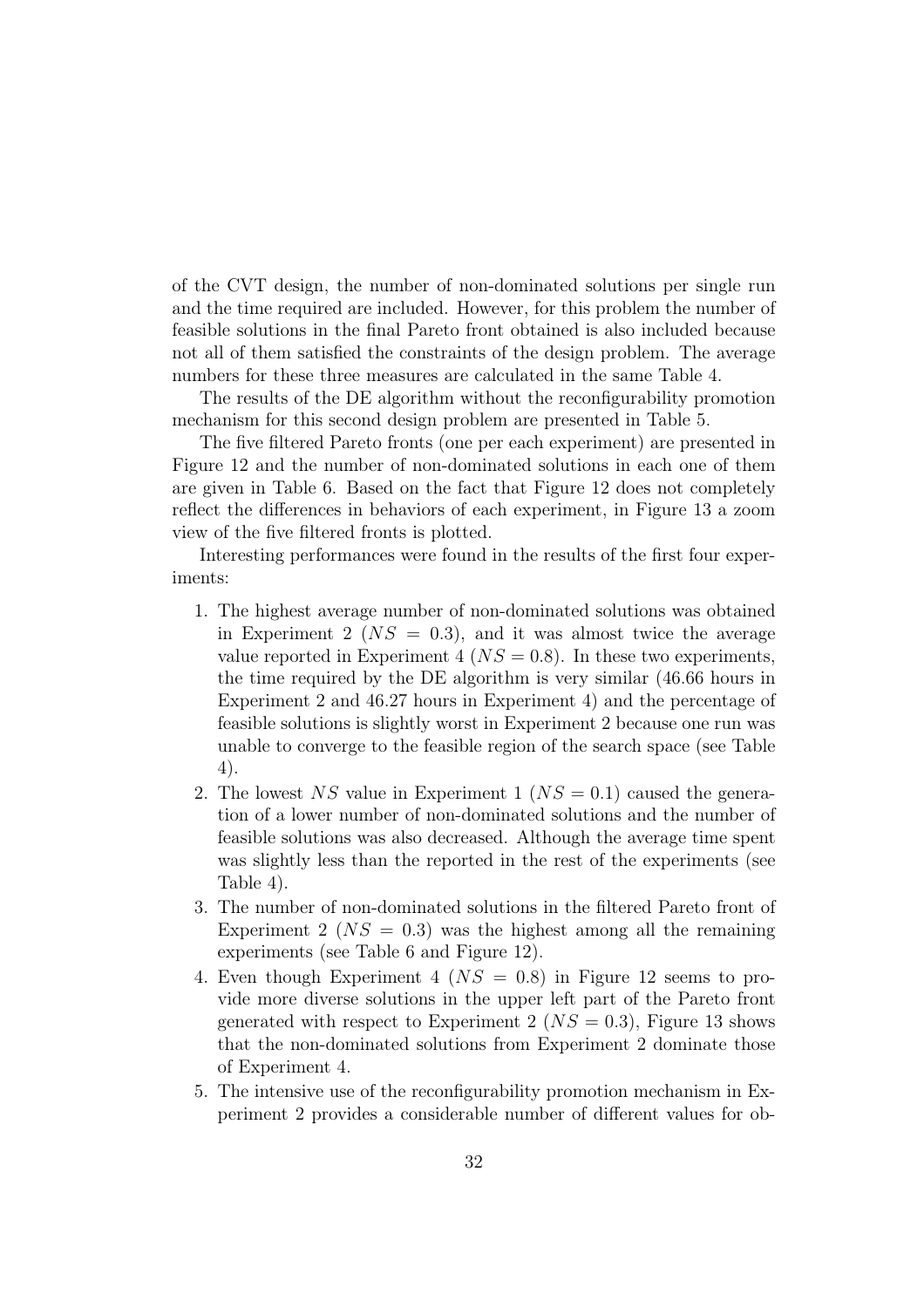| Run            | ---o-<br>Non-dominated solutions      | Time/Hrs | $\%$ Feasible Solution in $\vec{s}_{MAX\_GEN}$ |
|----------------|---------------------------------------|----------|------------------------------------------------|
| $1\,$          | 113                                   | 44.35    | $51\,$                                         |
| $\overline{2}$ | 196                                   | 44.71    | 100                                            |
| 3              | 185                                   | 45.89    | 100                                            |
| $\overline{4}$ | $\boldsymbol{0}$                      | 43.53    | $\boldsymbol{0}$                               |
| $\overline{5}$ | 162                                   | 43.72    | 19                                             |
| Average        | 131.2                                 | 44.43    | $54\,$                                         |
|                |                                       |          |                                                |
|                | Robot design. Experiment $2 NS = 0.3$ |          |                                                |
| $\mathbf 1$    | 244                                   | 47.90    | 100                                            |
| $\overline{2}$ | 195                                   | 47.63    | 100                                            |
| 3              | $\overline{0}$                        | 46.26    | $\overline{0}$                                 |
| $\overline{4}$ | 267                                   | 45.36    | 100                                            |
| $\overline{5}$ | 255                                   | 46.20    | 100                                            |
| Average        | 192.2                                 | 46.66    | 80                                             |
|                | Robot design. Experiment 3 $NS = 0.5$ |          |                                                |
| $\mathbf{1}$   | 153                                   | 46.33    | 100                                            |
| $\overline{2}$ | 189                                   | 46.45    | 100                                            |
| 3              | 167                                   | 47.45    | 100                                            |
| $\overline{4}$ | 161                                   | 46.93    | 100                                            |
| 5              | 164                                   | 46.91    | 100                                            |
| Average        | 166.8                                 | 46.81    | 100                                            |
|                |                                       |          |                                                |
|                | Robot design. Experiment $4 NS = 0.8$ |          |                                                |
| $\mathbf 1$    | 96                                    | 45.60    | 100                                            |
| $\overline{2}$ | 109                                   | 46.23    | 100                                            |
| 3              | 113                                   | 46.06    | 100                                            |
| $\overline{4}$ | 93                                    | 45.72    | 100                                            |
| 5              | 126                                   | 47.78    | 100                                            |
| Average        | 107.4                                 | 46.27    | 100                                            |

Robot design. Experiment 1  $NS = 0.1$ 

Table 4: Number of non-dominated solutions, time required to find them and percentage of feasible solutions at each independent run in the four experiments for the parallel robot concurrent design.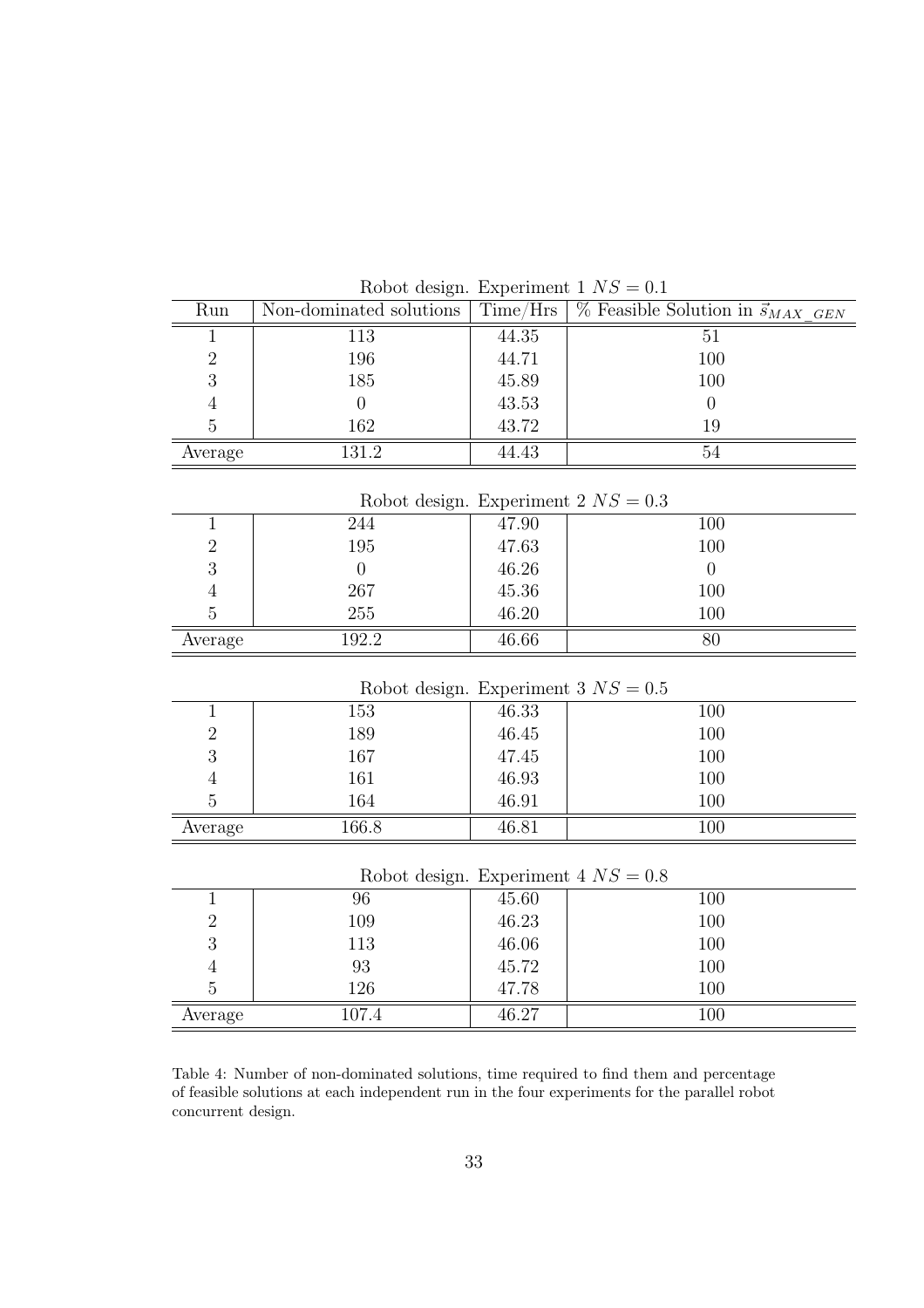|         |                         | rossor acorga. Buperment o |                                                        |
|---------|-------------------------|----------------------------|--------------------------------------------------------|
| Run     | Non-dominated solutions | Time/Hrs                   | $\frac{1}{2}$ Feasible Solution in $\vec{s}_{MAX}$ GEN |
|         | 24                      | 46.76                      | 100                                                    |
| 2       | 35                      | 48.60                      | 100                                                    |
| 3       | 44                      | 48.88                      | 100                                                    |
| 4       | 35                      | 46.08                      | 100                                                    |
| 5       | 33                      | 46.23                      | 100                                                    |
| Average | 34.2                    | 47.3                       | 100                                                    |

Robot design. Experiment 5

Table 5: Number of non-dominated solutions, time required to find them and percentage of feasible solutions in the final front at each independent run in the DE version without the reconfigurability promotion mechanism for the robot concurrent design.

jective  $\Phi_1 \in [-0.95, -0.88]$ , whereas the other three experiments were less competitive in this regard.

Experiment 5 showed that the use of the reconfigurability promotion mechanism is highly important to provide diverse solutions to the designer (see the very low number of non-dominated solutions reported in Tables 5 and 6 and the poorly distributed Pareto fronts in filtered front in Figures 12 and 13). It is important to remark that the approximation to the feasible region is affected by the use of the selection based on crowding distance because the feasibility of solutions is not directly related with this criteria. However, with a correct value for the NS parameter as in Experiment 2, this shortcoming can be controlled.

An interesting finding in this non-iterative concurrent design of the fivebar parallel robot was that the DE algorithm was able to provide the design engineer a diverse set of mechanical and controller designs that satisfy different trade-offs between both objectives e.g., the mechanical performance (objective  $\Phi_1 \in [-0.93, -0.89]$ ) and the controller performance (objective  $\Phi_2 \in [0, 1.5]$ , see Figure 12. From a designer point of view, a design methodology where a variety of designs fulfills different trade-offs between the position error and the manipulability measure, is recommended i.e., solutions near to  $[\Phi 1, \Phi 2] = [-1, 0]$ . So, the design engineer could find the solution that satisfies the required design specification, i.e., the solution must fulfill the required design specification. A design that exceeds the required design specification tends to raise the cost of the final product, whereas a design that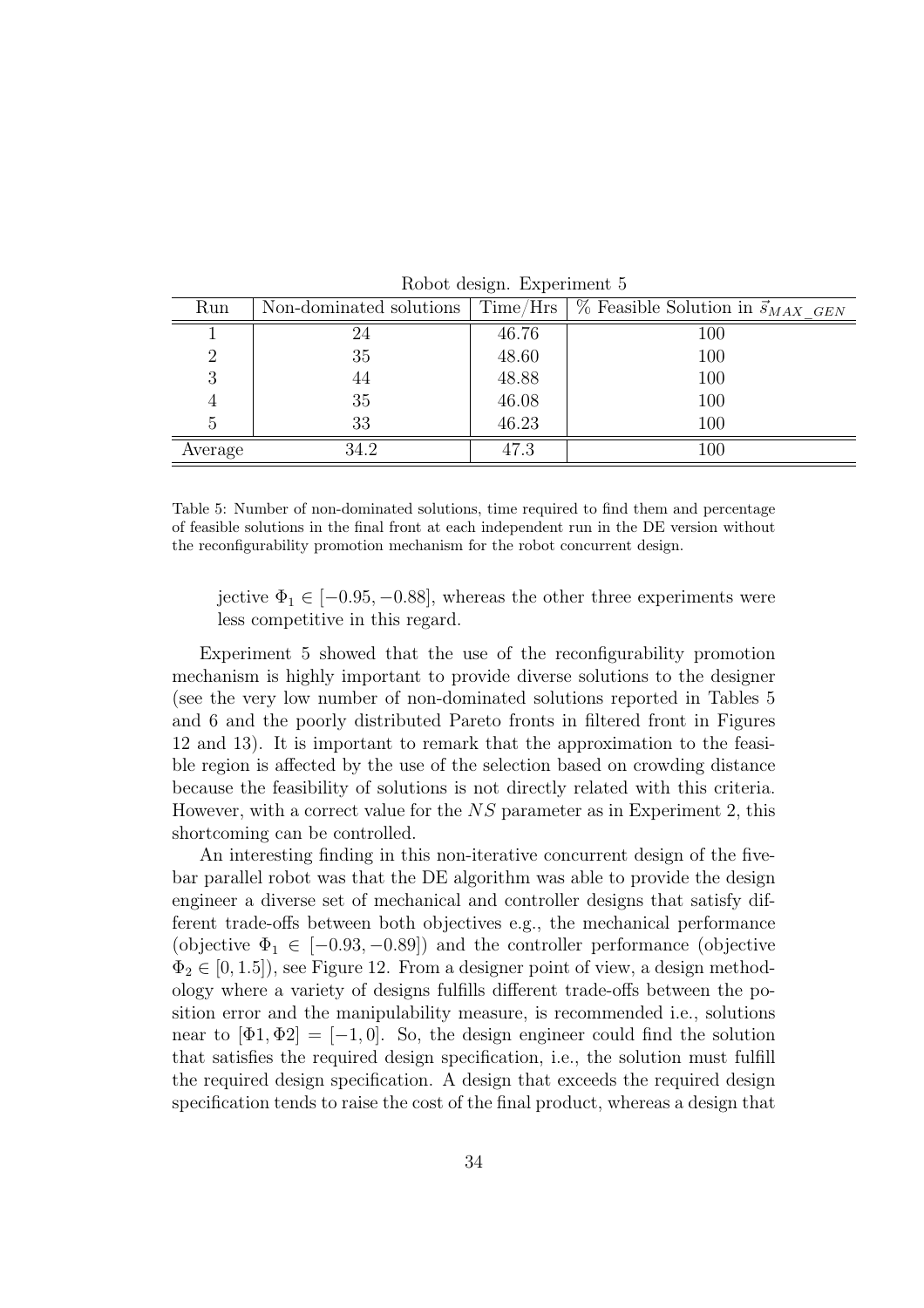is below of the required design specification tends to fail for the entrusted task.

The control performance  $(\Phi_2)$  indicates the accuracy of the trajectory tracking. Then, a value near to zero means that the position error is almost zero. On the other hand, the mechanical performance  $(\Phi_1)$  indicates a distance measure from singularity configurations of the parallel robot. Then, a value near to minus one  $(-1)$  means that the parallel robot configuration is away from singularities.

The overall results of the proposed DE algorithm in this five-bar parallel robot non-iterative concurrent design, which was more difficult to solve compared to the CVT design problem previously discussed, suggest that the intensive use of the reconfigurability mechanism allows the algorithm to generate more non-dominated solutions. However, its use must be calibrated in order to keep the original capability of the approach to generate feasible designs.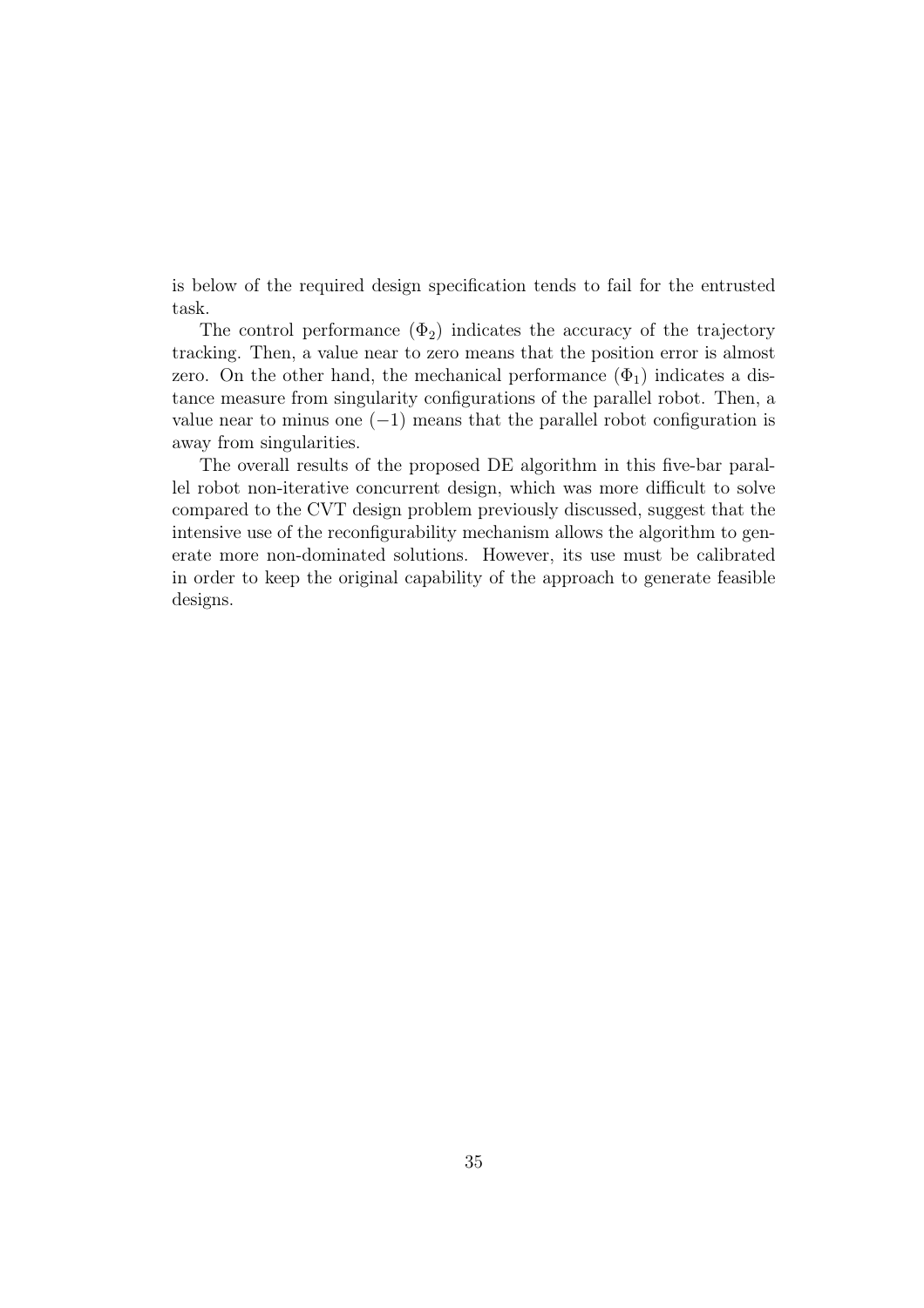

Filtered Pareto fronts for the robot design

Figure 12: Filtered Pareto fronts per each one of the five experiments for the robot design.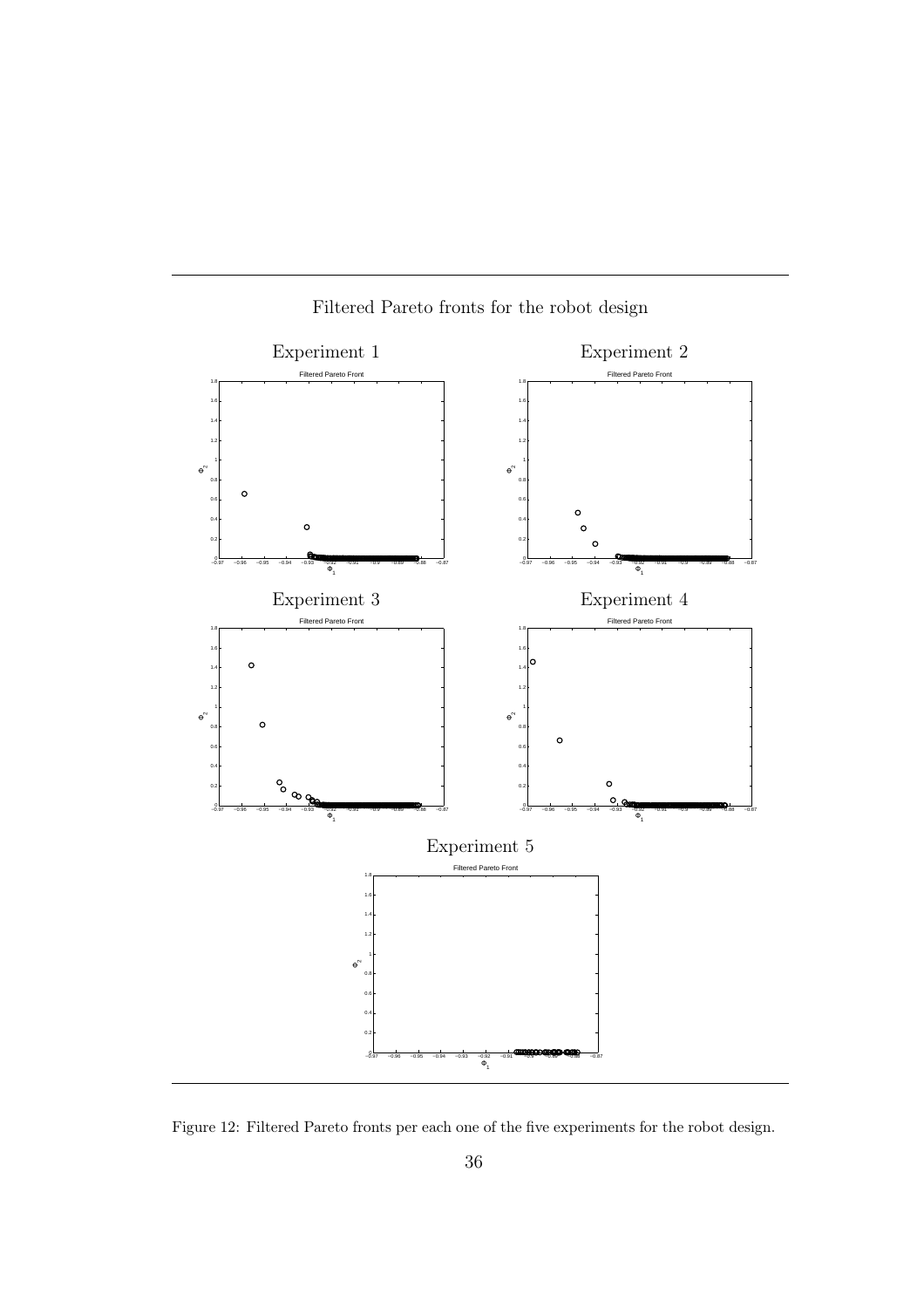| Number of non-dominated solutions per experiment for the robot design. |                         |  |
|------------------------------------------------------------------------|-------------------------|--|
| Experiment                                                             | Non-dominated solutions |  |
|                                                                        | 206                     |  |
|                                                                        | 296                     |  |
|                                                                        | 222                     |  |
|                                                                        | 145                     |  |
|                                                                        | 38                      |  |

Table 6: Number of non-dominated solutions in the filtered Pareto fronts per each experiment for the robot design.



Figure 13: Zoom of the set of Filtered Pareto fronts from Figure 12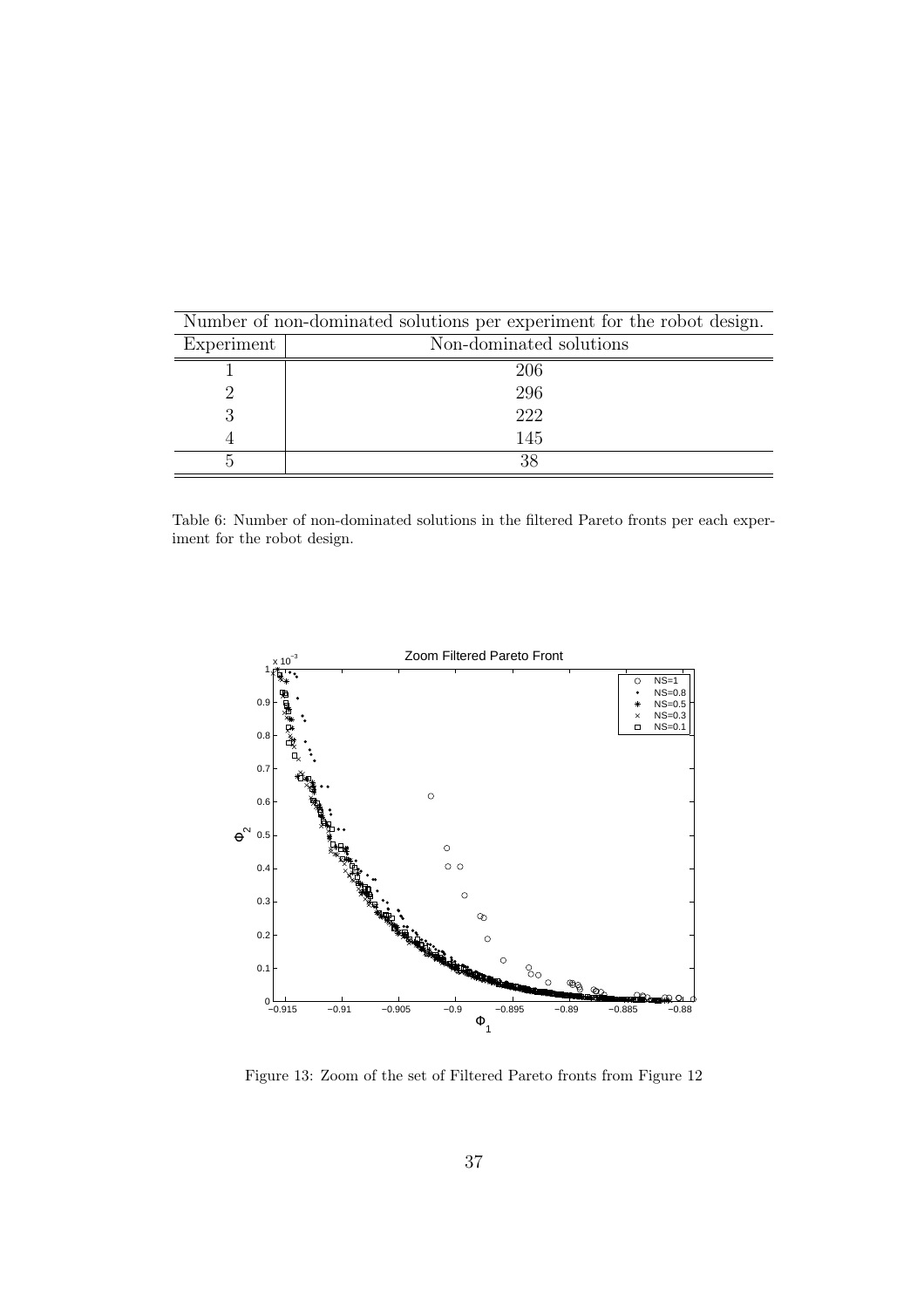## 7. Conclusions and Future Work

In this work the reconfigurability feature of the non-iterative concurrent mechatronic design methodology was improved by using an evolutionarybased approach. The use of the crowding distance, Pareto dominance concepts coupled with a simple but effective constraint-handling technique and an external archive were added to a Differential Evolution variant called  $DE/rand/1/b$ in. The selection of the vectors to generate the trial vector was done in two different ways based on the value of a user-defined parameter called Normal Selection  $(NS)$  which determined the percentage of generations where selections were made as in traditional DE/rand/1/bin (three randomly chosen vectors from the current population). The remaining percentage  $(1 - NS)$  selections were made from the archive where the nondominated solutions are stored by using the crowding distance as a criterion. In other words, the NS parameter controlled the time dedicated within the search process to look for feasible and high-quality solutions before switching to improving the parametric reconfiguration of the design, i.e., an extended and well-distributed Pareto front.

The overall expected effect was to find a trade-off between the search of a good approximation to a sub-optimal Pareto front and a good distribution of solutions within it. This combination of effects precisely improved the parametric reconfiguration property of the design in order to provide the designer with an adequate set of possibilities.

The proposed algorithm was used to optimize the design of two complex mechatronic systems: A CVT and a Five-bar parallel robot. In both designs the mechanic and also the controller design were considered in a bi-objective optimization problem.

The performance observed by the proposed algorithm showed that the reconfigurability mechanism (controlled by the NS parameter) must be frequently used (i.e., low  $NS$  values are preferred) in order to promote the generation of more non-dominated solutions in the final Pareto front obtained without affecting the computational time required. However, if the problem to be solved is highly constrained, the use of the reconfigurability mechanism must be used with a lower frequency (i.e., slightly higher NS values are required) in order to allow the traditional DE selection mechanism to generate feasible mechatronic designs.

The future paths of research consider the definition of an improved set of criteria which considers feasibility in the reconfigurability promotion mech-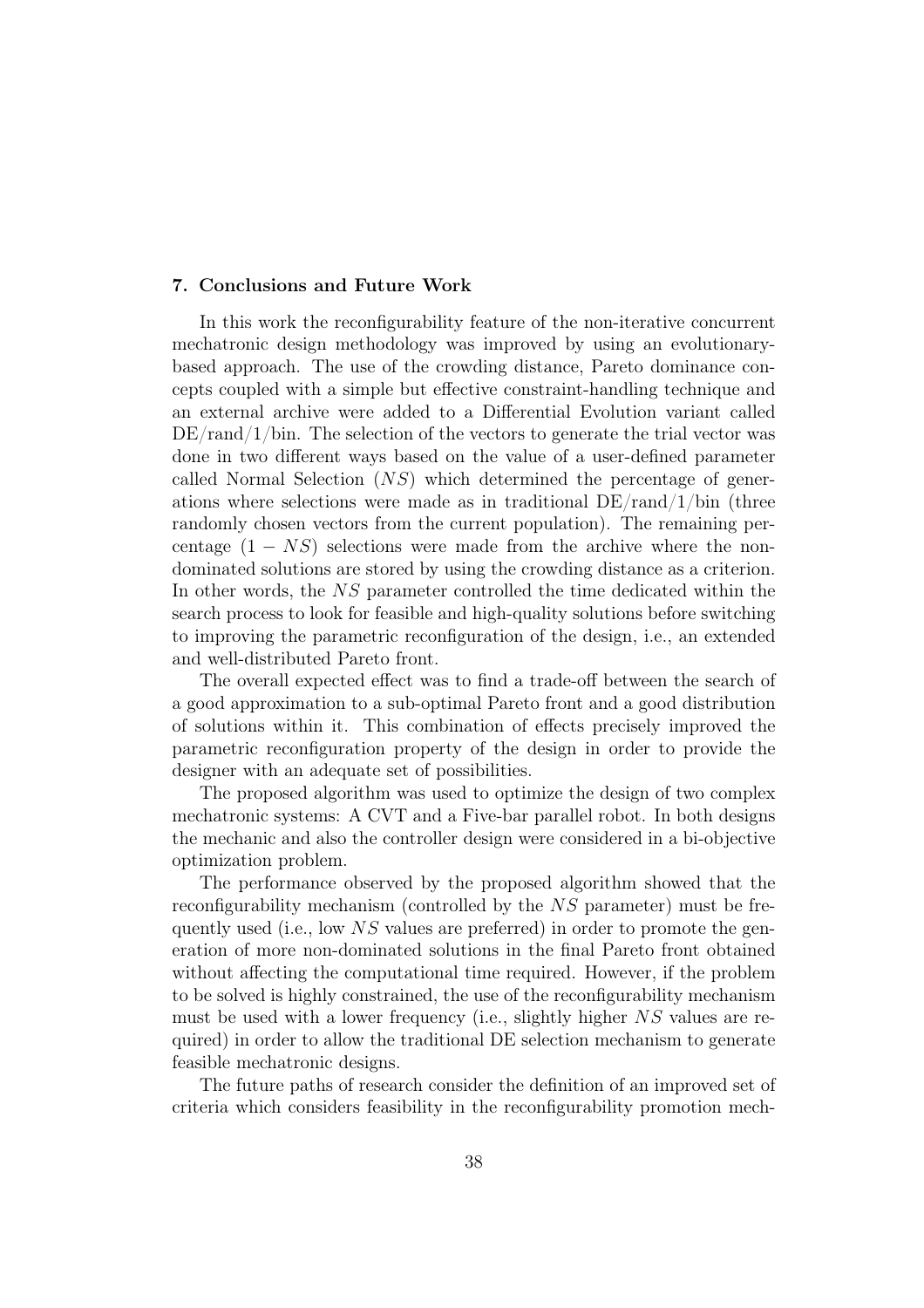anism. Moreover, we will test our approach in other types of mechatronic systems in which more than two objectives (besides mechanical and controller designs) are considered.

## Acknowledgments

The first author acknowledges support from COFAA and SIP from IPN. The second author acknowledges support from the Mexican Consejo Nacional de Ciencia y Tecnología (CONACyT) through project No. 79809. The third and fifth authors acknowledge support from CONACyT, project 084060. The fourth author acknowledges support from CONACyT project No. 103570. The last author acknowledges support from CONACyT through a scholarship to pursue a PhD degree at CINVESTAV-IPN's Electrical Engineering Department.

# References

- Alvarez-Gallegos, J., Cruz-Villar, C., Portilla-Flores, E., 2005a. Parametric Optimal Design of a pinion-rack based Continuously Variable Transmission. In: Proceedings of the 2005 IEEE/ASME International Conference on Advanced Intelligent Mechatronics. Monterey, California, USA, pp. 899– 904.
- Alvarez-Gallegos, J., Cruz-Villar, C. A., Portilla-Flores, E. A., 2005b. Evolutionary Dynamic Optimization of a Continuously Variable Transmission for Mechanical Efficiency Maximization. In: A. Gelbukh, A. d. A., Terashima-Marín, H. (Eds.), MICAI 2005: Advances in Artificial Intelligence, Lectures Notes in Artificial Intelligence Vol. 3789. Springer, pp. 1093–1102.
- Bazaraa, M. S., Sherali, C. M., 1993. Nonlinear programming. John Wiley & Sons.
- Coello Coello, C. A., Lamont, G. B., Van Veldhuizen, D. A., September 2007. Evolutionary Algorithms for Solving Multi-Objective Problems, 2nd Edition. Springer, New York, iSBN 978-0-387-33254-3.
- Cruz-Villar, C., Alvarez-Gallegos, J., Villarreal-Cervantes, M., March 2009. Concurrent redesign of an underactuated robot manipulator. Mechatronics 19 (2), 178–183.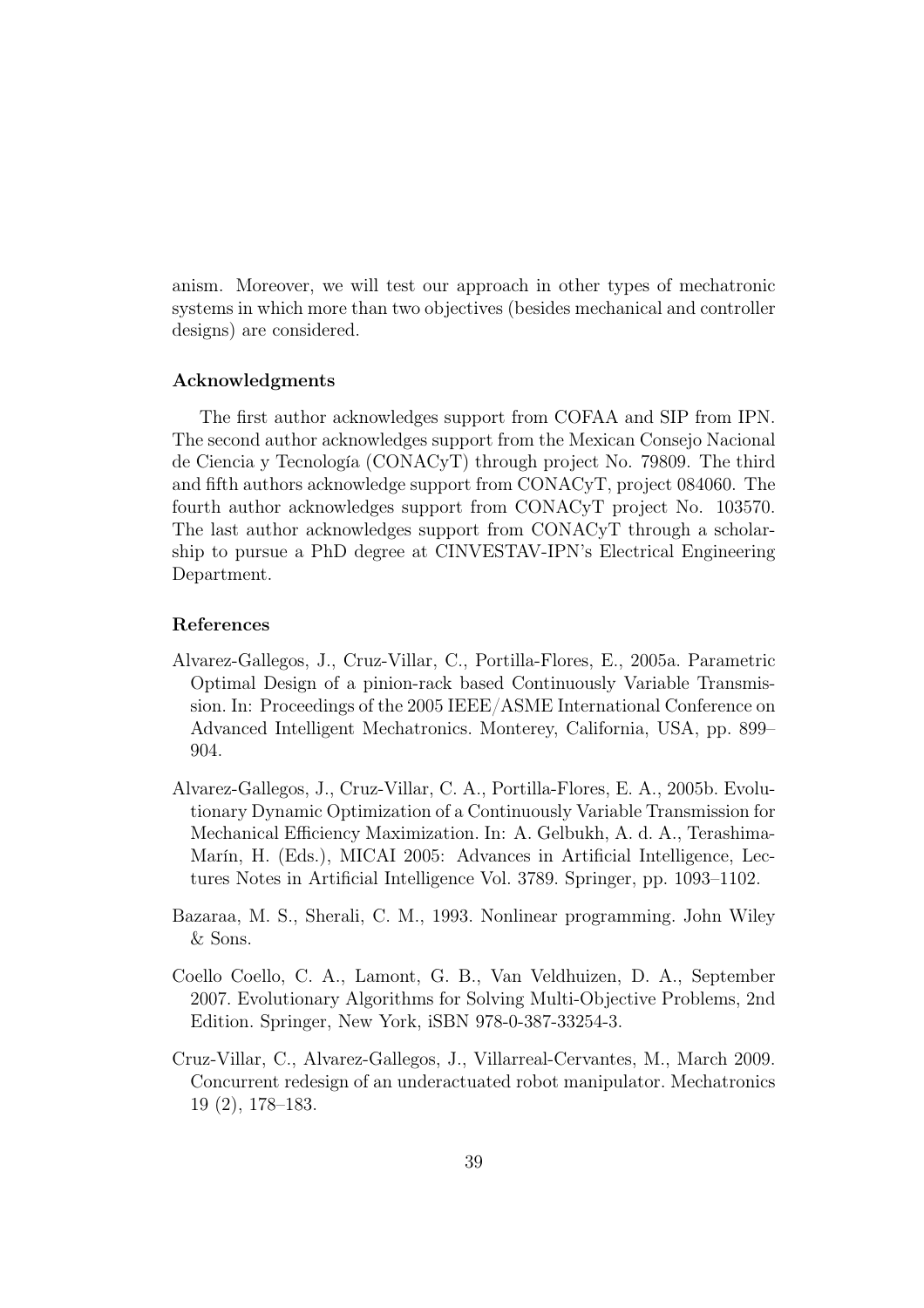- De Silva, C., Schultz, M., Dolejsi, E., 1994. Kinematic analysis and design of a continuously variable transmission. Mech. Mach. Theory 29 (1), 149–167.
- Deb, K., 2000. An Efficient Constraint Handling Method for Genetic Algorithms. Computer Methods in Applied Mechanics and Engineering 186 (2/4), 311–338.
- Deb, K., Pratap, A., Agarwal, S., Meyarivan, T., April 2002. A Fast and Elitist Multiobjective Genetic Algorithm: NSGA–II. IEEE Transactions on Evolutionary Computation 6 (2), 182–197.
- Eiben, A., Smith, J. E., 2003. Introduction to Evolutionary Computing. Natural Computing Series. Springer Verlag.
- Fonseca, C. M., Fleming, P. J., 1996. Nonlinear System Identification with Multiobjective Genetic Algorithms. In: Proceedings of the 13th World Congress of IFAC. San Francisco, California, pp. 187–192.
- Ghorbel, F., Chételat, O., Gunawardana, R., Longchamp, R., September 2000. Modeling and set point control of closed-chain mechanisms: theory and experiment. IEEE Transactions on Control Systems Technology 8 (5), 801–815.
- Huang, V. L., Qin, A. K., Suganthan, P. N., July 2006. Self-adaptative Differential Evolution Algorithm for Constrained Real-Parameter Optimization. In: 2006 IEEE Congress on Evolutionary Computation (CEC'2006). IEEE, Vancouver, BC, Canada, pp. 324–331.
- Hunt, K., December 1983. Structural kinematics of in-parallel-actuated robot-arms. Journal of Mechanism, Transmissions and Automation in Design 105 (4), 705–712.
- Kukkonen, S., Lampinen, J., July 2006. Constrained Real-Parameter Optimization with Generalized Differential Evolution. In: 2006 IEEE Congress on Evolutionary Computation (CEC'2006). IEEE, Vancouver, BC, Canada, pp. 911–918.
- Laumanns, M., Thiele, L., Zitzler, E., Deb, K., July 2002. Archiving with Guaranteed Convergence and Diversity in Multi-Objective Optimization. In: Langdon, W., Cantú-Paz, E., Mathias, K., Roy, R., Davis, D., Poli, R., Balakrishnan, K., Honavar, V., Rudolph, G., Wegener, J., Bull, L., Potter,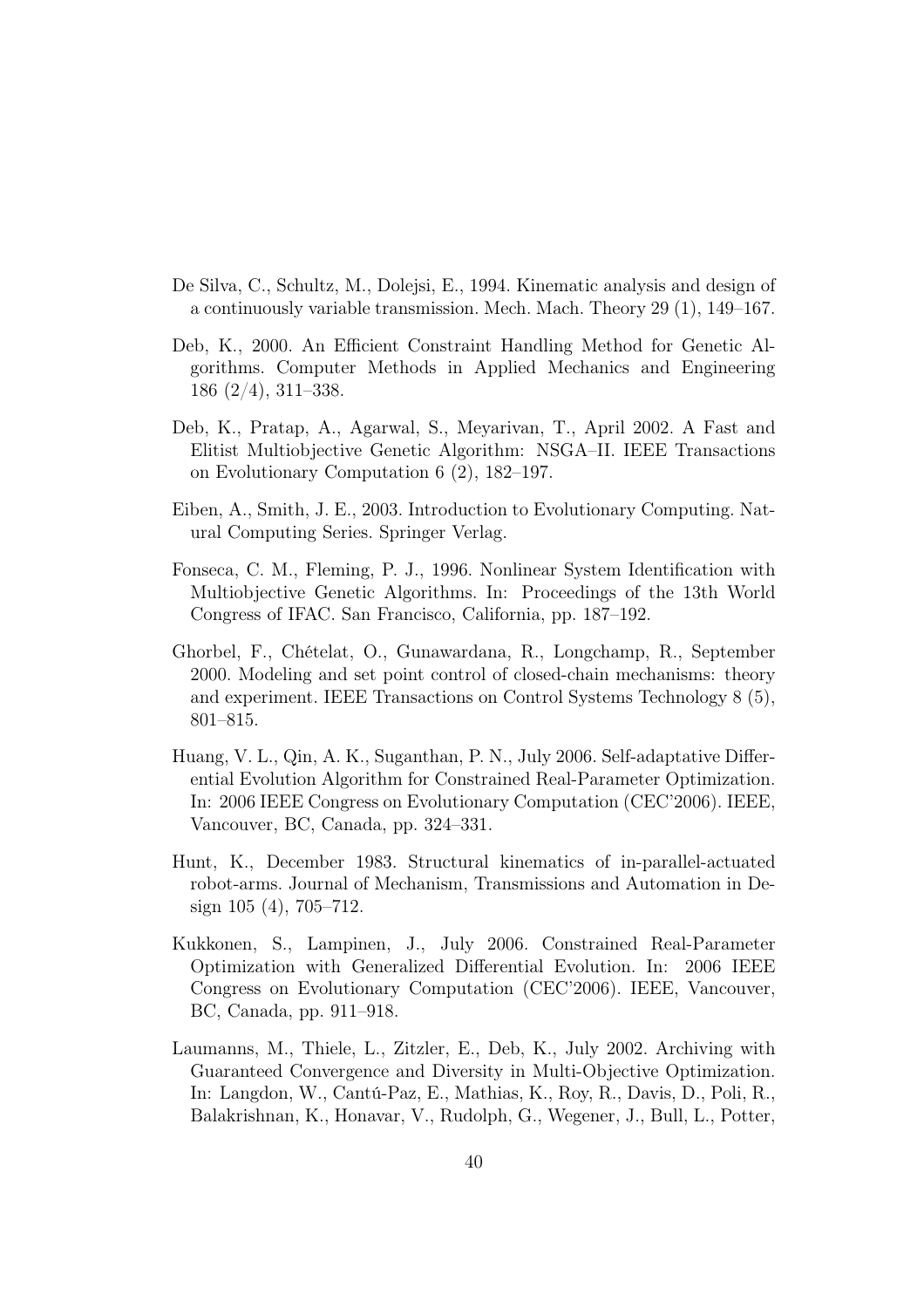M., Schultz, A., Miller, J., Burke, E., Jonoska, N. (Eds.), Proceedings of the Genetic and Evolutionary Computation Conference (GECCO'2002). Morgan Kaufmann Publishers, San Francisco, California, pp. 439–447.

- Li, Q., Zhang, W., Chen, L., 2001. Design for control-A concurrent engineering approach for mechatronics systems design. IEEE/ASME Transactions on Mechatronics 6 (2), 161–168.
- Liu, X.-J., Wang, J., Pritschow, G., February 2006. Kinematics, singularity and workspace of planar 5r symmetrical parallel mechanisms. Mechanism and Machine Theory 41 (2), 145–169.
- Merlet, J. P., 2001. Parallel robots. Kluwer Academic Publishers.
- Mezura-Montes, E., Muñoz-Dávila, L., Coello Coello, C. A., 2008a. A preliminary study of fitness inheritance in evolutionary constrained optimization. In: Krasnogor, N., Nicosia, G., Pavone, M., Pelta, D. (Eds.), Nature Inspired Cooperative Strategies for Optimization. Springer, Berlin, pp. 1–14, iSBN 978-3-540-78986-4.
- Mezura-Montes, E., Portilla-Flores, E. A., Coello Coello, C. A., Alvarez-Gallegos, J., Cruz-Villar, C. A., 2008b. An Evolutionary Approach to Solve a Novel Mechatronic Multiobjective Optimization Problem. In: Siarry, P., Michalewicz, Z. (Eds.), Advances in Metaheuristic Methods for Hard Optimization. Springer, Berlin, pp. 329–351, iSBN 978-3-540-72959-4.
- Mezura-Montes, E., Velázquez-Reyes, J., Coello Coello, C. A., July 2006. Comparing Differential Evolution Models for Global Optimization. In: 2006 Genetic and Evolutionary Computation Conference (GECCO'2006). Vol. 1. pp. 485–492.
- Miettinen, K. M., 1999. Nonlinear Multiobjective Optimization. Kluwer Academic Publishers, Boston, Massachusetts.
- Norton, R., 1996. Machine Design, An integrated approach. Prentice Hall Inc.
- Oyama, A., Shimoyama, K., Fujii, K., May 2007. New constraint-handling method for multi-objective and multi-constraint evolutionary optimization. Transactions of the Japan Society for Aeronautical and Space Sciences 50 (167), 56–62.